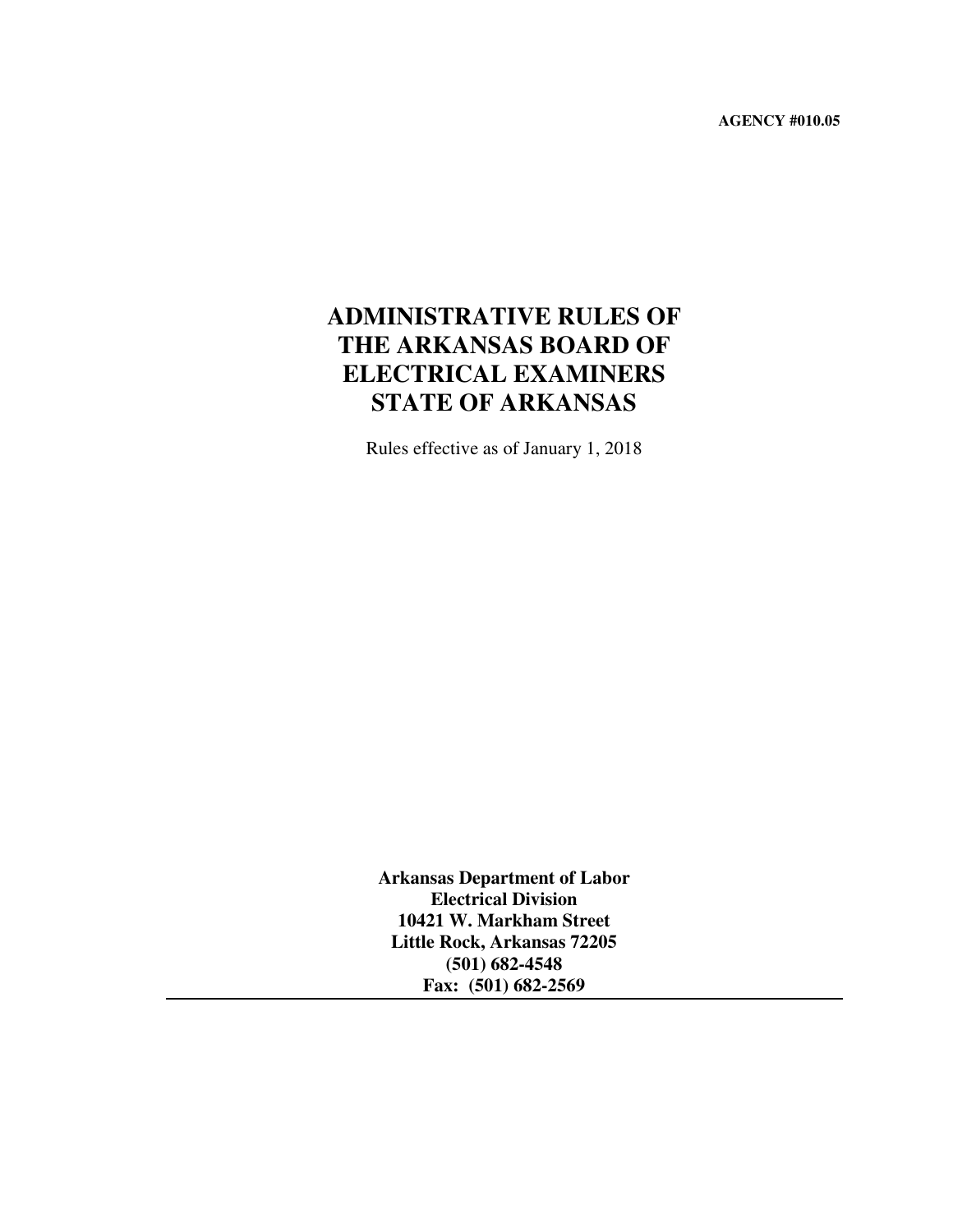### **ADMINISTRATIVE RULES OF THE ARKANSAS BOARD OF ELECTRICAL EXAMINERS STATE OF ARKANSAS**

Rules effective as of January 1, 2018

| <b>Rule Number</b><br><b>Number</b> | <b>Title</b>                                                 | <b>Page</b>  |
|-------------------------------------|--------------------------------------------------------------|--------------|
| 010.13-001                          | Statement of Organization and Operations                     | $\mathbf{1}$ |
| 010.13-002                          | <b>Information for Public Guidance</b>                       | 1            |
| 010.13-003                          | General Organization                                         | $2 - 3$      |
| 010.13-004                          | Rule-Making                                                  | $3 - 7$      |
| 010.13-005                          | <b>Emergency Rule Making</b>                                 | $7 - 8$      |
| 010.13-006                          | <b>Declaratory Orders</b>                                    | $8-9$        |
| 010.13-007                          | <b>Adjudicative Hearings</b>                                 | $9 - 15$     |
| 010.13-008                          | The National Electrical Code                                 | $15 - 16$    |
| 010.13-009                          | Definitions                                                  | $16-19$      |
| 010.13-010                          | <b>Construction and Exemptions</b>                           | 19-20        |
| 010.13-011                          | Examinations                                                 | 21           |
| 010.13-012                          | Qualification for Examination and Licensure                  | $21 - 24$    |
| 010.13-013                          | Licenses                                                     | $25-31$      |
| 010.13-014                          | Revocation, Suspensions, Surrender and Denial of<br>Licenses | $31 - 35$    |
| 010.13-015                          | <b>Civil Money Penalties</b>                                 | $35-41$      |
| 010.13-016                          | Reciprocity                                                  | 41           |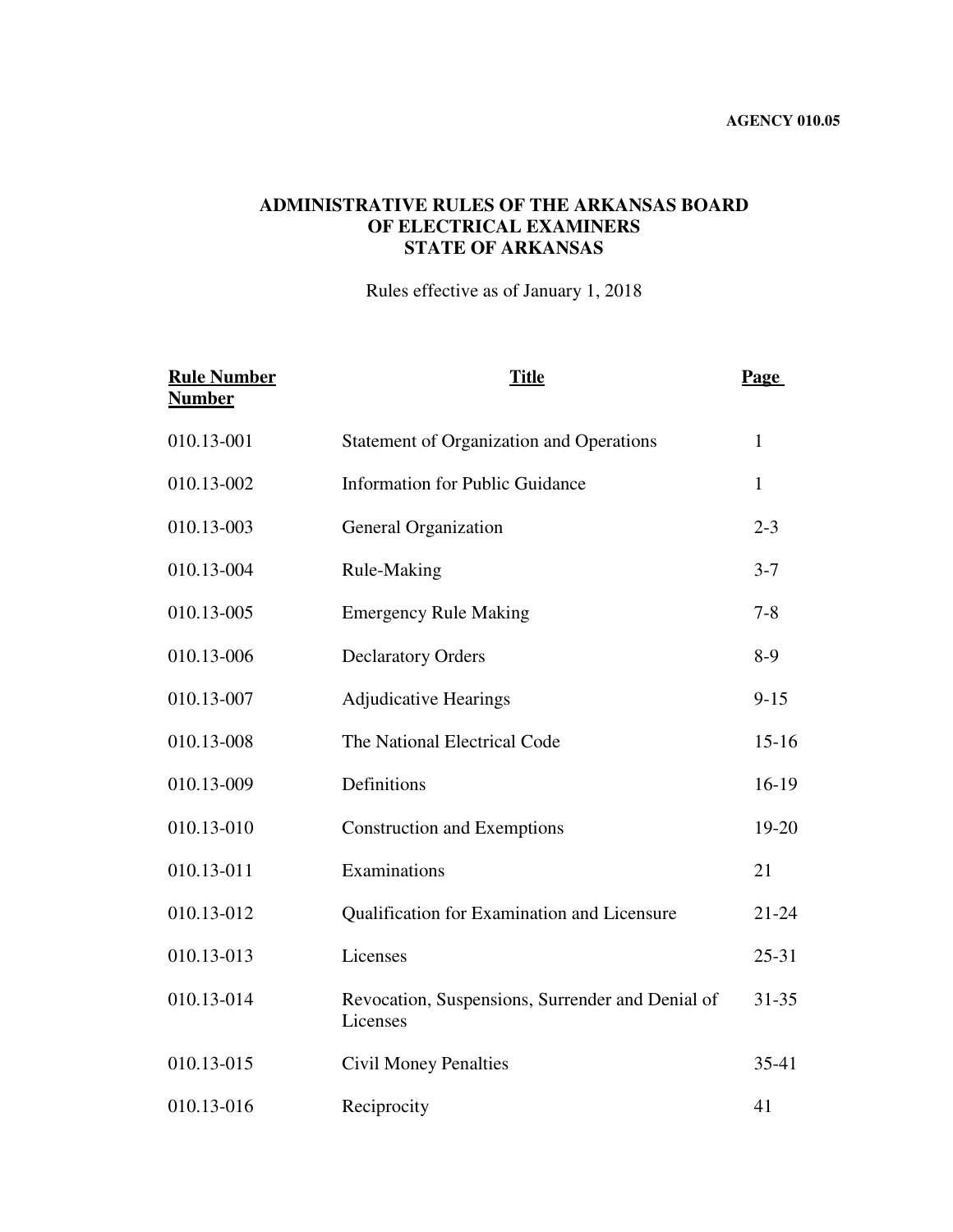| 010.13-017 | Non-licensed Persons Performing Electrical Work                          | $41 - 42$ |
|------------|--------------------------------------------------------------------------|-----------|
| 010.13-018 | Restricted Lifetime Master Electrician's License                         | 42-44     |
| 010.13-019 | <b>Continuing Education</b>                                              | 44-45     |
| 010.13-020 | Code Enforcement                                                         | 45-46     |
| 010.13-21  | <b>Electrical Inspectors</b>                                             | $46 - 50$ |
| 010.13-22  | Active duty service members, returning military<br>Veterans, and spouses | $50-52$   |
| 010.13.23  | <b>Effective Date, Repealer and History</b>                              | 52-53     |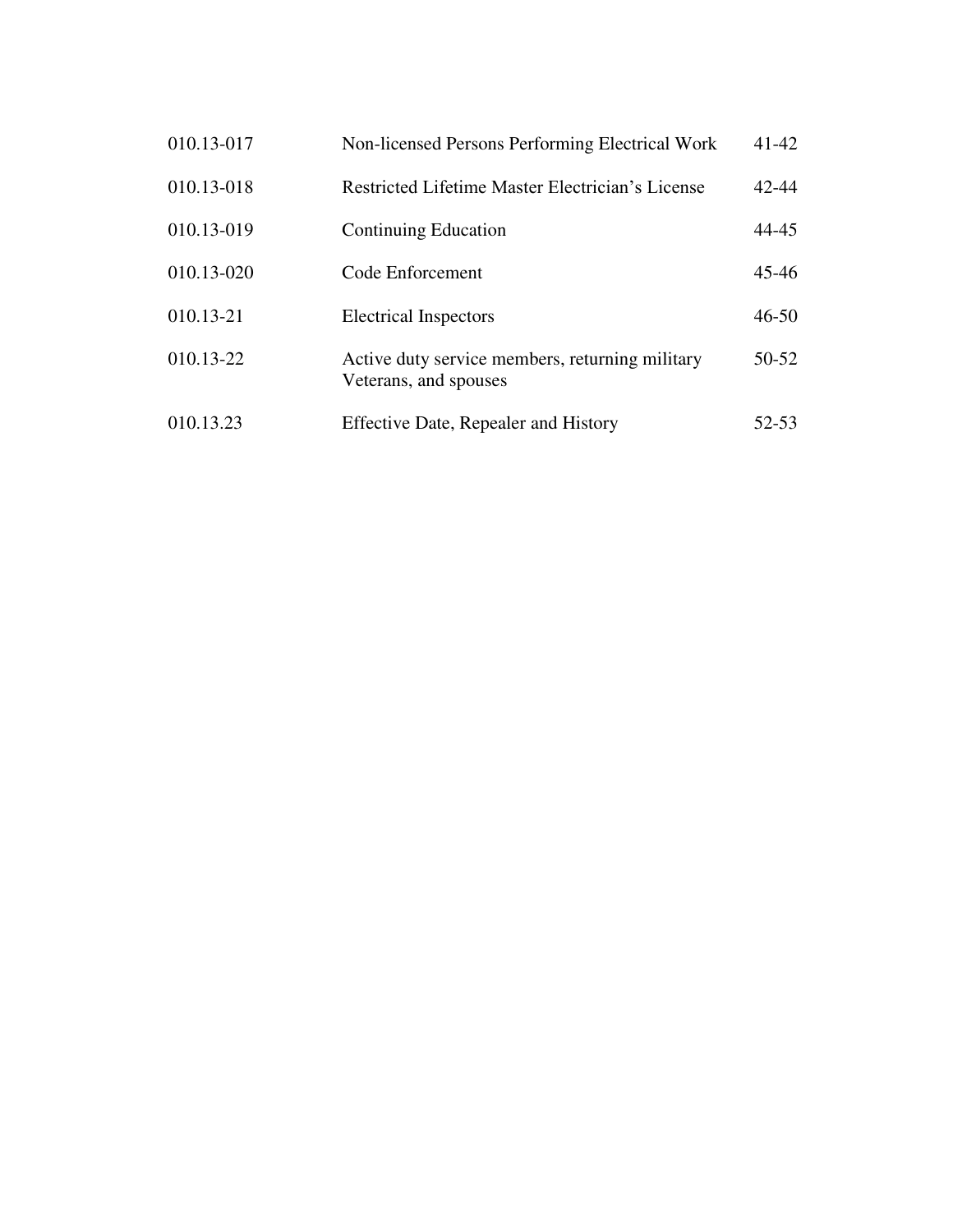# **NOTICE: IMPORTANT UPDATES**

Three acts of the 91<sup>st</sup> General Assembly of the State of Arkansas impacted electrical licensing in 2017. In some cases, the new acts have superseded certain provisions of the administrative rules of the Board of Electrical Examiners. While the Board's rules are being reviewed and revised, please note these important legislative changes.

**Act 381 of 2017** (effective March 6, 2017) eliminated any requirement for re-testing in order to renew an expired license. The provision on late fees was amended to provide for a late fee equal to an annual renewal fee plus \$10 a month. Late fees begin accrual immediately upon expiration. After 3 years, there is an additional penalty of \$1000. The board may, after a hearing, deny renewal or reinstatement for cause. For further details, please refer to a copy of the act on the agency's website.

**Act 476 of 2017** (effective August 2, 2017) authorizes the Director of the Department of Labor to renew temporary licenses for certain construction projects if actual construction will exceed one (1) year and there are an insufficient number of licensed electricians. For further details, please refer to a copy of the act on the agency's website.

**Act 766 of 2017** (effective August 2, 2017) authorizes a specialist sign electrician to maintain and repair parking lot lights upon successfully passing a separate examination approved by the Board of Electrical Examiners. The licensee would obtain an endorsement to his/her license. For further details, please refer to a copy of the act on the agency's website.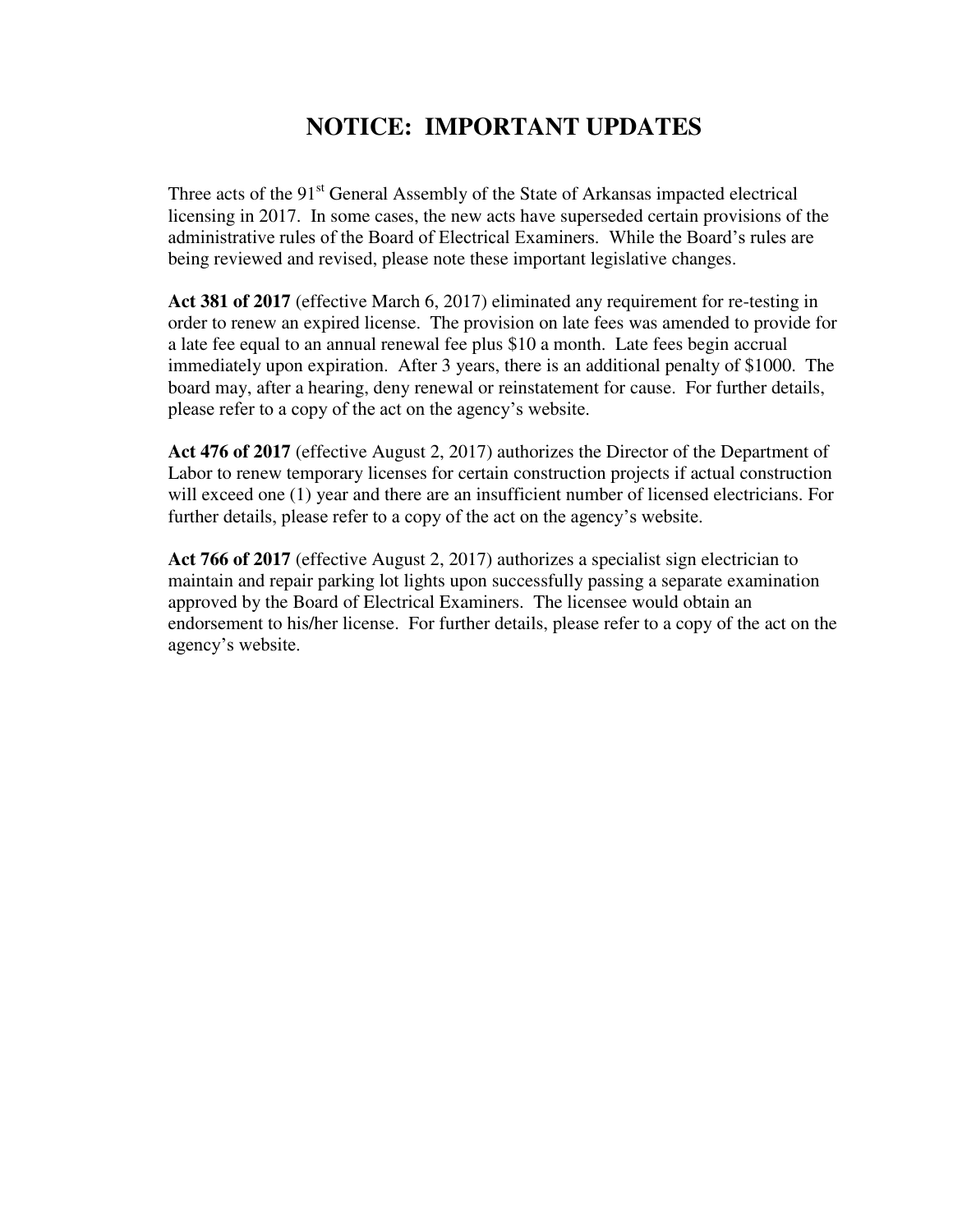#### **010.13-001 Statement of Organization and Operations**

The Board of Electrical Examiners of the State of Arkansas is a board of state government created by Act 870 of 1979 as amended, Ark. Code Ann. §§ 17-28-201 *et seq.* The licensing authority of the Board is found in Ark. Code Ann. §§ 17-28-201 *et seq.* and its code enforcement authority is found in Ark. Code Ann. §§ 20-31-101 *et seq.* The legislature has delegated to the Board the authority to establish statewide standards for the construction, installation, and maintenance of electrical facilities and the performance of electrical work. Additionally, the legislature has delegated to the Board the power to oversee electrician examination and licensure, conduct examinations of persons who apply for an electrician's license, grant licenses to qualifying applicants, and revoke or suspend a license for cause. The legislature has authorized the Director of the Department of Labor to conduct inspections and to otherwise administer and enforce Ark. Code Ann. §§ 17-28-201 *et seq.* and Ark. Code Ann. §§ 20-31-101 *et seq.* From time to time, the Board promulgates rules and regulations.

#### **010.13-002 Information for Public Guidance**

The mailing address and telephone number for the Board of Electrical Examiners of the State of Arkansas is:

Arkansas Board of Electrical Examiners Arkansas Department of Labor 10421 West Markham Street Little Rock, AR 72205 (501) 682-4549

The Department of Labor makes available a list of persons holding certain responsibilities for handling FOIA requests, licensing questions, complaints against licensees, and compliance requests or assistance so that the public may obtain information about the agency or make submissions or requests. The names, mailing addresses, telephone numbers and electronic addresses can be obtained from the agency's office or web site. The Department of Labor's web site is: [http://www.labor.arkansas.gov](http://www.labor.arkansas.gov/). The web site for the Board of Electrical Examiners is: [http://www.labor.arkansas.gov/electrical-inspection-and-l](http://www.labor.arkansas.gov/electrical-inspection-and)icensing.

The agency has a list of official forms used by the agency and a list of all formal, written statements of policy and written interpretative memoranda, and orders, decisions and opinions resulting from adjudications, which may be obtained from the division's office. Copies of all forms used by the agency, written statements of policy and written interpretive memoranda, and all orders issued by the division may be obtained from the division's office.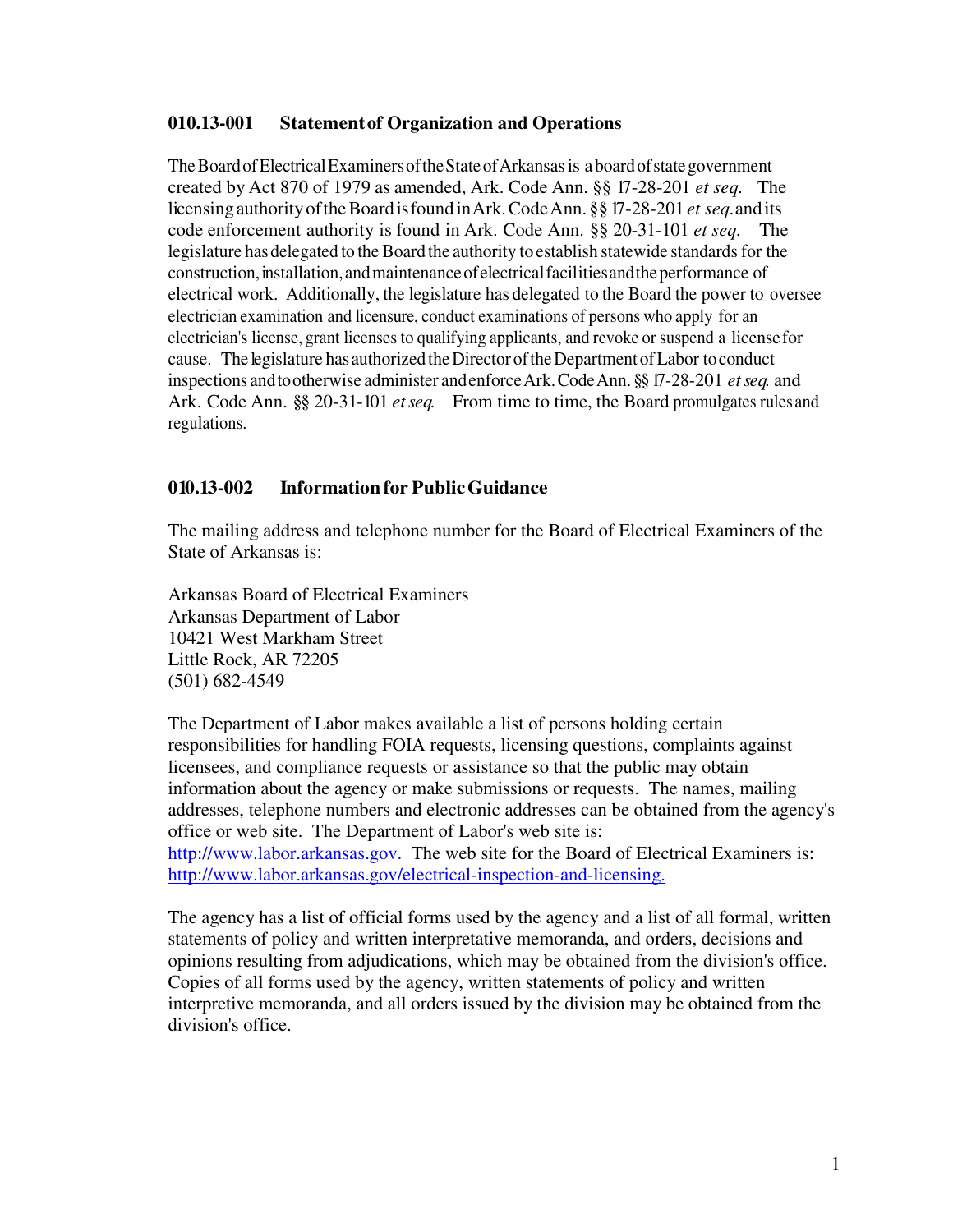### **010.13-003 General Organization**

A. The Board was created by the legislature, Ark. Code Ann. § 17-28-201, to establish electrical licensure and code compliance standards. The Board consists of nine (9) members, including the Director of the Department of Labor. The Board shall annually elect one of its members to serve as Chairman and one other member to serve as Vice Chairman.

B. The Director of the Department of Labor shall act as Secretary for the Board and shall keep the books and records of the Board. The Director shall also furnish the Board with the necessary facilities for the exercise of its rights and duties.

C. The business of the Board will be conducted in public meetings pursuant to Robert's Rules of Order and in conformity with the Arkansas Freedom of information Act. Regular meetings will be held the third Tuesday of the following months: January, March, May, July, September, November. Special meetings may be held on the call of the Chairman.

D. Five members of the Board shall constitute a quorum and the majority of those present in a meeting shall be necessary for the transaction of official business.

E. The Board establishes a Screening Committee consisting of four (4) board members appointed by the Chairman. The Screening Committee shall review and take action on all applications for licensure, subject to appeal to the full board. The Screening Committee may refer any application to the Board without prior action at its discretion.

The Board may create other standing or ad hoc committees. The Chairman will appoint members of committees. A quorum for the transaction of committee business is a majority of the number of voting members of the committee.

F. The Director will prepare the agenda for regular and special meetings of the Board. The agenda will be distributed to board members and agency staff and made available to the public in advance of the meeting. The agenda should state specifically the items that will be considered at the meeting. The agenda should include the following topics as applicable:

- 1. Call to order
- 2. Review of minutes
- 3. Old business
- 4. New business
- 5. Other business
- 6. Adjudicatory hearings
- 7. Rule-making hearings; and
- 8. Public comment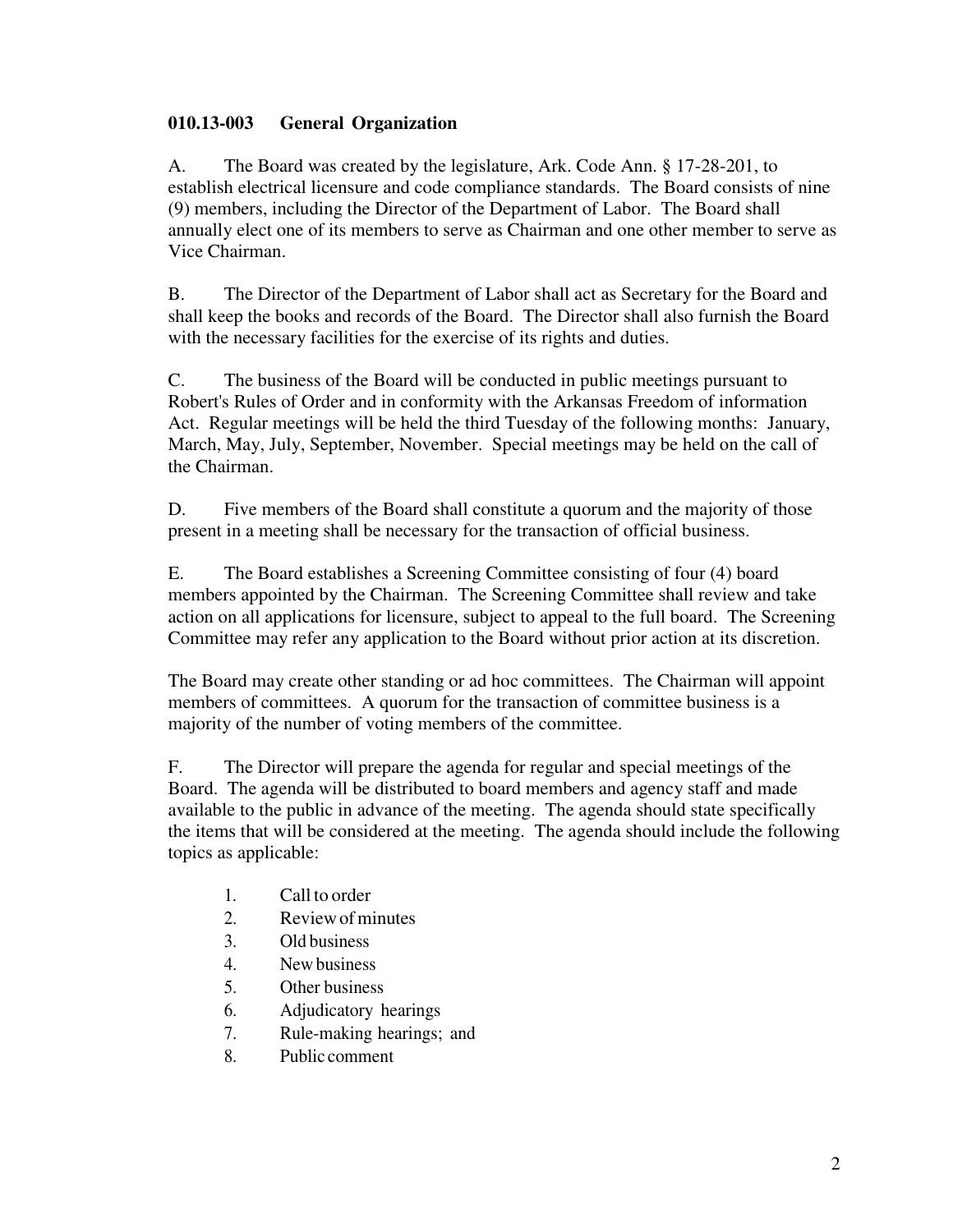The order of the agenda items is intended to be flexible and may be adjusted to meet the needs of the Board. Additionally, the agenda may be amended by appropriate motion.

# **010.13-004 Rule-Making**

# **A. Authority**

The Board has been authorized by the legislature to promulgate rules. Ark. Code Ann. §§ 17-28-202(a)(1) and 20-31-104. The Board follows the procedural requirements of the Arkansas Administrative Procedure Act, in particular Ark. Code Ann. §§ 25-15-203 and -204. Additionally, the Board is required to abide by the provisions of Ark. Code Ann. § 10-3-309.

# **B. Initiation of Rule-Making**

The process of adopting a new rule or amending or repealing an existing rule (hereinafter referred to as "rule-making") may be initiated by a request of the Board or the director that the department staff submit proposed drafts. Additionally, staff of the department may request permission to initiate rule making. Third persons outside the agency may petition for the issuance, amendment, or repeal of any rule.

### **C. Petition to Initiate Rule-Making**

Third parties may initiate rule-making to adopt, amend, or repeal a rule by filing a petition with the Board to initiate rule-making. The petition must contain the name, address, and telephone number of the petitioner, the specific rule or action requested, the reasons for the rule or action requested, and facts showing that the petitioner is regulated by the Board or has a substantial interest in the rule or action requested.

The petition to initiate rule-making shall be filed with the Director of the Department of Labor.

Within thirty (30) days after submission of the petition, the Board will either deny the petition, stating its reasons in writing or will initiate rule-making. A special meeting of the Board may be called.

# **D. Filing with Legislative Council**

Thirty (30) days before the public-comment period ends, the division will file with Legislative Council the text of the proposed rule or amendment as well as a financial impact statement and any additional information as may be required by the Legislative Council as provided by Ark. Code Ann. § 10-3-309.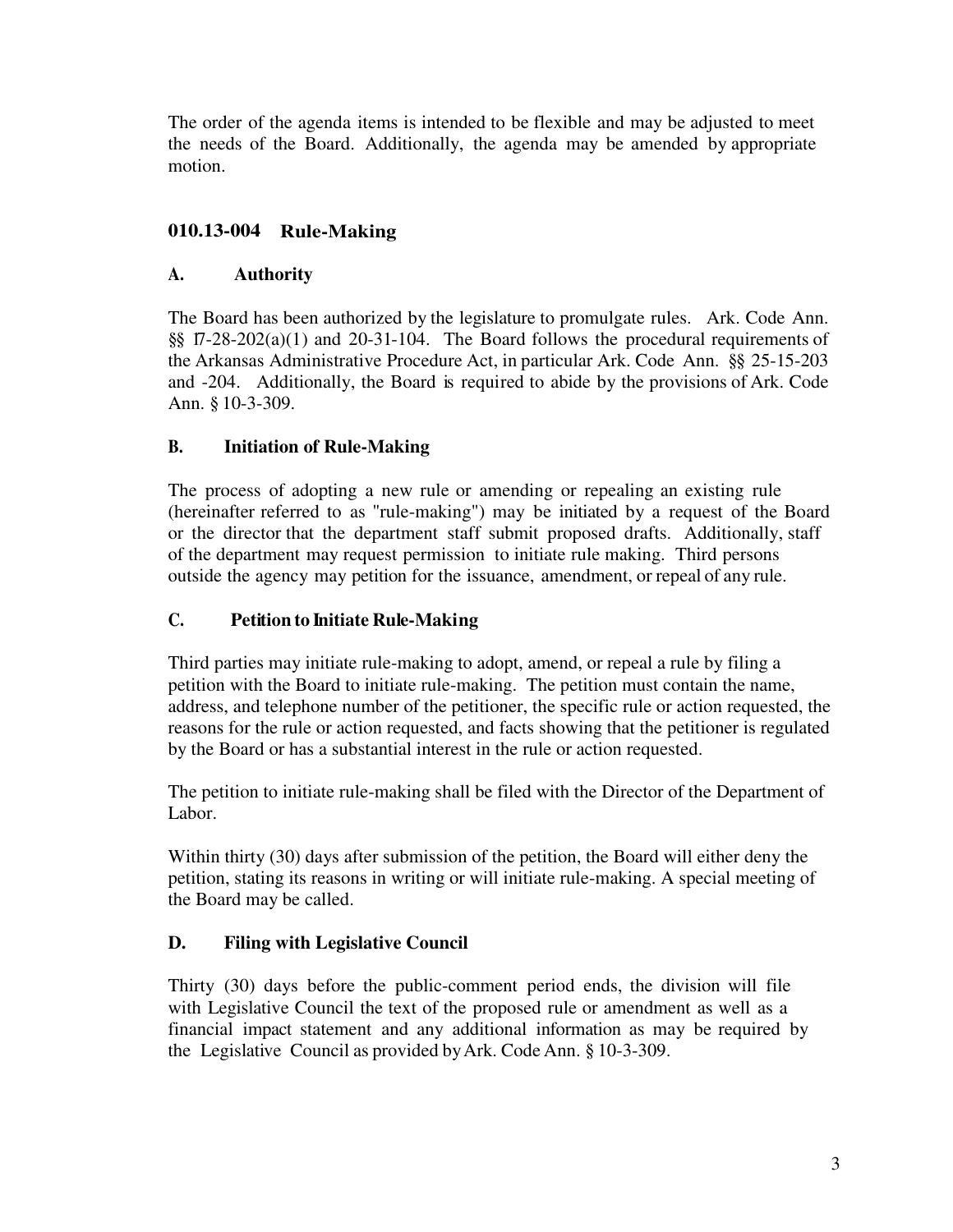# **E. Public Input**

1. Before finalizing language of a proposed new rule or an amendment to, or repeal of, an existing rule, the Board will receive public input through written comments and/or oral submissions. ·The Board will designate in its public notice the format and timing of public comment.

 2. Any public hearing will provide affected persons and other members of the public a reasonable opportunity for presentation of evidence, arguments, and oral statements within reasonable conditions and limitations imposed by the Board to avoid duplication, irrelevant comments, unnecessary delay, or disruption of the proceedings.

 3. The Board chair shall preside at the public hearing. The Board will ensure that the department personnel responsible for preparing the proposed rule or amendment are available, and will notify third parties initiating rule changes to be available to explain the proposal and to respond to questions or comments regarding the proposed rule.

 4. The division will preserve the comments made at the public hearing by a tape recording.

5. Any person may submit written statements within the specified period of time. All timely, written statements will be considered by the Board and be made a part of the rule-making record.

# **F. Notice of Rule-Making**

The Board will give notice of proposed rule-making to be published pursuant to Ark. Code Ann. § 25-15-204. The notice will set any written comment period and will specify the time, date, and place of any public hearing.

# **G. The Decision to Adopt a Rule**

1. The Board will not finalize language of the rule or decide whether to adopt a rule until the period for public comment has expired and the proposed rule has been reviewed and approved by the Legislative Council or other legislative committee pursuant to Ark. Code Ann. § 10-3-309.

2. Before acting on a proposed rule, the Board will consider all of the written submissions and/or oral submissions received in the rule-making proceeding or any memorandum summarizing such oral submissions, and any regulatory analysis or fiscal impact statement issued in the rule-making proceedings.

3. The Board may use its own experience, specialized knowledge, and judgment in the adoption of a rule.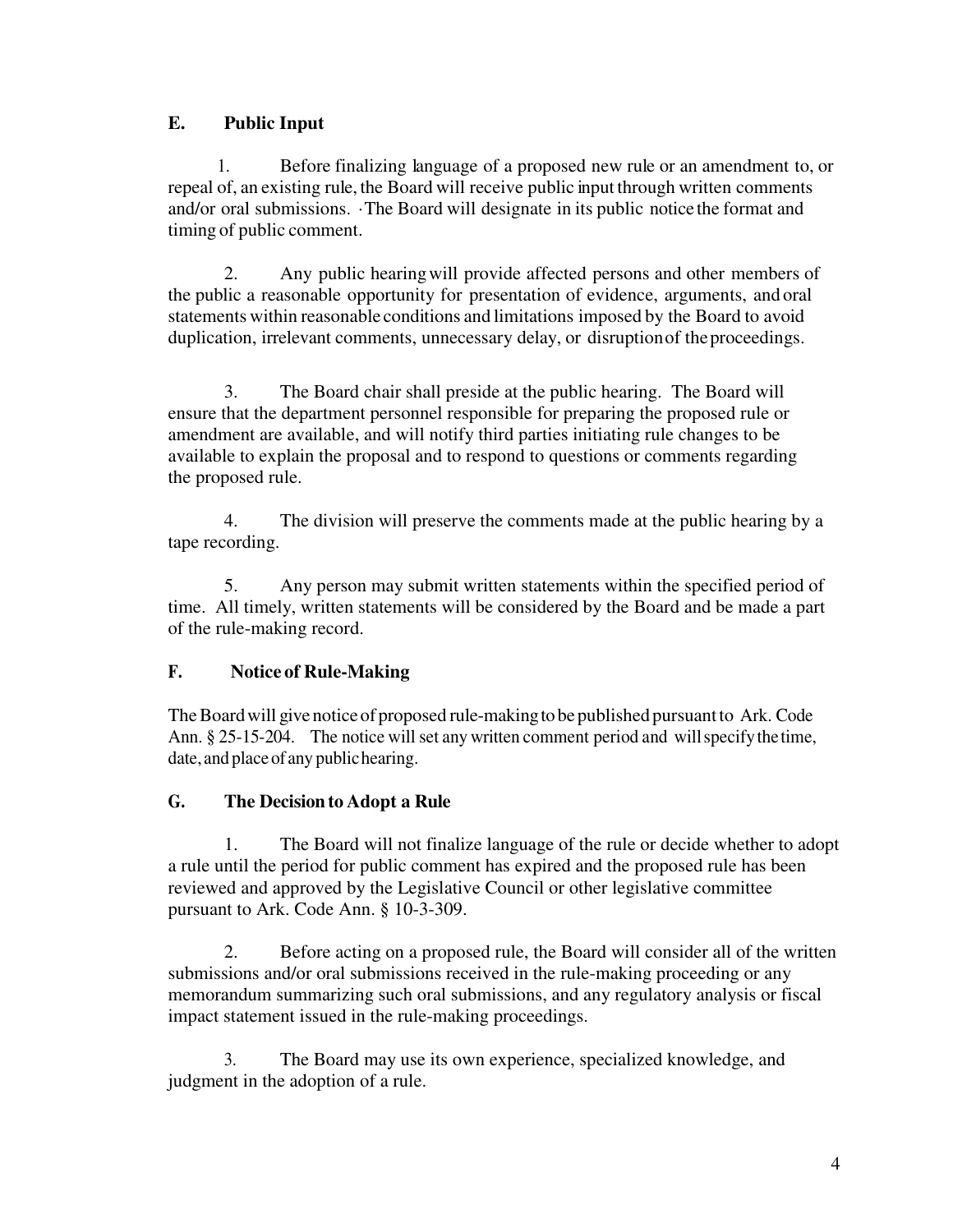### **H. Variance Between Adopted Rule and Published Notice of Proposed Rule**

1. The Board may not adopt a rule that differs from the rule proposed in the published notice of the intended rule-making on which the rule is based unless:

a. The final rule is in character with the original scheme and was a logical outgrowth of the notice and comments stemming from the proposed rule, or

 b. The notice fairly apprised interested persons of the subject and the issues that would be considered so that those persons had an opportunity to comment.

2. In determining whether the final rule is in character with the original scheme and was a logical outgrowth of the notice and comments, and that the notice of intended rule-making provided fair warning that the outcome of that rule-making proceeding could be the rule in question, the Board must consider the following factors:

 a. The extent to which persons who will be affected by the rule should have understood that the rule-making proceeding on which itis based could affect their interests; and

 b. The extent to which the subject matter of the rule or issues determined by the rule are different from the subject matter or issues contained in the notice of intended rule-making; and

 c. The extent to which the effects of the rule differ from the effects of the proposed rule contained in the notice of intended rule-making.

# **I. Concise Statement of Reasons**

 1. When requested by an interested person, either prior to the adoption of a rule or within thirty (30) days after its adoption, the Board shall issue a concise statement of the principal reasons for and against its adoption of the rule. Requests for such a statement must be in writing and be delivered to the Director of the Department of Labor. The request should indicate whether the statement is sought for all or only a specified part of a rule. A request will be considered to have been submitted on the date on which it is received by the director.

2. The concise statement of reasons must contain:

a. The Board's reasons for adopting the rule;

 b. An indication of any change between the text of the proposed rule and the text of the rule as finally adopted, with explanations for any such change; and

 c. The principal reasons urged in the rule-making procedure for and against the rule, and the Board's reasons for overruling the arguments made against the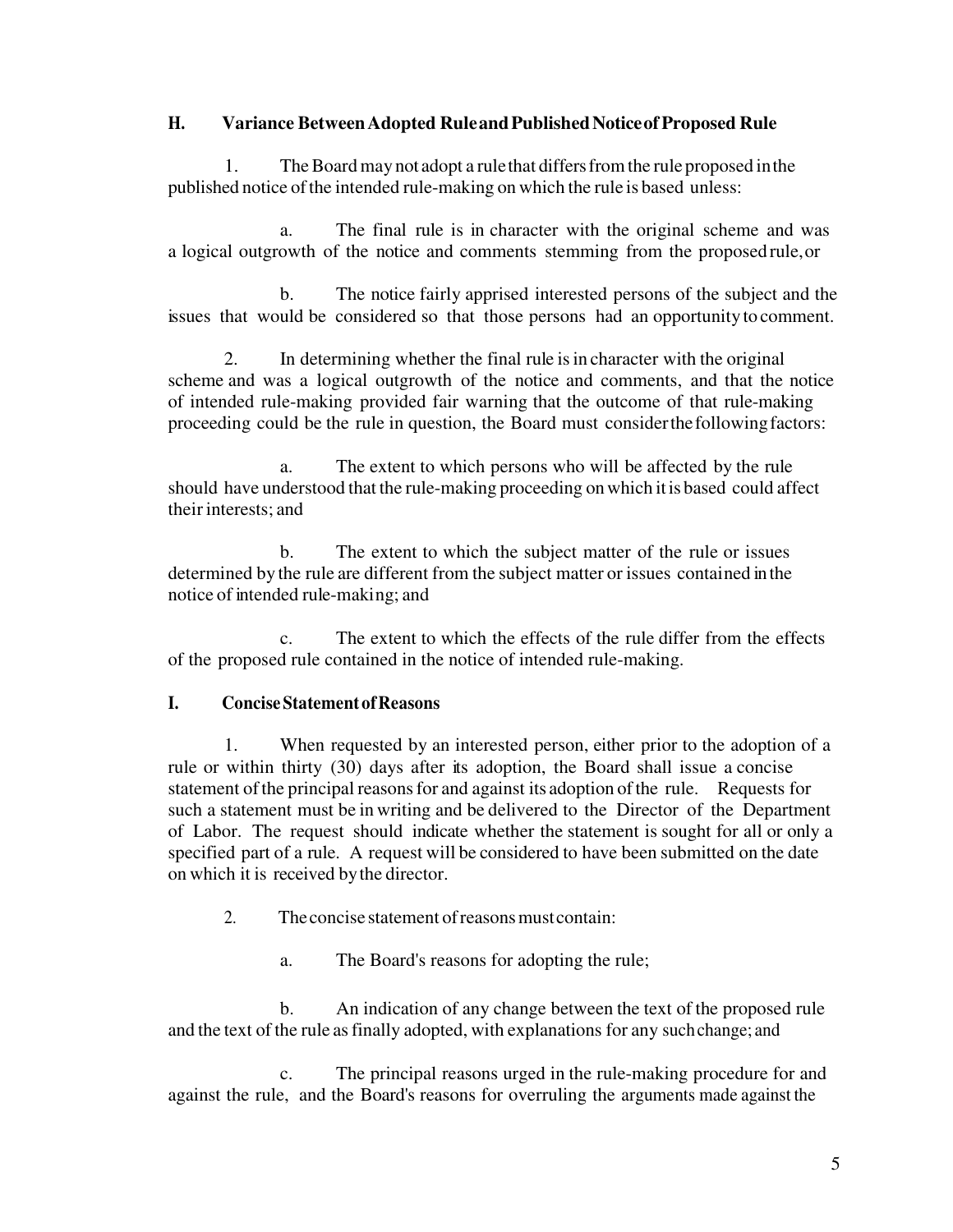rule.

### **J. Contents**

The Board shall cause its rules to be published and made available to interested persons. The publication must include:

- 1. The text of the rule; and
- 2. A note containing the following:
	- a. The date(s) the Board adopted or amended the rule;
	- b. The effective date(s) of the rule;

c. Any findings required by any provisions of law as a prerequisite to adoption for effectiveness of the rule; and

 d. Citation to the entire specific statutory or other authority authorizing the adoption of the rule;

3. The publication of the rule(s) must state the date of publication.

### **K. Format**

 The published rules of the division will be organized substantially in the following format:

- I. Statement of Organization and Operations
- II. Information for Public Guidance
- III. Gerneral Organization
- IV. Rule-making
- V. Emergency Rule-making
- VI. Declaratory Orders
- VII Adjudicative Hearings
- VIII. Et seq. Substantive rules and other rules of Agency

### **L. Incorporation by Reference**

By reference in a rule, the Board may incorporate all or any part of a code, standard, rule, or other matter if the Board finds that copying the matter in the Board's rule would be unduly cumbersome, expensive, or otherwise inexpedient. The reference in the Board rule will fully and precisely identify the incorporated matter by title, citation, date, and edition, if any; briefly indicate the precise subject and general contents of the incorporated matter; and state that the rule does not include any later amendments or editions of the incorporated matter. The Board may incorporate such a matter by reference in a proposed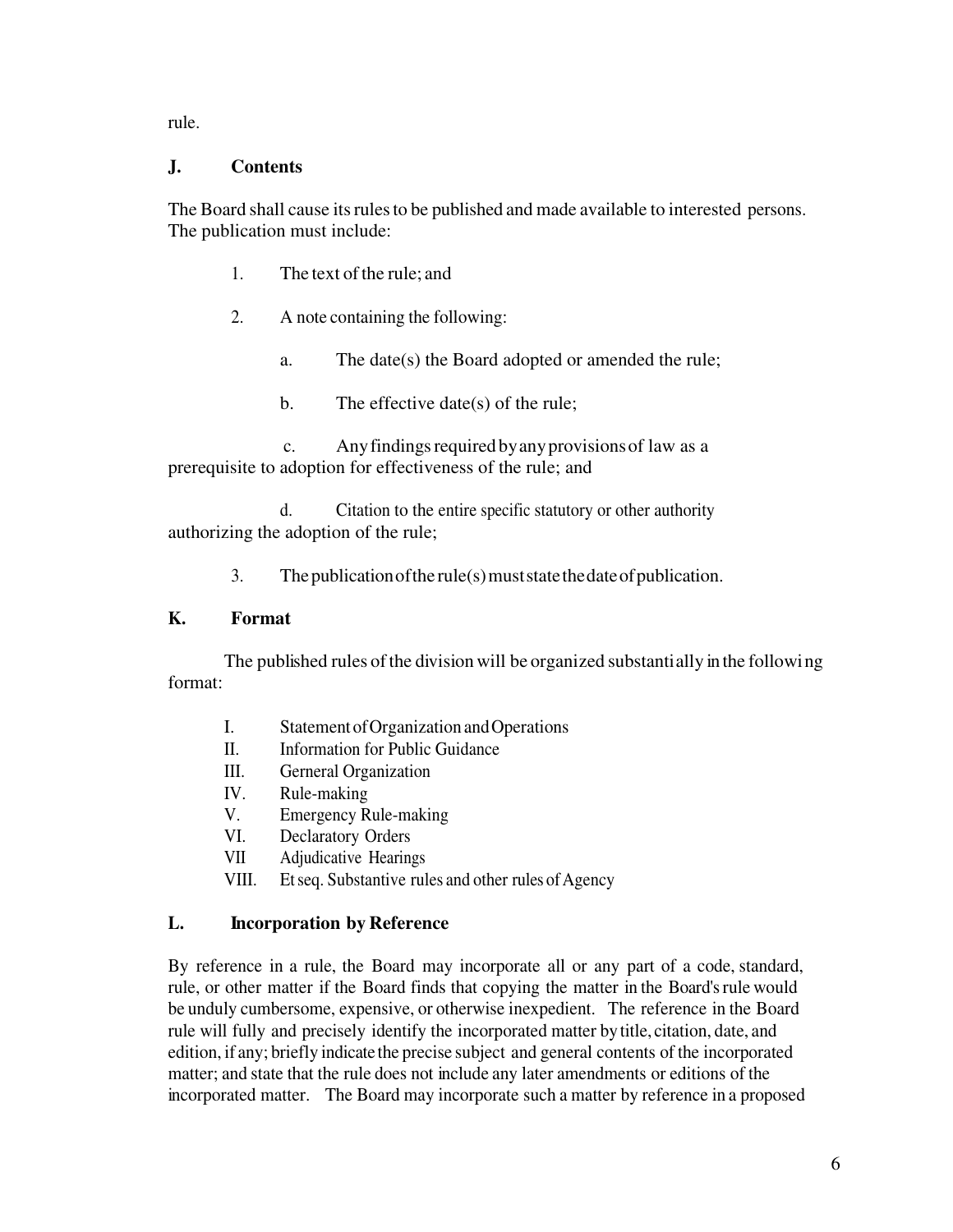or adopted rule only if the agency makes copies of the incorporated matter readily available to the public. The rules must state how and where copies of the incorporated matter may be obtained at cost from the division, and how and where copies may be obtained from an agency of the United States, this state, another state, or the organization, association, or persons originally issuing that matter. The Department of Labor will retain permanently a copy of any materials incorporated by reference in a rule of the Board.

# **M. Filing**

1. After the Board formally adopts a new rule or amends a current rule or repeals an existing rule, and after the rule change has been reviewed and approved by the Legislative Council, the staff will file final copies of the rule with the Secretary of State, the Arkansas State Library, and the Legislative Council, or as otherwise provided by Ark. Code Ann. § 25-15-204(d).

2. Proof of filing a copy of the rule, amendment, or repeal with the Secretary of State, the Arkansas State Library, and the Legislative Council will be kept in a file maintained by the Legal Division of the Arkansas Department of Labor.

3. Notice of the rule change will be posted on the department Web site.

# **010.13-005 Emergency Rule-Making**

# **A. Request for Emergency Rule-Making**

The proponent of a rule may request the Board to adopt an emergency rule. In addition to the text of the proposed rule or amendment to an existing rule and any other information required by Regulation 010.13-004(C), the proponent will provide a written statement setting out the facts or circumstances that would support a finding of imminent peril to the public health, safety, or welfare.

# **B. Finding of Emergency**

Upon receipt of the written statement requesting an emergency rule-making and documents or other evidence submitted in support of the assertion that an emergency exists, the Board will make an independent judgment as to whether the circumstances and facts constitute an imminent peril to the public health, safety, or welfare requiring adoption of the rule upon fewer than 30 days notice. If the Board determines that the circumstances warrant emergency rule-making, it will make a written determination that sets out the reasons for the Board's finding that an emergency exists. Upon making this finding, the Board may proceed to adopt the rule without any prior notice or hearing, or it may determine to provide an abbreviated notice and hearing.

# **A. Effective Date of Emergency Rule**

1. The Board shall not finalize an emergency rule or file an emergency rule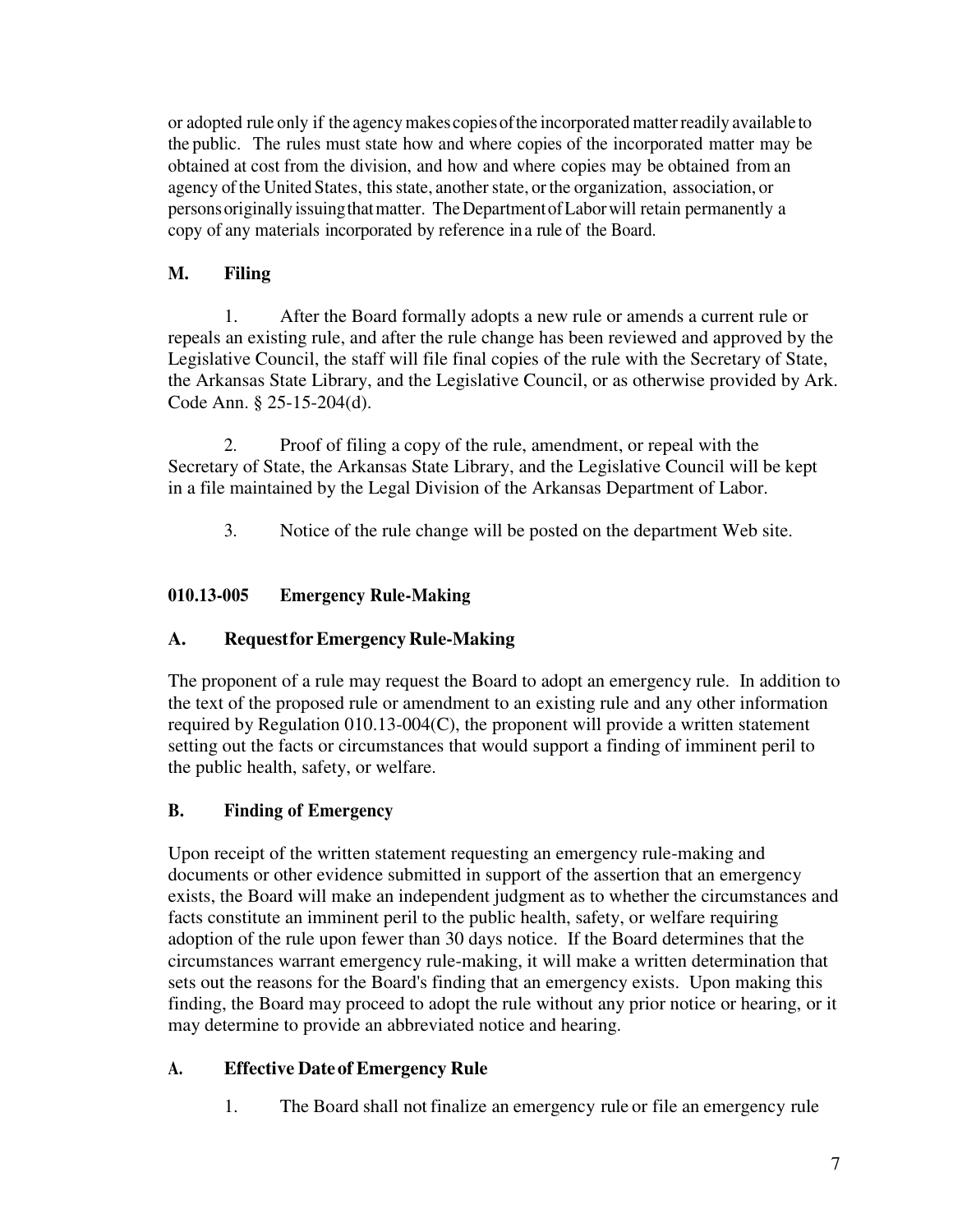with the Secretary of State for adoption until the emergency rule has been approved under Ark. Code Ann. § 10-3-309. An emergency rule shall not be effective before the emergency rule has been approved under Ark. Code Ann. § 10-3-309.

 2. The emergency rule will be effective immediately upon filing, or at a stated time less than ten (10) days thereafter, if the Board finds that this effective date is necessary because of imminent peril to the public health, safety, or welfare. The Board will file with the rule its written findings justifying the determination that emergency rule-making is appropriate and, if applicable, the basis for the effective date of the emergency rule being less than ten days after the filing of the rule pursuant to Ark. Code Ann. § 25-15-204(e). The Board will take appropriate measures to make emergency rules known to persons who may be affected by them.

# **010.13-006 Declaratory Orders**

# **A. Purpose and Use of Declaratory Orders**

A declaratory order is a means of resolving a controversy or answering questions or doubts concerning the applicability of statutory provisions, rules, or orders over which the Board has authority. A petition for declaratory order may be used only to resolve questions or doubts as to how the statutes, rules, or orders may apply to the petitioner's particular circumstances. A declaratory order is not the appropriate means for determining the conduct of another person or for obtaining a policy statement of general applicability from the Board or the department. A petition or declaratory order must describe the potential impact of statutes, rules, or orders upon the petitioner's interests.

### **B. The Petition**

The process to obtain a declaratory order is begun by filing with the Director of the Department of Labor a petition that provides the following information:

1. The caption shall read: Petition for Declaratory Order before Arkansas Board of Electrical Examiners.

2. The name, address, telephone number, and facsimile number of the petitioner.

3. The name, address, telephone number, and facsimile number of the attorney of the petitioner.

 4. The statutory provision(s), agency rule(s), or agency order(s) on which the declaratory order is sought.

 5. A description of how the statutes, rules, or orders may substantially affect the petitioner and the petitioner's particular set of circumstances, and the question or issue on which petitioner seeks a declaratory order.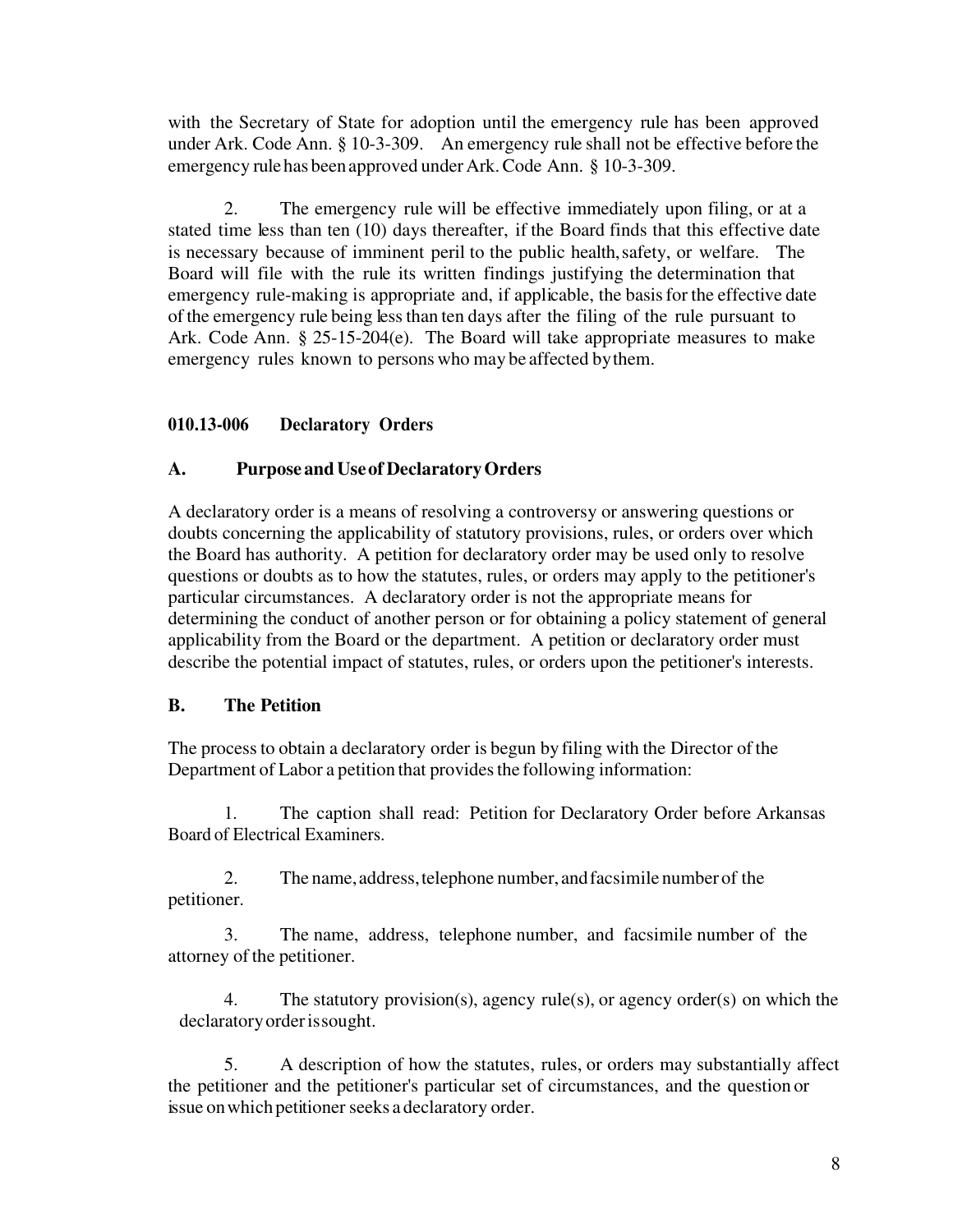- 6. The signature of the petitioner or petitioner's attorney.
- 7. The date.
- 8. Request for a hearing, if desired.

### **C. Disposition**

 1. The Board may hold a hearing to consider a petition for declaratory statement. If a hearing is held, it shall be conducted in accordance with Ark. Code Ann. § 25-15-208 and § 25-15-213, and the Board's rules for adjudicatory hearings.

2. The Board may rely on the statements of fact set out in the petition without taking any position with regard to the validity of the facts. Within ninety (90) days of the filing of the petition, the Board will render a final order denying the petition or issuing a declaratory order.

# **010.13-007 Adjudicative Hearings**

# **A. Scope of This Rule**

This Rule applies in all administrative adjudications conducted by the Arkansas Board of Electrical Examiners. This procedure is developed to provide a process by which the Board formulates orders, including orders revoking a permit or license or making a final administrative determination regarding the imposition of a civil penalty or fine.

# **B. Presiding Officer**

The Board chair shall preside at the hearing or may designate a hearing officer, examiner or referee to preside at a hearing.

# **C. Appearances**

 1. Any party appearing in any Board proceeding has the right, at his or her own expense, to be represented by counsel.

2. The respondent may appear on his or her own behalf.

 3. Any attorney representing a party to an adjudicatory proceeding must file notice of appearance as soon as possible.

 4. Service on counsel of record is the equivalent of service on the party represented.

5. On written motion served on the party represented and all other parties of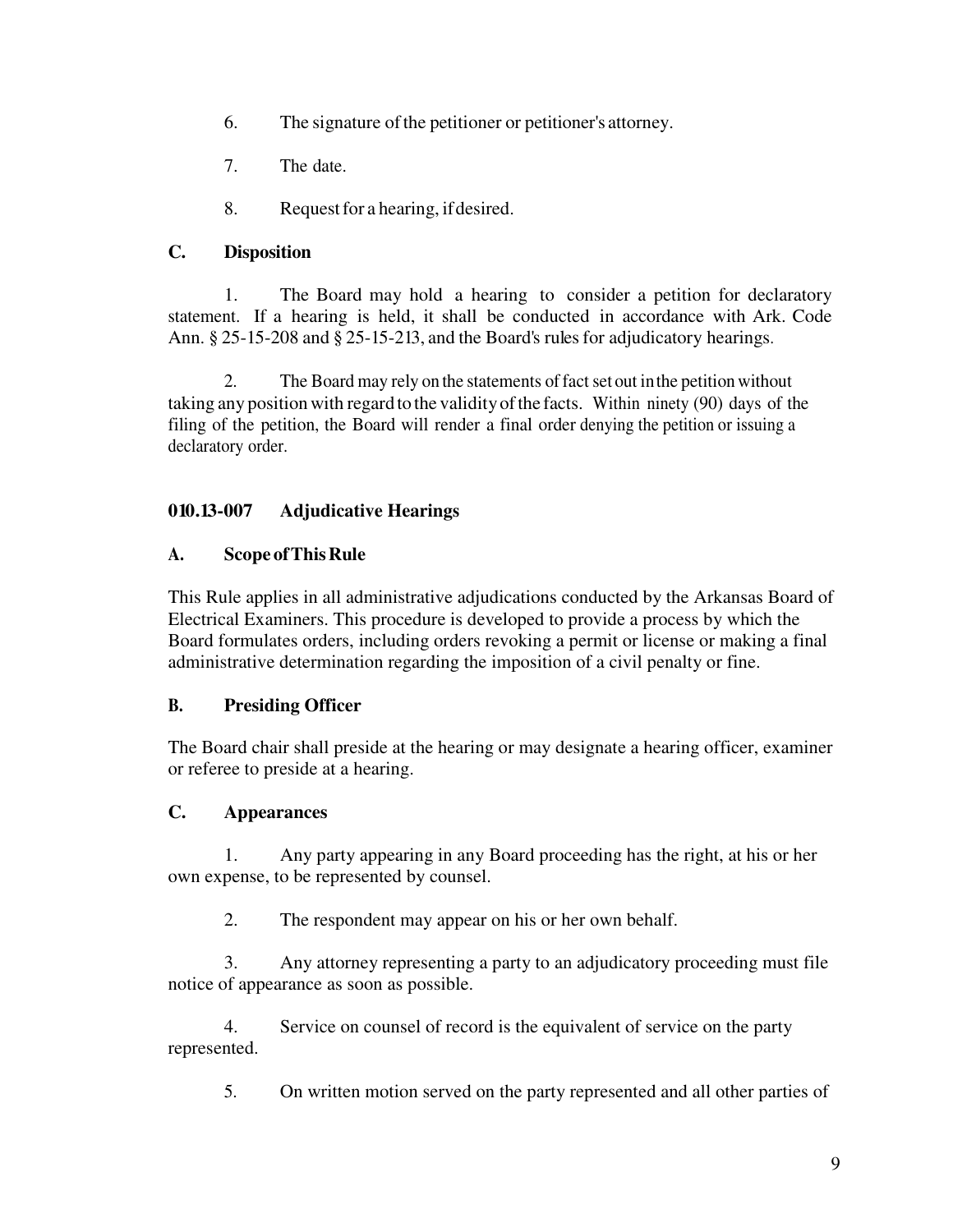record, the presiding officer may grant counsel of record leave to withdraw for good cause shown.

# **D. Consolidation**

If there are separate matters that involve similar issues of law or fact, or identical parties, the matters may be consolidated if it appears that consolidation would promote the just, speedy, and inexpensive resolution of the proceedings, and would not unduly prejudice the rights of a party.

# **E. Notice to Interested Parties**

If it appears that the determination of the rights of parties in a proceeding will necessarily involve a determination of the substantial interests of persons who are not parties, the presiding officer may enter an order requiring that an absent person be notified of the proceeding and be given an opportunity to be joined as a party of record.

# **F. Service of Papers**

Unless the presiding officer otherwise orders, every pleading and every other paper filed for the proceeding, except applications for witness subpoenas and the subpoenas, shall be served on each party or the party's representative at the last address of record.

### **G. Initiation & Notice of Hearing**

1. An administrative adjudication is initiated by the issuance of a notice of hearing from the Electrical Division.

 2. The notice of hearing will be sent to the respondent by U.S. Mail, return receipt requested, delivery restricted to the named recipient or his agent. Notice shall be sufficient when it is so mailed to the respondent's latest address on file with the agency.

 3. Notice will be mailed at least twenty (20) days before the scheduled hearing.

4. The notice will include:

a. a statement of the time, place, and nature of the hearing;

 b. a statement of the legal authority and jurisdiction under which the hearing isto be held; and

c. a short and plain statement of the matters of fact and law asserted.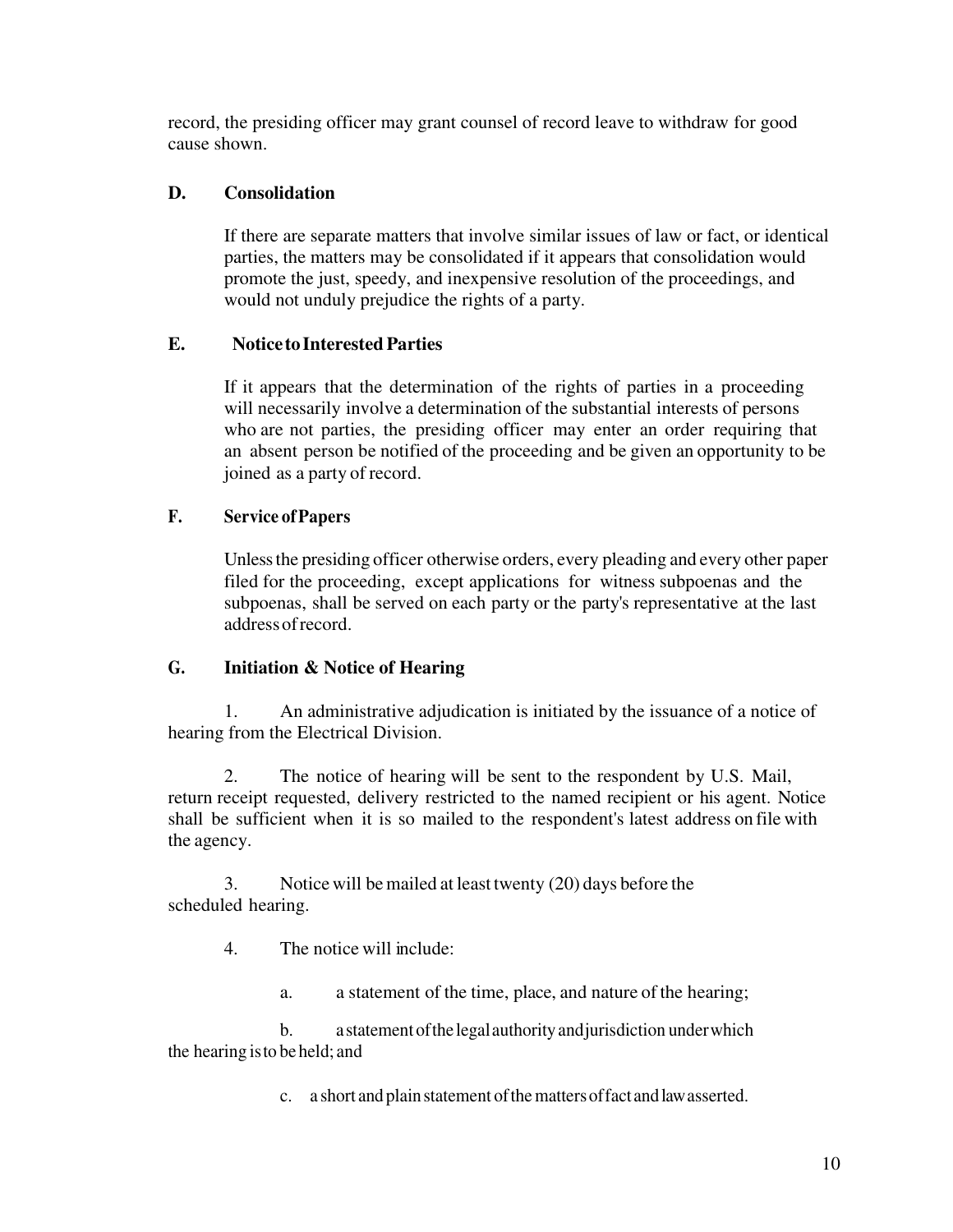### **H. Motions**

All requests for relief will be by motion. Motions must be in writing or made on the record during a hearing. A motion must fully state the action requested and the grounds relied upon. The original written motion will be filed with the Board. When time allows, the other parties may, within seven (7) days of the service of the written motion, file a response in opposition. The presiding officer may conduct such proceedings and enter such orders as are deemed necessary to address issues raised by the motion. However, a presiding officer, other than the Board chair, will not enter a dispositive order unless expressly authorized in writing to do so.

### **I. Answer**

A respondent may file an answer.

### **J. Discovery**

 1. Upon written request, the Board or division will provide the information designated in Ark. Code Ann.  $\S$  25-15-208(a)(3).

2. Such requests should be received by the Electrical Division at least ten (10) days before the scheduled hearing.

### **K. Continuances**

1. The Board chair may grant a continuance of hearing for good cause shown. Requests for continuances will be made in writing. The request must state the grounds to be considered and be made as soon as practicable and, except in cases of emergencies, no later than five (5) days prior to the date noticed for the hearing. In determining whether to grant a continuance, the Board chair may consider:

- a. Prior continuances;
- b. The interests of all parties;
- c. The likelihood of informal settlements;
- d. The existence of an emergency;
- e. Any objection;
- f. Any applicable time requirement;
- g. The existence of a conflict of the schedules of counsel, parties, or

#### witnesses;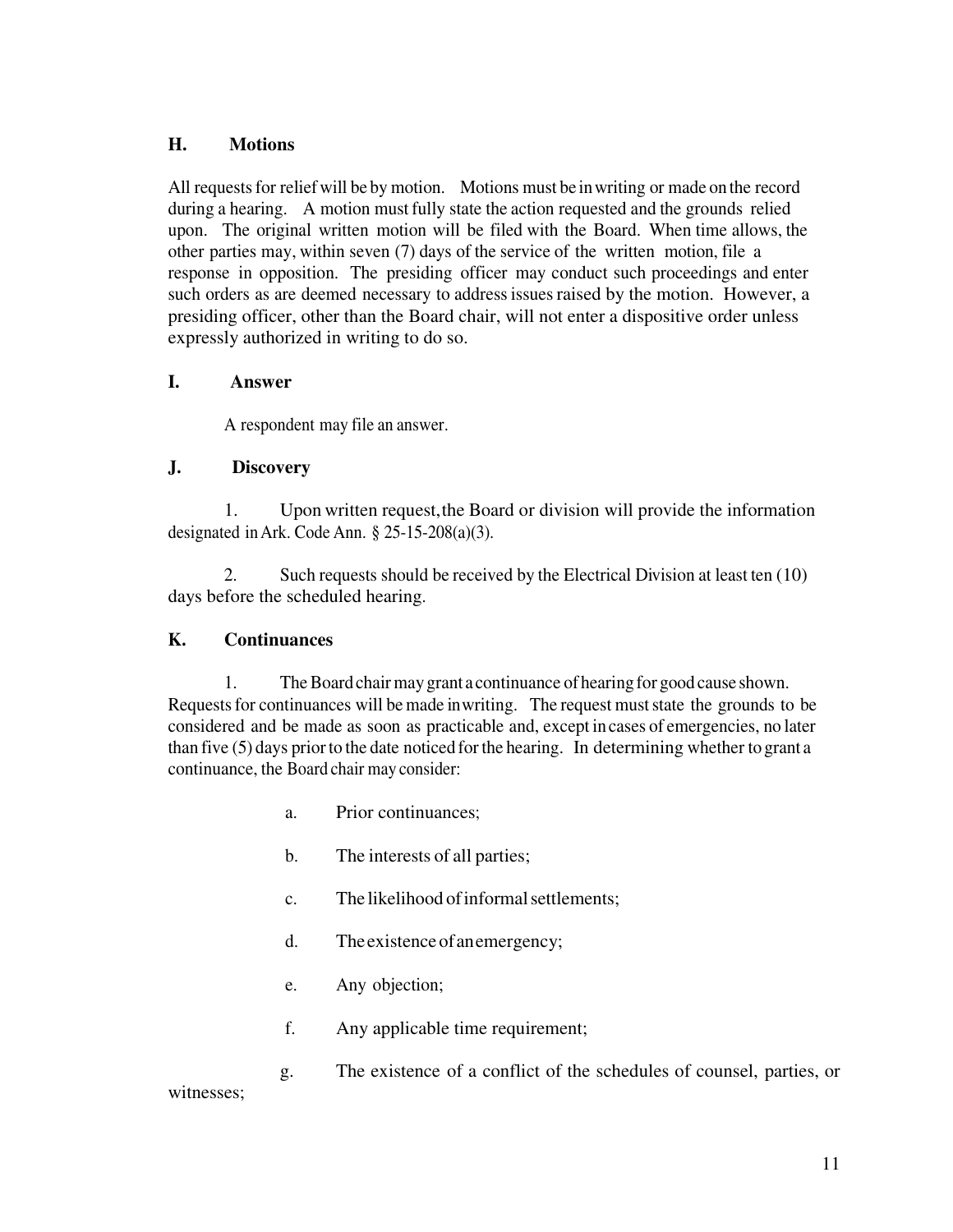- h. The time limits of the request; and
- i. Other relevant factors.

 2. The Board chair may require documentation of any grounds for continuance.

### **L. Hearing Procedures**

 1. The presiding officer presides at the hearing and may rule on motions, require briefs, and issue such orders as will ensure the orderly conduct of the proceedings; provided, however, any presiding officer other than the Board chair shall not enter a dispositive order or proposed decision unless expressly authorized in writing to do so.

2. All objections must be made in a timely manner and stated on the record.

3. Parties have the right to participate or to be represented by counsel in all hearings or pre-hearing conferences related to their case.

 4. Subject to terms and conditions prescribed by the Administrative Procedure Act, parties have the right to introduce evidence on issues of material fact, cross-examine witnesses as necessary for a full and true disclosure of the facts, present evidence in rebuttal, and, upon request by the Board, may submit briefs and engage in oral argument.

 5. The presiding officer is charged with maintaining the decorum of the hearing and may refuse to admit, or may expel, anyone whose conduct is disorderly.

#### **M. Order of Proceedings**

The presiding officer will conduct the hearing in the following manner:

 1. The presiding officer will give an opening statement, briefly describing the nature of the proceedings.

2. The parties are to be given the opportunity to present opening statements.

 3. The parties will be allowed to present their cases in the sequence determined by the presiding officer.

 4. Each witness must be sworn or affirmed by the presiding officer, or the court reporter, or any other person authorized by law to administer oaths and be subject to examination and cross-examination as well as questioning by the Board. The presiding officer may limit questioning in a manner consistent with the law.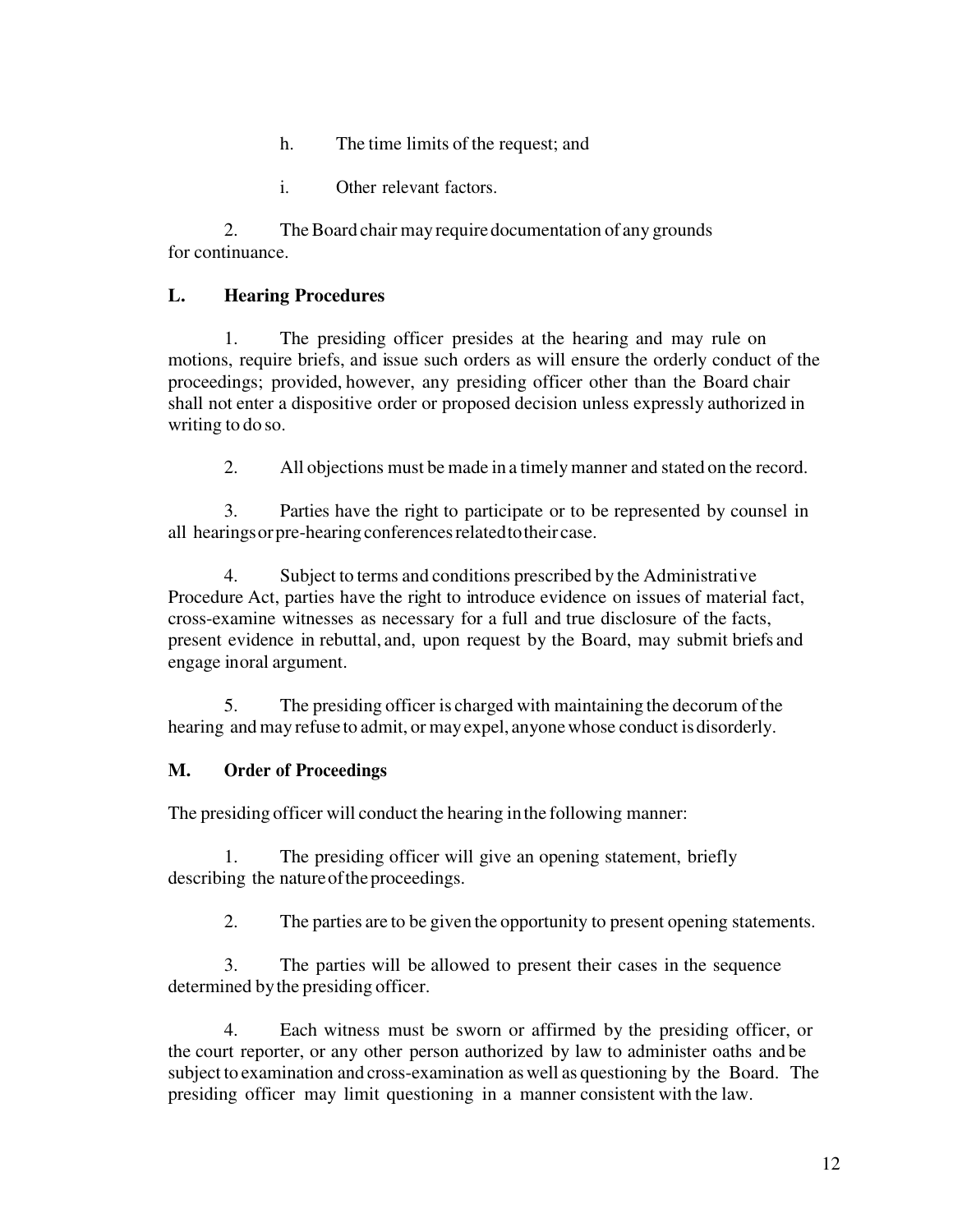5. When all parties and witnesses have been heard, parties may be given the opportunity to present final arguments.

### **N. Evidence**

 1. The presiding officer shall rule on the admissibility of evidence and may, when appropriate, take official notice of facts in accordance with all applicable requirements of law.

 2. Stipulation of facts is encouraged. The Board may make a decision based on stipulated facts.

 3. Evidence in the proceeding must be confined to the issues set forth in the hearing notice, unless the parties waive their right to such notice or the presiding officer determines that good cause justifies expansion of the issues. If the presiding officer decides to admit evidence outside the scope of the notice, over the objection of a party who did not have actual notice of those issues, that party, upon timely request, will receive a continuance sufficient to prepare for the additional issue and to permit amendment of pleadings.

 4. A party seeking admission of an exhibit must provide ten (10) copies of each exhibit at a hearing before the Board. The presiding officer must provide the opposing parties with an opportunity to examine the exhibit prior to the ruling on its admissibility. All exhibits admitted into evidence must be appropriately marked and be made part of the record.

 5. Any party may object to specific evidence or may request limits on the scope of the examination or cross-examination. A brief statement of the grounds upon which it is based shall accompany such an objection. The objection, the ruling on the objection, and the reasons for the ruling will be noted in the record. The presiding officer may rule on the objection at the time it is made or may reserve the ruling until the written decision.

 6. Whenever evidence is ruled inadmissible, the party offering that evidence may submit an offer of proof on the record. The party making the offer of proof for excluded oral testimony will briefly summarize the testimony or, with permission of the presiding officer, present the testimony. If the excluded evidence consists of a document or exhibit, it shall be marked as part of an offer of proof and inserted in the record.

 7. Irrelevant, immaterial, and unduly repetitive evidence will be excluded. Any other oral or documentary evidence, not privileged, may be received if it is of a type commonly relied upon by reasonably prudent men and women in the conduct of their affairs.

8. Reasonable inferences. The finder of fact may base its findings of fact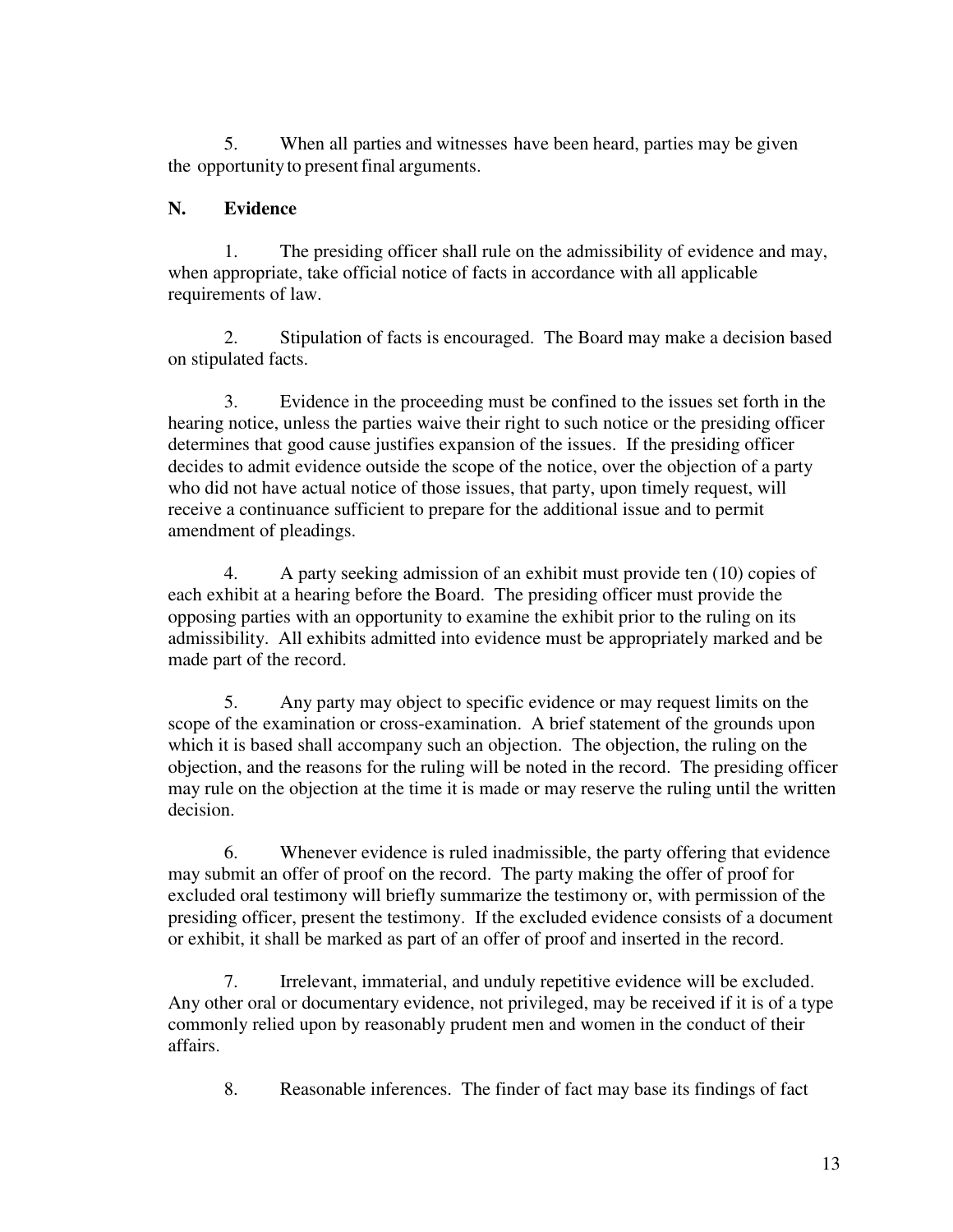upon reasonable inferences derived from other evidence received.

# **O. Defaul**t

If a party fails to appear or participate in an administrative adjudication after proper service of notice, the Board may proceed with the hearing and render a decision in the absence of the party.

# **P. Subpoenas**

 1. At the request of any party, the Director of Labor shall issue subpoenas for the attendance of witnesses at the hearing. The requesting party shall specify whether the witness is also requested to bring documents and reasonably identify said documents.

 2. A subpoena may be served by any person specified by law to serve process or in any manner authorized by law or by any person who is not a party and who is eighteen (18) years of age or older. Delivering a copy to the person named in the subpoena shall make service. Proof of service may be made by affidavit of the person making service. The party seeking the subpoena shall have the burden of obtaining service of the process and shall be charged with the responsibility of tendering appropriate mileage fees and witness fees pursuant to Rule 45, Arkansas Rules of Civil Procedure. The witness must be served at least two (2) days prior to the hearing. For good cause, the Director may authorize the subpoena to be served less than two (2) days before the hearing.

 3. Any motion to quash or limit the subpoena shall be filed with the Board and shall state the grounds relied upon.

# **Q. Recording the Proceedings**

The responsibility to record the testimony heard at a hearing is borne by the Electrical Division. Upon the filing of a petition for judicial review, the agency will provide a transcript of testimony taken before the Board.

# **R. Factors to be Considered in Imposing Sanctions**

In addition to any other considerations permitted by Ark. Code Ann. §§ 17-28-201 *et seq*. and Ark. Code Ann. §§ 20-31-101 *et seq*. and these Regulations, if applicable, the Board in imposing any sanction may consider the following:

 1. The nature and degree of the misconduct for which the sanction is being imposed.

- 2. The seriousness and circumstances surrounding this misconduct.
- 3. The loss or damage to clients or others.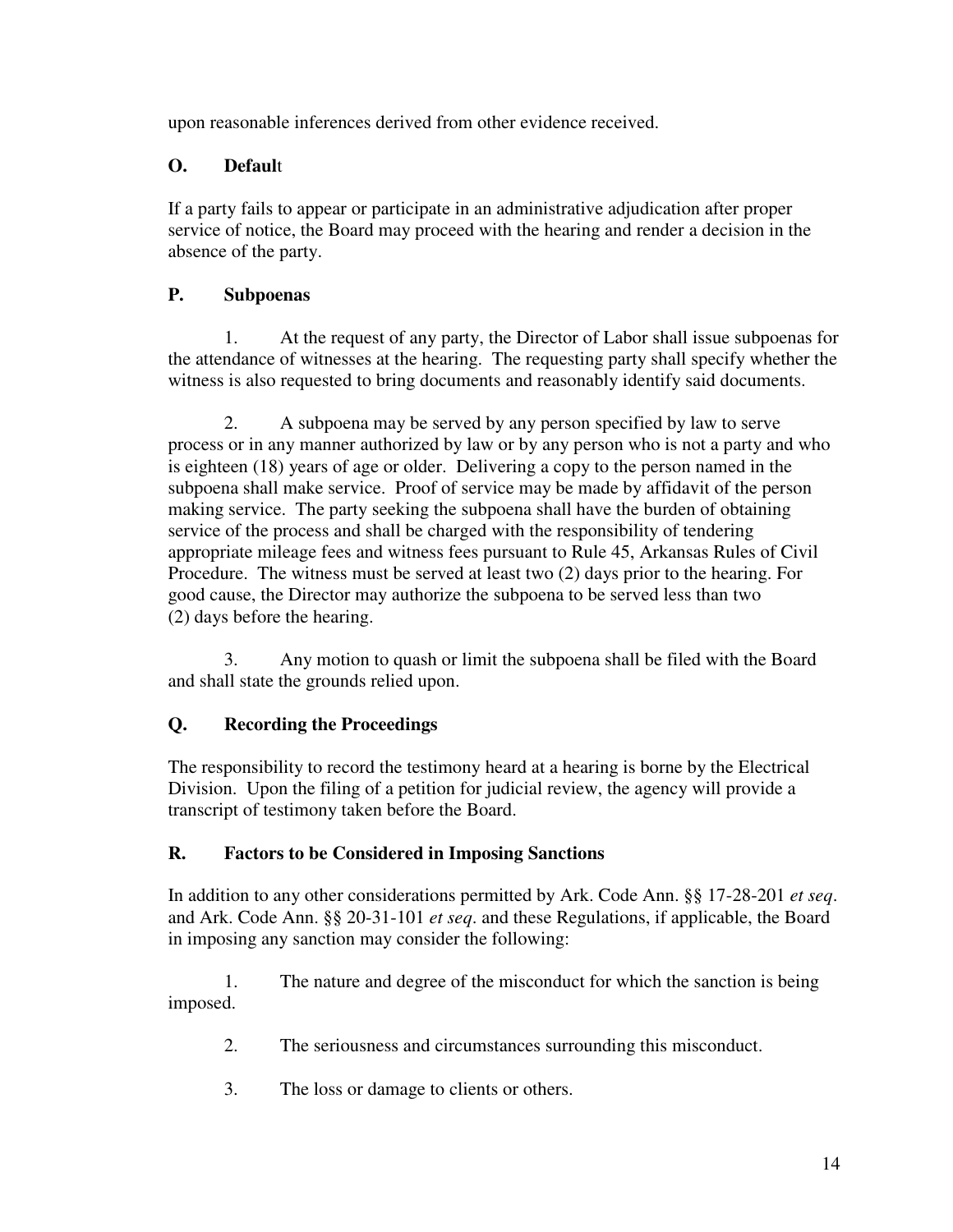- 4. The assurance of future compliance.
- 5. The profit to the wrongdoer.
- 6. The avoidance of repetition.
- 7. Whether the conduct was deliberate, intentional, or negligent.
- 8. The deterrent effect on others.

 9. The conduct of the individual, corporation or other entity during the course of the disciplinary proceeding.

10. Any prior enforcement actions or sanctions, including warnings.

 11. Matters offered in mitigation or extenuation, except that a claim of disability or impairment resulting from the use of alcohol or drugs may not be considered unless the individual demonstrates that he or she is successfully pursuing in good faith a program of recovery.

# **S. Final Order**

The Board will serve on the respondent a written order that reflects the action taken by the Board. The order will include a recitation of facts found based on testimony and other evidence presented and reasonable inferences derived from the evidence pertinent to the issues of the case. It will also state conclusions of law and directives or other disposition entered against or in favor of the respondent.

The order will be served personally or by mail on the respondent. If counsel represents respondent, service of the order on respondent's counsel shall be deemed service on the respondent.

# **010.13-008 The National Electrical Code**

**A.** The Board hereby adopts and incorporates herein the National Electrical Code, 2017 edition of the National Fire Protection Association.

**B.** The National Electrical Code, 2017, shall be the standard for the construction, installation, repair, and maintenance of electrical facilities and the performance of electrical work.

 1. Nothwithstanding the provisions of the 2017 National Electrical Code, arc fault circuit interrupters shall not be required in kitchens and laundry rooms.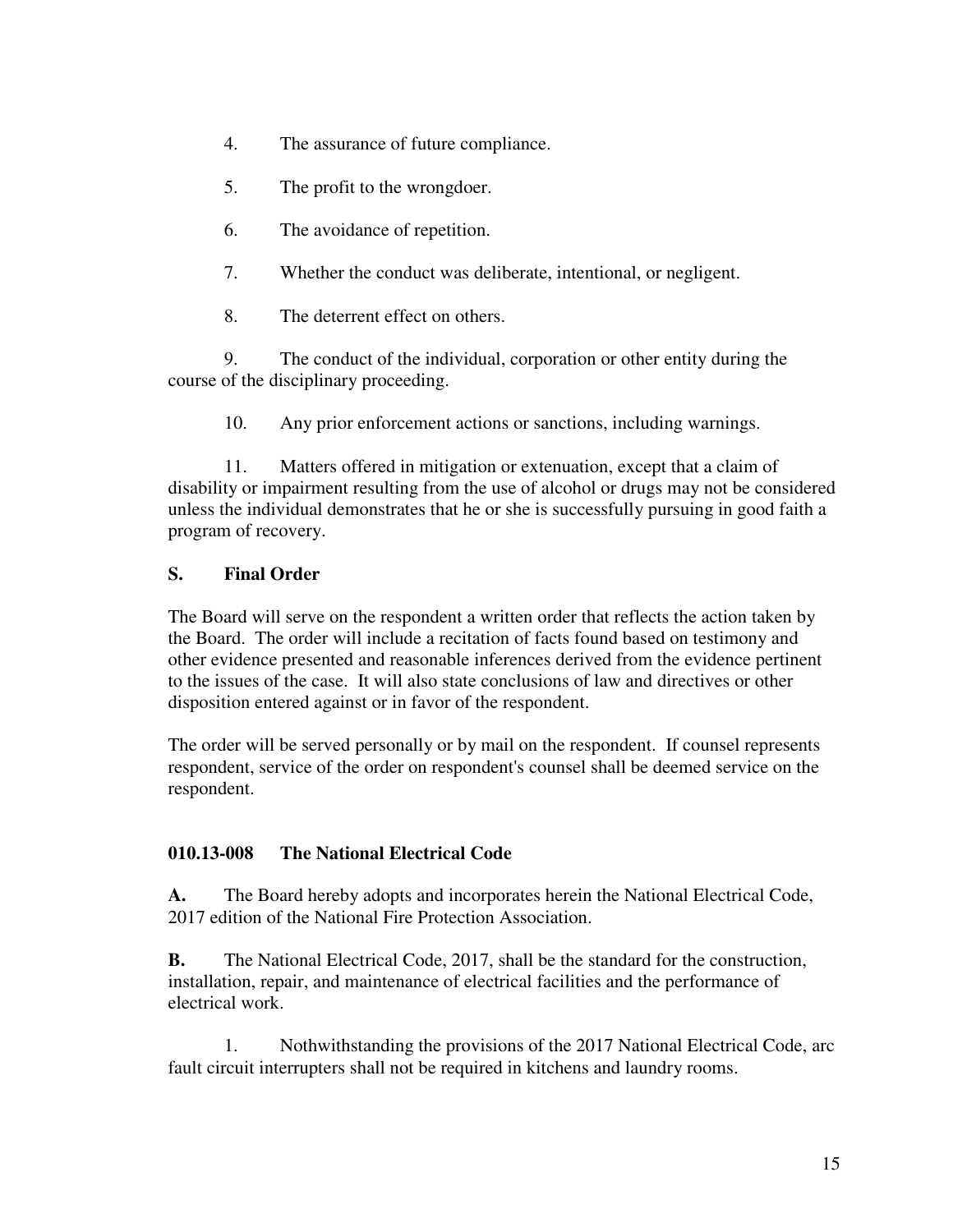**C.** In the event there are updates and new editions to the National Electrical Code, the Board shall, after notice and public hearing, adopt such changes and editions which it determines are necessary to insure the public health and safety.

**D.** The statewide standards shall guarantee a uniform minimum standard for the construction, installation, and maintenance of electrical facilities and for the performance of electrical work.

**E.** The Board hereby adopts and incorporates herein the Standard Practices for Good Workmanship in Electrical Contracting, American National Standards Institute/National Electrical Contractors Association 1-2006, as the guide for the quality and the standard of workmanship in the installation of electrical equipment.

**F.** This rule does not include any later amendments or editions of the standards incorporated by reference.

**G.** Copies of these standards incorporated by reference can be viewed in the offices of the Electrical Division or can be obtained by contacting the following:

> National Fire Protection Association 1 Batterymarch Park Quincy, MA 02169-7471 1-800-344-3555 [www.nfpa.org](http://www.nfpa.org/)

# **010.13-009 Definitions**

**A.** The various classes of licenses shall be defined as follows:

 1. "Master electrician" shall mean an individual with an unlimited license classification and who is authorized to plan, lay out, and supervise the installation, maintenance, and extension of electrical conductors and equipment.

 2. "Journeyman electrician" shall mean an individual who is limited by license classification to install, maintain, and extend electrical conductors and equipment. A journeyman electrician cannot contract with the general public to plan, lay out or supervise the installation, maintenance and extension of electrical conductors and equipment without employing at least one (1) full-time master electrician.

 3. "Residential master electrician" shall mean an individual who is limited by license classification to performing electrical work for one and two family dwellings, including planning and supervising the installation, maintenance and extension of electrical facilities. A residential master electrician may perform electrical work on a commercial or other project under the supervision of a journeyman electrician or master electrician in the same manner and with the same ratio as an electrical apprentice.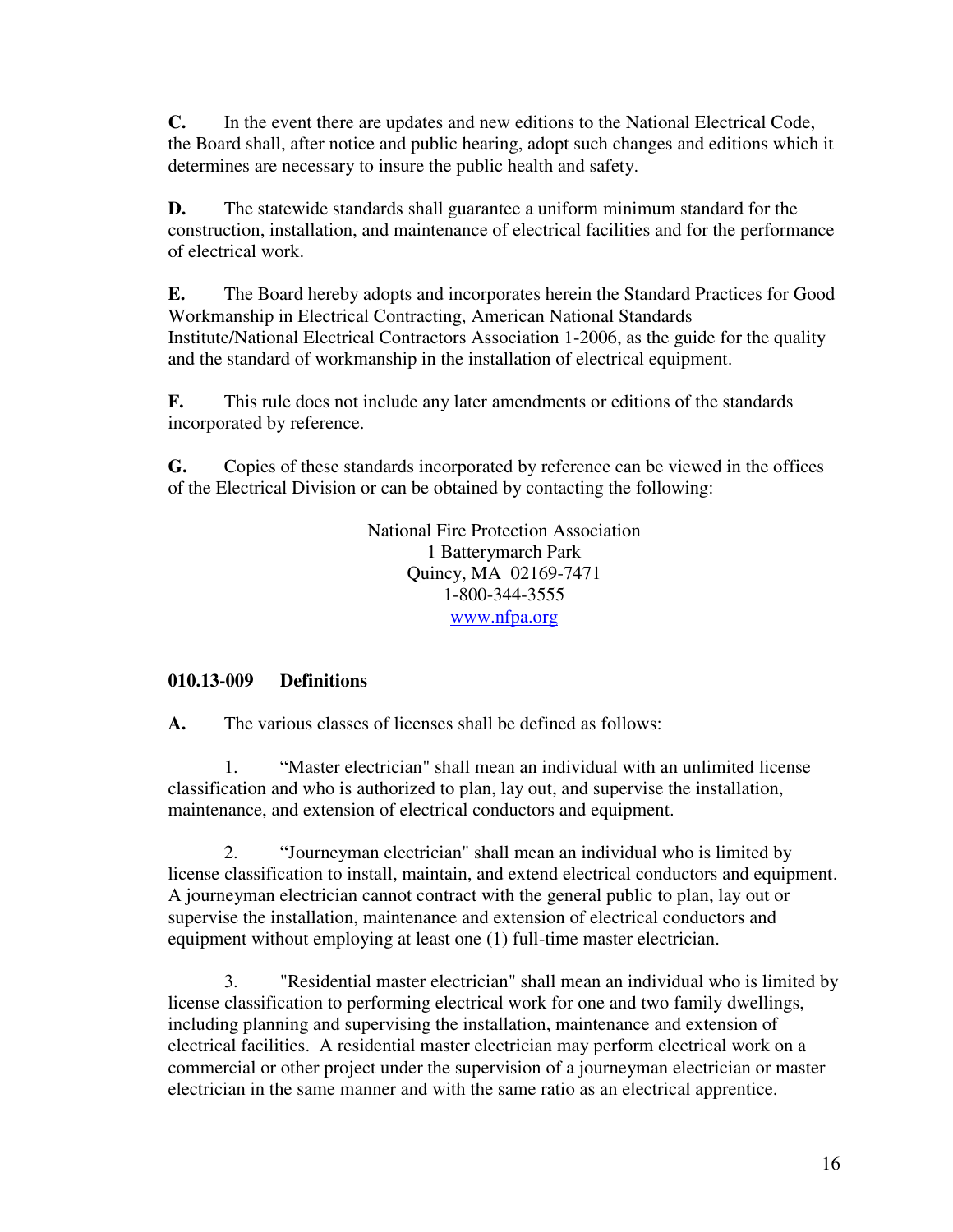4. "Residential journeyman electrician" shall mean an individual who is limited by license classification to install, alter, repair, maintain, or renovate electrical facilities for one and two family dwellings under the general supervision of a residential master electrician or a master electrician. A residential journeyman may perform electrical work on a commercial or other project under the supervision of a journeyman electrician or master electrician in the same manner and with the same ratio as an electrical apprentice.

 5. "Air conditioning electrician" shall mean an individual who is limited by license classification to the installation, maintenance, and extension of electrical conductors and equipment solely for the purpose of supplying heating and air conditioning and refrigeration units.

 6. "Industrial maintenance electrician" shall mean an individual who is limited by license classification to the repair, maintenance, alteration, and extension of electrical conductors and equipment for electrical power and control systems on or within industrial, manufacturing, or similar type facilities. For employees of industrial facilities, it is not necessary to possess this or any other class of license. See Ark. Code Ann. § 17- 28-102(a)(2) and Regulation 010.13.0l0(A).

 7. "Specialist Sign Electrician" means any individual who is limited to a license classification possessing the necessary qualifications, training, and technical knowledge for installing, maintaining and repairing electrically illuminated or operated signs and gaseous tubing for illumination, making all connection to an approved outlet of sufficient capacity within twenty-five (25) feet of the sign to be connected.

**B. "Board"** shall mean the Board of Electrical Examiners of the State of Arkansas.

**C. "Director"** shall mean the Director of the Arkansas Department of Labor.

**D. "Electrical Apprentice"** means any person whose principal occupation is the learning of and assisting in the installation of electrical work under the supervision of a journeyman electrician or master electrician.

### **E. "Electrical work"** means:

1. As defined by Ark. Code Ann. §§ 17-28-101(4) and 20-31-102(5):

 a. Installations of electric conductors and equipment within or on public and private buildings or other structures, including recreational vehicles, and floating buildings, and other premises such as yards, carnivals, parking and other lots, and industrial substations;

b. Installations of conductors that connect to the supply of electricity;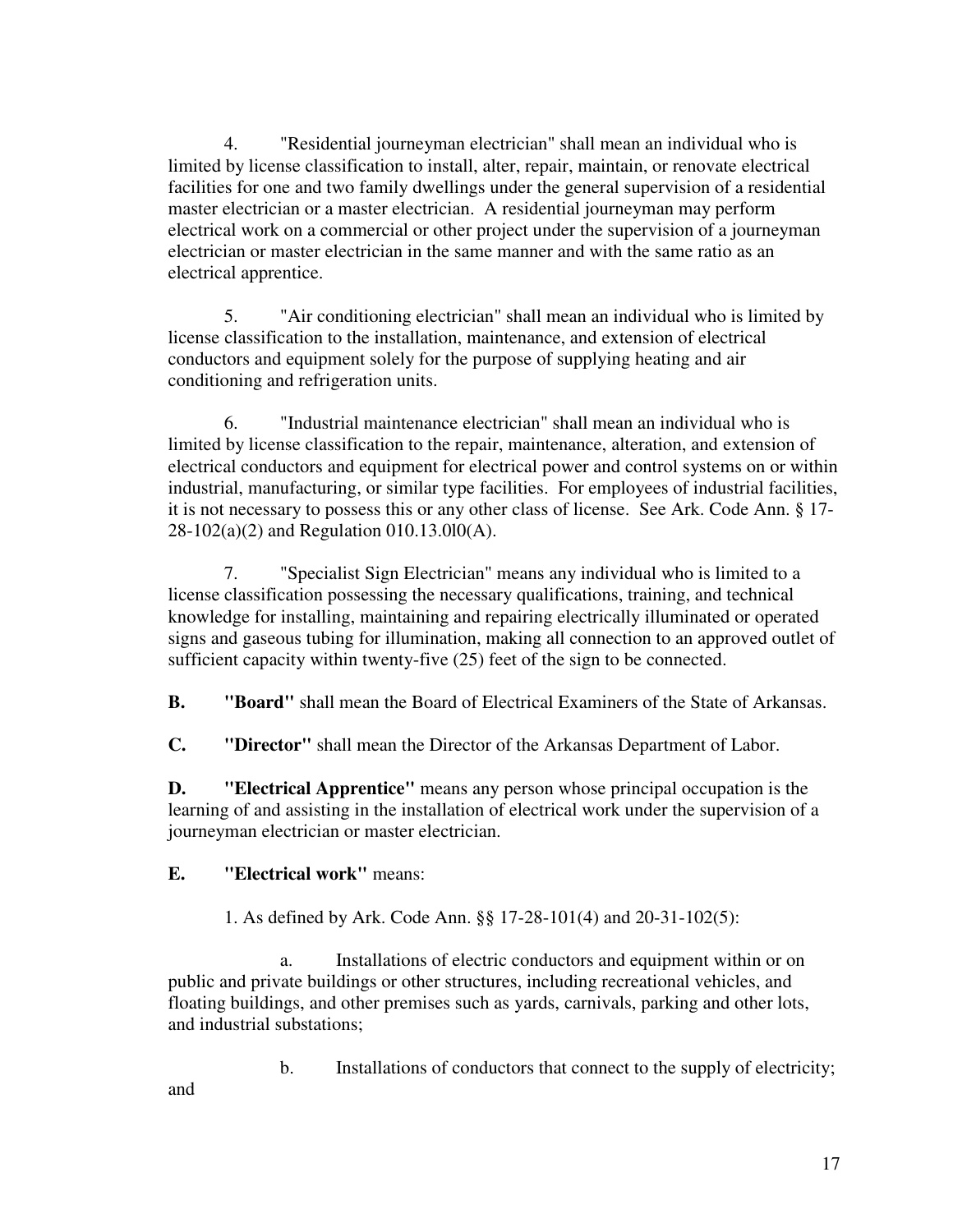c. Installations of other outside conductors on the premises.

**C. "HVACR"** shall mean heating, ventilation, air conditioning and refrigeration.

**G. "Manager"** shall mean any employee:

 1. whose primary duty consists of oversight of the technical and business functions of the electrical company in which he or she is employed; and

 2. who customarily and regularly directs the work of one or more other employees therein; and

 3. who has a good working knowledge of electrical theory, electrical materials and equipment, and electrical installation procedures; and

 4. who customarily and regularly exercises discretion .and independent judgment; and

 5. who has the authority to hire or fire other employees, or whose suggestions and recommendations as to the hiring or firing and as to the advancement and promotion or any other change of status of other employees will be given particular weight; and

 6. who normally maintains oversight of the electrical work performed by the electrical company in which he or she is employed during such time that company holds itself out to perform such work.

**H. "Superintendent"** shall mean any employee:

 1. whose primary duty consists of oversight of the electrical work performed by the electrical company in which he or she is employed; and

 2. who has a good working knowledge of electrical theory, electrical materials and equipment, and electrical installation procedures; and

 3. who customarily and regularly directs the work of one or more other employees therein; and

 4. who has the authority to hire or fire other employees, or whose suggestions and recommendations as to the hiring or firing and as to the advancement and promotion or any other change of status of other employees, will be given particular weight; and

 5. who customarily and regularly exercises discretion and independent judgment; and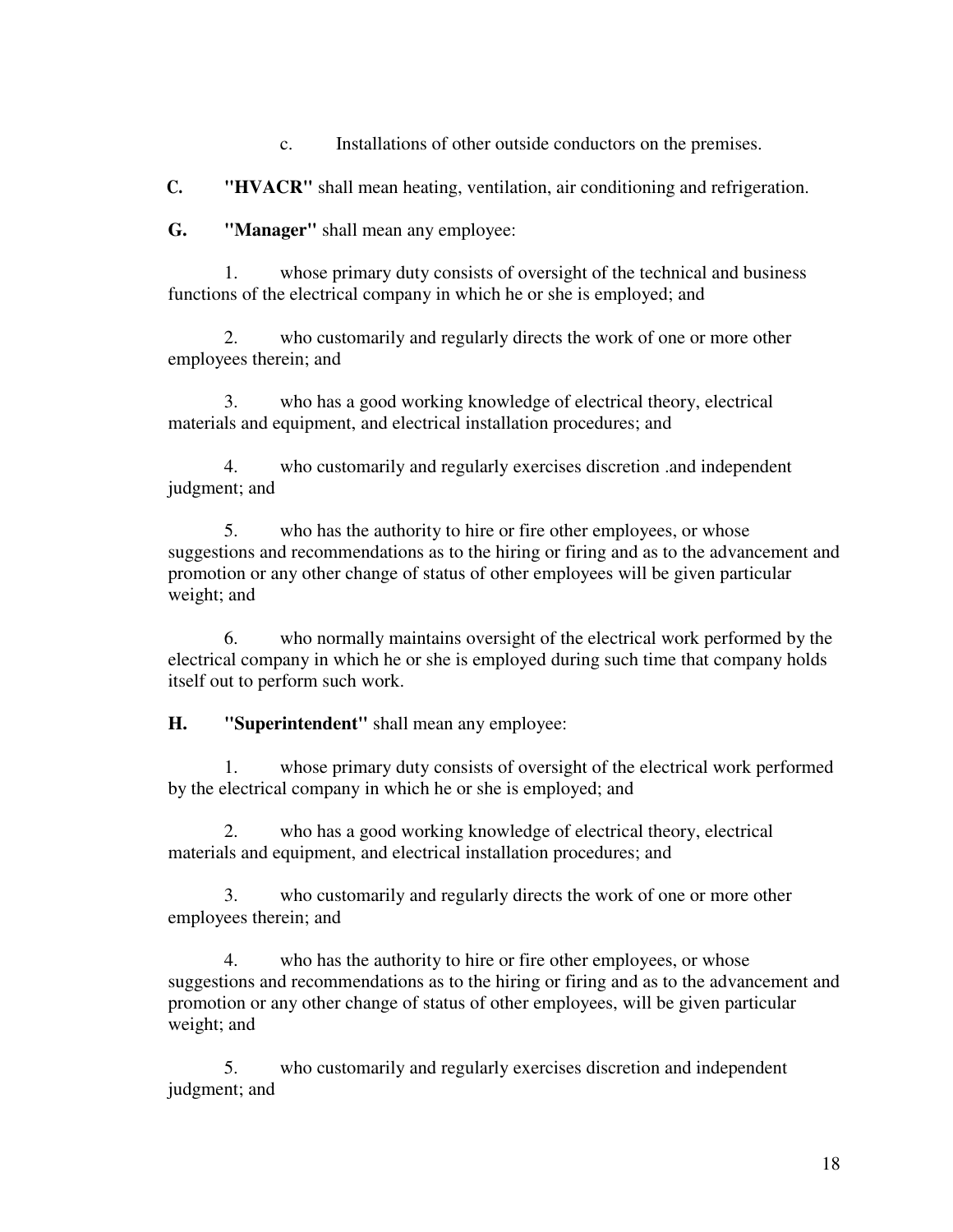6. who normally maintains oversight of the electrical work performed by the electrical company in which he or she is employed during such time that company holds itself out to perform such work.

# **010.13-010 Construction and Exemptions**

**A.** The licensing requirements of Ark. Code Ann. § 17-28-101 *et seq.* shall not apply to the following:

 1. The construction, installation, maintenance, repair, or renovation by any public utility, as that term is defined by Ark. Code Ann. § 23-1-101(4)(A), by any rural electric association or cooperative, or by any municipally owned utility, of any transmission or distribution lines or facilities incidental to their business and covered under other nationally recognized safety standards, or to any other such activity when performed by any duly authorized employee, agent, contractor, or subcontractor of any such public utility, association, cooperative, or municipally owned utility;

 2. The construction, installation, maintenance, repair, or renovation by any industry of any electric conductors or equipment or facilities incidental to their business and covered under other nationally recognized safety standards, or to any other such activity when performed by any duly authorized employee of such industry;

 3. The construction, installation, maintenance, repair and renovation of telephone equipment, computer systems, or satellite systems by a person, firm, or corporation engaged in the telecommunications or information systems industry when such activities involve low-voltage work exclusively for communication of data, voice, or for other signaling purposes; including fire alarm systems, security systems and environmental control systems that are not an integral part of a telecommunications system;

 4. The construction, installation, maintenance, repair or renovation of any nonresidential farm building or structure;

 5. The construction and manufacture of manufactured homes covered by the federal Manufactured Home Construction and Safety Standards Act, 42 U.S.C. § 5401 *et seq.*; and

 6. The performance of electrical work on an individual's primary residence by that individual, except as otherwise may be required by state law, regulations, or local ordinance.

**B**. The Electrical Code requirements of Ark. Code Ann. § 20-31-101 *et seq.* shall not apply to the following:

1. Any construction, installation, maintenance, repair, or renovation by a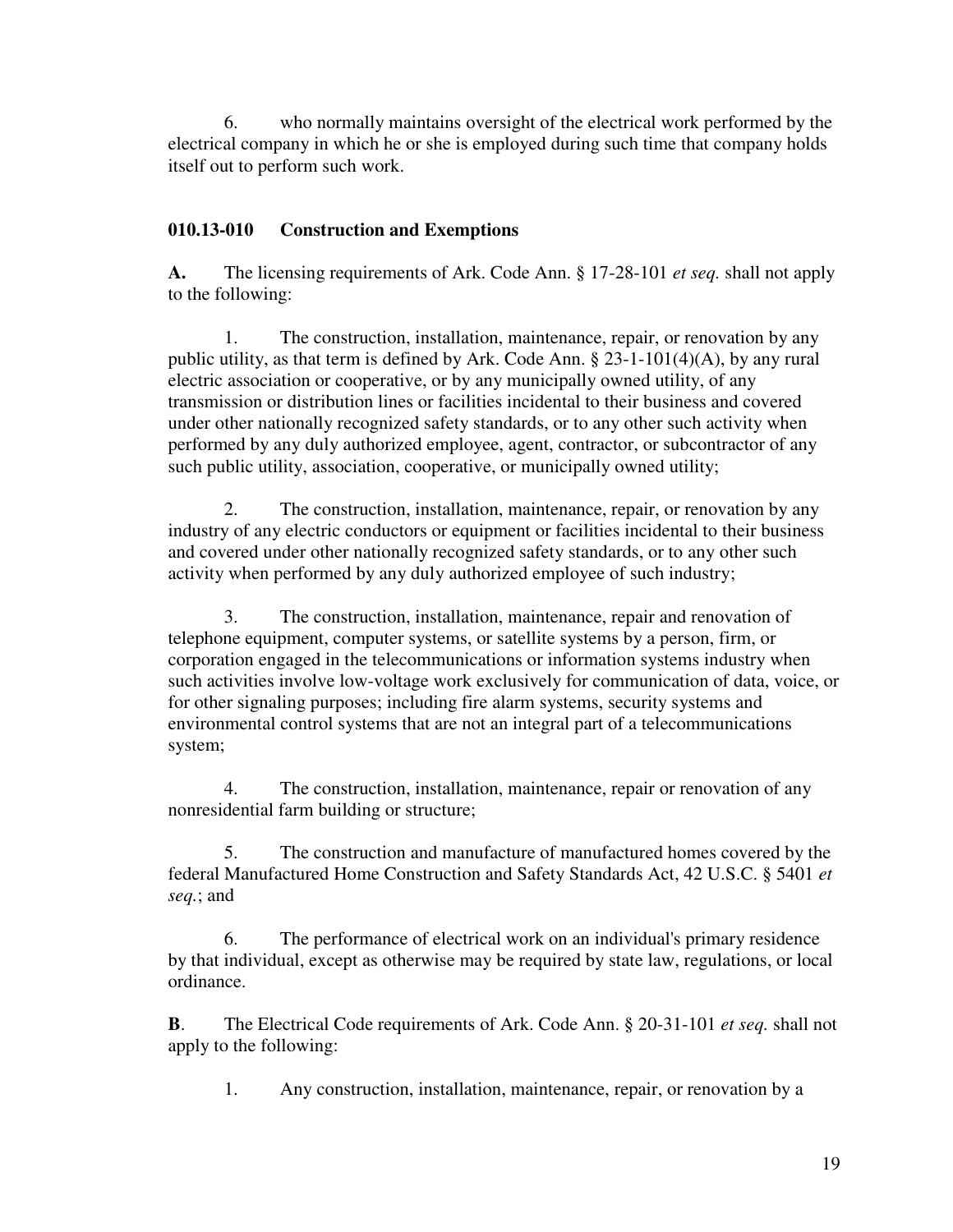public utility regulated by the Arkansas Public Service Commission, by a rural electric association or cooperative, or by a municipal utility, of any transmission or distribution lines or facilities incidental to their business and covered under other nationally recognized safety standards;

 2. Any construction, installation, maintenance, repair, or renovation of any nonresidential farm building or structure; and

 3. Any construction or manufacture of manufactured homes covered by the federal Manufactured Home Construction and Safety Standards Act, 42 U.S.C. § 4501 *et seq.*

**C.** Any holder of a state-issued heating, ventilation, air conditioning and refrigeration or HVACR license may run line voltage power wiring, in compliance with the state electric code, from a disconnect box to an outdoor HVACR unit within a distance not to exceed ten (10) feet from any point of the HVACR equipment without an electrician's license.

**D.** Any person licensed by the Commission on Water Well Construction pursuant to the provisions of Ark. Code Ann. § 17-50-101 *et seq.*, and subject to that Commission regulations and the National Electric Code, may run power and control wiring from an existing disconnect box to water well equipment without an electrician's license. Alteration of the existing electrical service shall require an electrician's license.

**E.** An employee of a hospital may perform minor repairs or make minor alterations to existing electrical facilities during the normal performance of his duties with a hospital licensed by the Department of Health without an electrician's license.

**F.** Nothing in these regulations shall be construed to require an electrician's license in order to test, install, repair, maintain or alter industrial machinery, household appliances, or medical equipment, by the manufacturer(s) or vendor(s) of such machinery and equipment or technicians providing services with respect to such machinery and equipment. Nothing in these regulations shall be construed to require an electrician's license in order to supervise such activities.

**G.** Nothing in these regulations shall be construed to require an electrician's license in order to replace an existing wall switch or receptacle in isolated incidences.

**H.** Nothing in these regulations shall be construed to require an electrician's license in order to perform manual labor, such as pick up, delivery and distribution of materials and equipment, or to generally maintain the job site in a clean and workmanlike condition. Manual labor does not include actual use of any tools of the electrical trade.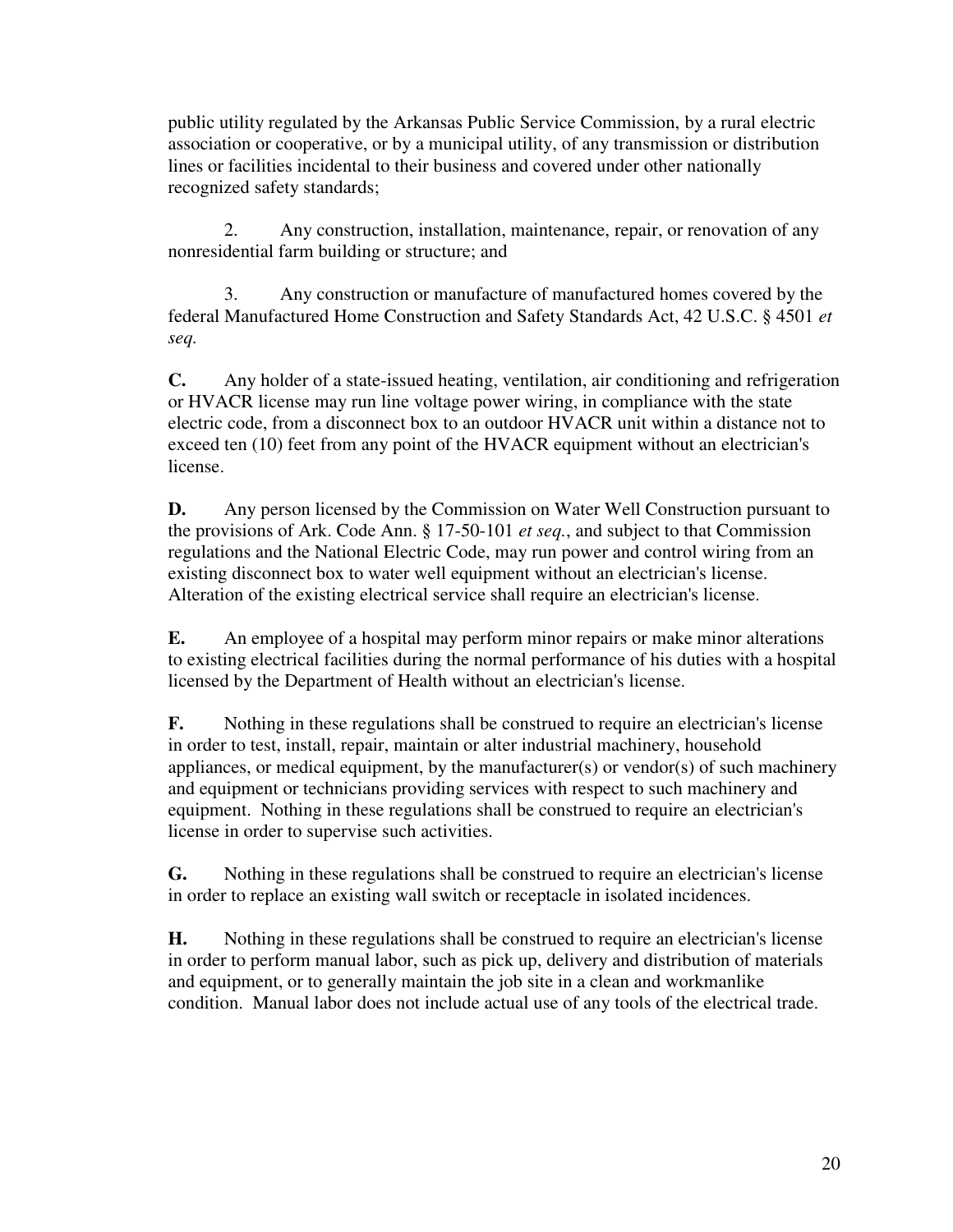### **010.13-011 Examinations**

**A.** The Board shall make provisions for examinations on the following classes of licenses: master electrician, journeyman electrician, industrial maintenance electrician, residential master electrician, residential journeyman electrician, specialist sign electrician and air conditioning electrician to be given at least every six (6) months.

**B.** The examination of each class of license shall be of length and type to ensure proficiency in the tested area. The exact content of any examination shall be within the discretion of the Board. Said examinations shall be confined to questions, the answers to which will aid in determining the fitness and competency of the applicant for the intended service and shall be of uniform grade throughout the state.

**C.** Persons applying for a license shall pay the following examination fees as instructed by the director:

| 1. | Master Electrician                        | \$50.00 |
|----|-------------------------------------------|---------|
| 2. | Journeyman Electrician                    | \$50.00 |
| 3. | <b>Industrial Maintenance Electrician</b> | \$50.00 |
| 4. | <b>Residential Master Electrician</b>     | \$50.00 |
| 5. | Residential Journeyman Electrician        | \$50.00 |
| 6. | Air Conditioning Electrician              | \$50.00 |
| 7. | Specialist Sign Electrician               | \$50.00 |

**D.** Any applicant who shall fail to pass the examination shall continue to be approved for subsequent examinations of the same class without further action by the Board, provided the applicant completed an apprenticeship training program. Any applicant who shall fail to pass the examination and who failed to complete an apprenticeship program may be required by the Board to complete up to two (2) years of an apprenticeship program before being approved for any subsequent examination.

### **010.13-012 Qualification for Examination and Licensure**

**A.** All applications for licensure of any class must be received by the Board five (5) business days prior to the date of the scheduled meeting of the Board or the Screening Committee. After review of the applications, the Board will issue a list of approved applicants eligible for examination.

**B.** An applicant for a master electrician's license shall have:

 1. a degree in electrical engineering plus two (2) years of construction related experience; or

 2. six (6) years experience in the construction industry, both residential and commercial, including two (2) years experience as a licensed journeyman electrician; or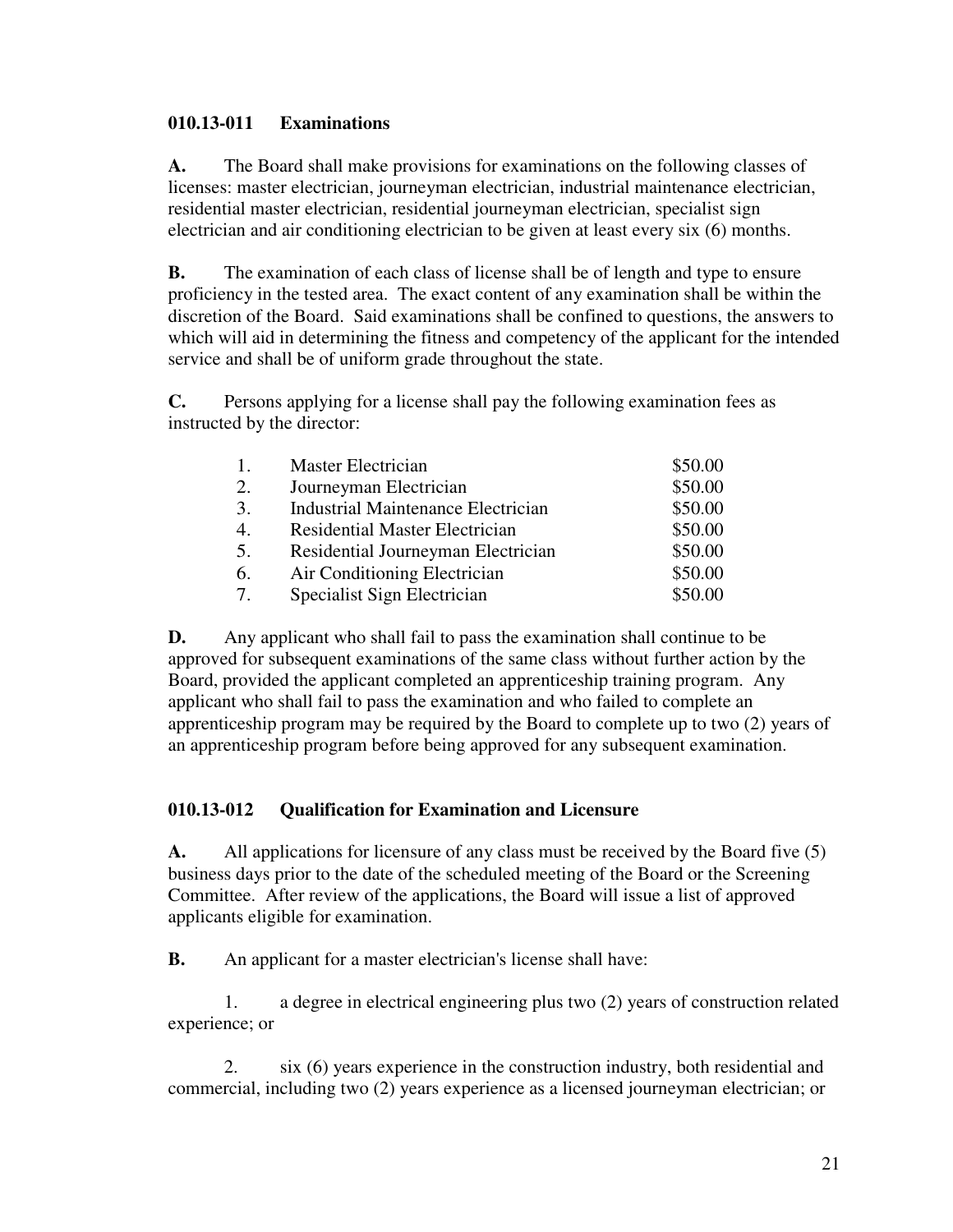3. any combination of training and experience as the Board may approve, such as formal electrical apprenticeship programs specifically approved by the board, onthe-job training specifically approved by the Board, or a combination of training and construction experience that is determined by the Board to be equivalent to that as specified in paragraph  $010.13-012(B)(1)$  or  $(2)$  above.

**C.** An applicant for a journeyman electrician license shall have the following qualifications, as appropriate:

 1. **Applicants who completed an apprenticeship program**. Applicants who have completed a 4-year electrical construction apprenticeship program approved by the U. S. Department of Labor, Bureau of Apprenticeship and Training shall have:

 a. a "Notice of Apprenticeship Committee Action - Released for Test/Completion" form from the applicant's training program and approved by the Arkansas Department of Workforce Education; or

 b. if the applicant completed an apprenticeship program in another state, certification from the Bureau of Apprenticeship and Training or the state agency responsible for oversight of apprenticeship programs of completion.

 c. The Board may approve an applicant without a Released for Test form in extenuating circumstances.

 2. **Applicants who seek reciprocity.** Applicants who seek reciprocity shall have certification from the sister state that:

 a. the applicant is currently licensed as a journeyman and in good standing;

 b. the applicant has held his/her license in the sister state for a period of one (1) year; and

c. the applicant was tested in the sister state.

3. **Applicants who have not completed an apprenticeship program.**  Applicants who have not completed a 4-year electrical construction apprenticeship program approved by the Bureau of Apprenticeship and Training shall have 8 years (16,000 hours) of electrical construction experience or training as may be approved by the Board. This training or experience may include electrical experience gained in the military. See Regulation 010.13-012(1) for experience that does not qualify.

**D.** An applicant for an industrial maintenance electrician's license shall have:

1. four (4) years experience under the supervision of an engineer, master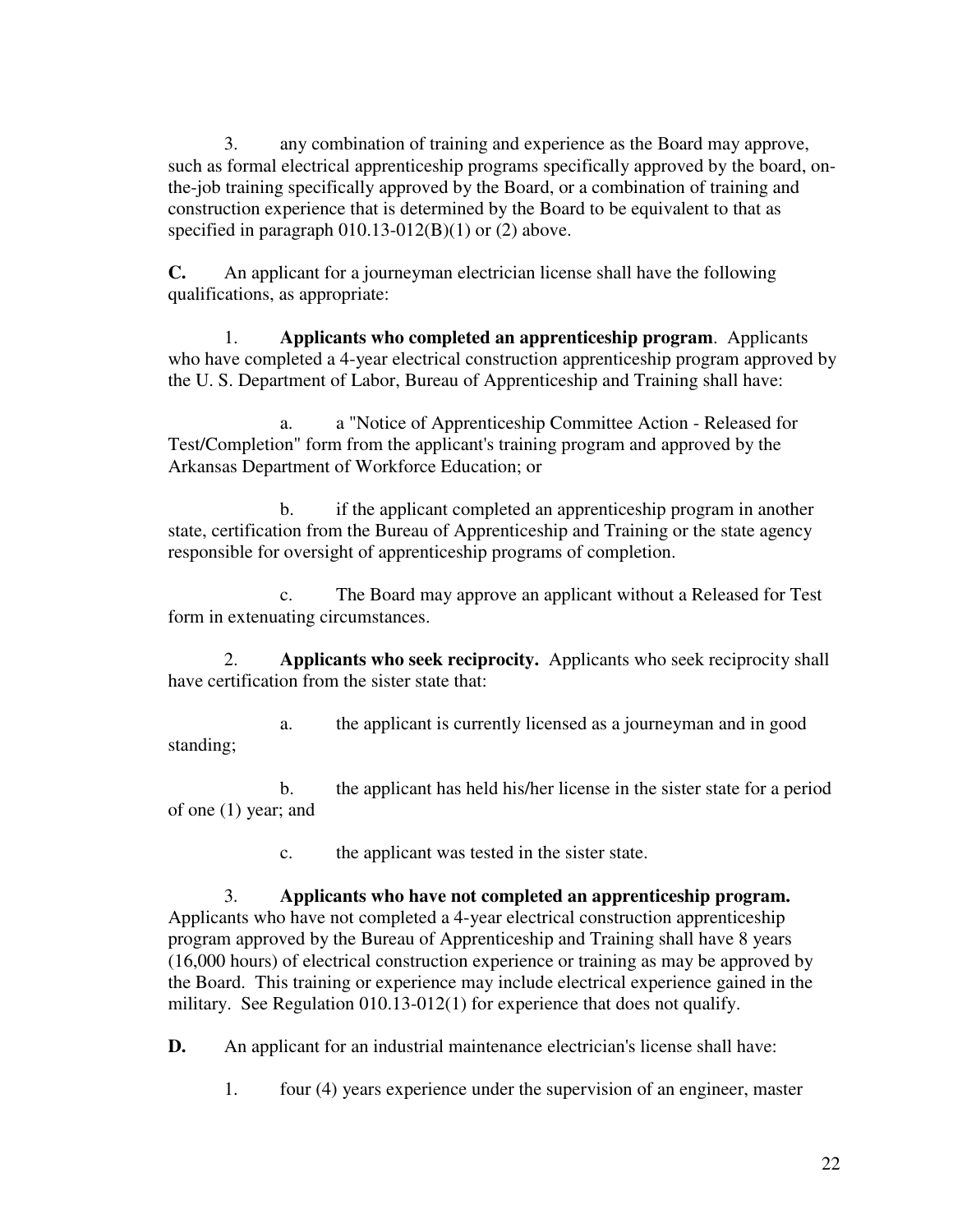electrician, journeyman electrician or industrial maintenance electrician in the maintenance of electrical conductors and equipment; or

 2. any combination of training and experience as the Board may approve, such as formal apprenticeship programs approved by the Board, on-the-job training specifically approved by the Board, public or private electrical training programs, such as those conducted by the armed forces, colleges, or vocational-technical schools, specifically approved by the Board, or a combination of training and electrical maintenance experience that is determined by the Board to be equivalent to that as specified in paragraph 010.13-012(0)(1) above.

**E.** An applicant for a residential master electrician's license shall have:

 1. three (3) years experience in the wiring of one (1) or two (2) family dwellings including one (1) year experience as a licensed residential journeyman; or

 2. any combination of training and experience as the Board may approve as being equivalent to that as specified in paragraph 010.13-012(E)(1) above.

**F.** An applicant for a residential journeyman license shall have:

 1. two (2) years experience in the wiring of one (1) or two (2) family dwellings;

 2. a two-year combination of training and experience as the Board may approve, such as formal apprenticeship programs approved by the Board; and

3. a signed letter from the applicant's school verifying the applicant's hours.

**G.** An applicant for an air conditioning electrician's license shall have:

1. two (2) years experience in wiring HVACR equipment; or

 2. any combination of experience and training as the Board may approve as being equivalent to that as specified in paragraph 010.13-012(G)(1) above.

 3. the experience required in paragraph 010.13-012(G)(1) may be demonstrated by having held for two years:

 a. a HVACR electrician's license issued by an Arkansas municipality, or

 b. a HVACR Class A or Class B license issued by the state HVACR Licensing Board.

**H.** An applicant for a specialist sign electrician's license shall have: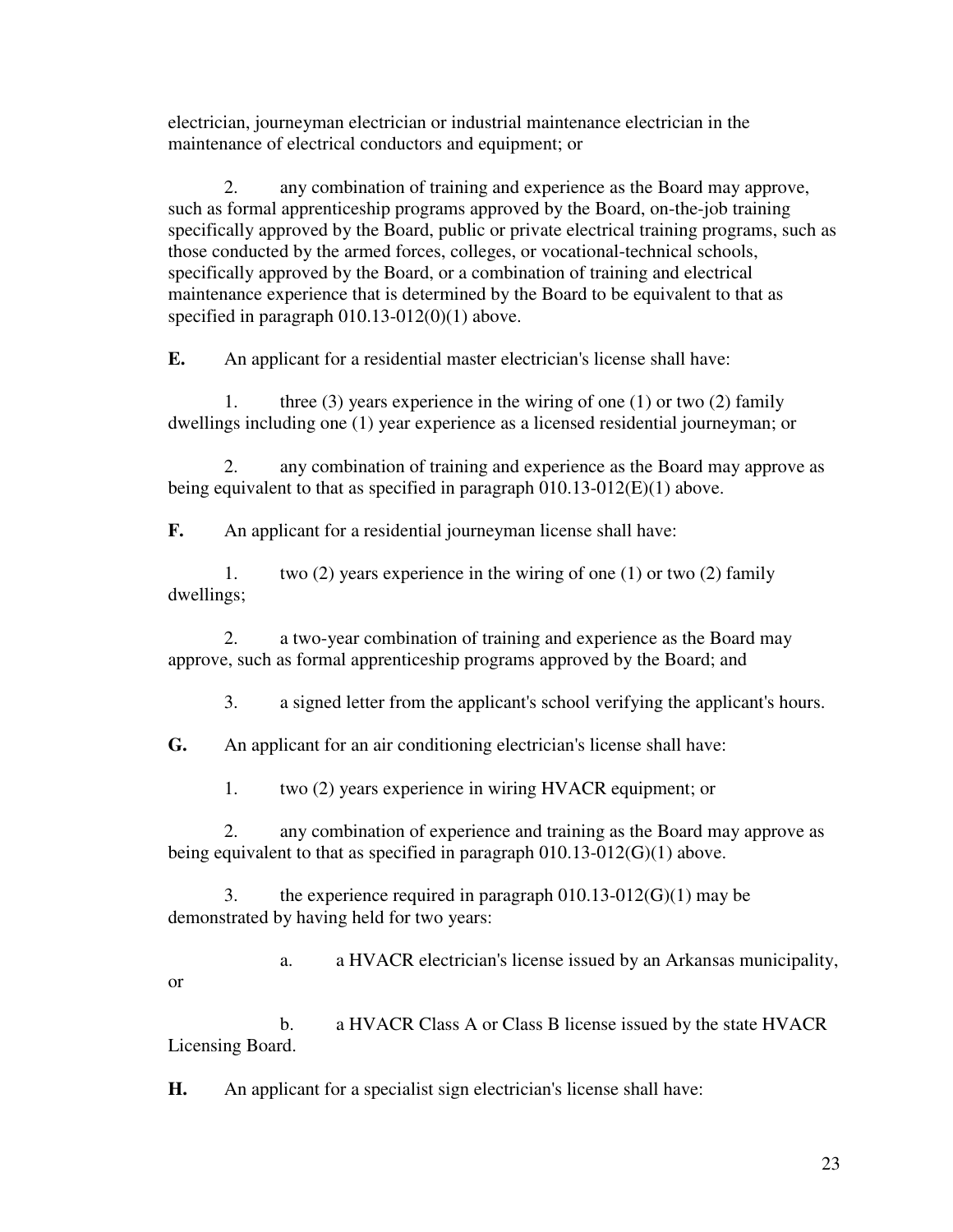1. two (2) years experience working for an electrical sign company or a licensed electrical licensee performing the work of installing, maintaining and repairing electrically illuminated or operated signs and gaseous tubing for illumination, making all connection to an approved outlet of sufficient capacity within twenty-five (25) feet of the sign to be connected; or

 2. any combination of training and experience as the Board may approve as being equivalent to that as specified in paragraph 010. 13-012(H)(1) above.

 3. Applicants for a specialist sign electrician license pursuant to the provisions of this chapter shall be exempt from the examination requirement of §17-28- 203, provided that the applicant:

a. Is qualified by experience requirements specified in 010.13-  $012(H)(1)$  or  $(2)$ ; and

 b. Has not had a municipal electrician's license or a state electrician's license of any classification revoked or suspended for cause; and

c. Submits the appropriate fee: and

d. Applies for a license prior to September 1, 2009.

 4. This license shall not be required of any Board licensee currently qualified to perform the type of work described by 010.13-012(H)( l).

 5. All licensed specialist sign electricians shall submit to the Department a list of any employees performing work as described in Regulation 010.13-012(H). All such work shall be performed under direct supervision of a licensed sign electrician or other electrical licensee authorized to perform this type of work.

**I.** For the purpose of determining experience qualification, the Board shall not consider the following:

 1. any experience obtained in violation of Ark. Code Ann. § 17-28-304 (Repl. 2001) which required a state electrician's license beginning July 1, 1998; or

 2. any experience obtained in a sister state in violation of that state's licensing or registration requirements.

**J.** Work experience shall be documented by official transcripts, notarized letters or affidavits from past or present employers, official letters from other licensing boards detailing the duration and character of the work, or equivalent evidence. Letters and employment verification shall be dated within six (6) months of application. Employment verification from the Social Security Administration may be required.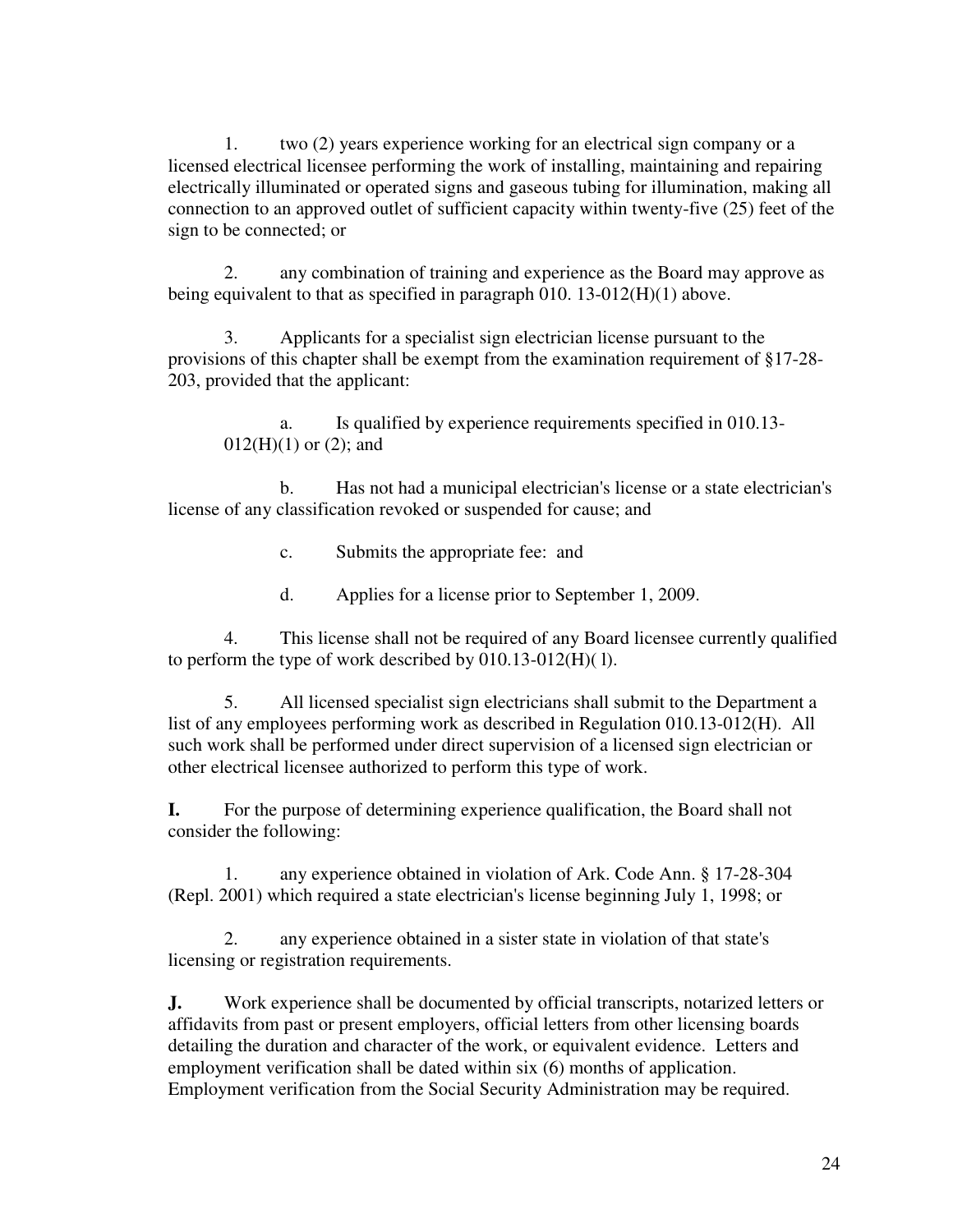### **010.13-013 Licenses**

### **A. Generally**

 1. All division action regarding licensure shall be governed by Ark. Code Ann.§§ 17-28-201 *et seq.* and Ark. Code Ann. §§ 20-31-101 *et seq.* and these Regulations.

 2. The Board is required to oversee electrician examination and licensure, conduct examinations of persons who apply for an electrician's license, grant licenses to qualifying applicants who have paid the prescribed fee, and revoke or suspend the license of any licensee or the certification of any electrical apprentice for cause.

### **B. Requirement to Keep Current Address on File; Post License Number and Keep License Available**

 1. All persons holding a license or permit issued by the Board are required to provide the Electrical Division with information so that the division can remain in contact and provide notice of complaints and/or hearings. The licensee is required to provide written notice to the Board of any change in business and/or residence address within ten (10) working days of the change. Service of notices of hearing sent by mail will be addressed to latest address on file with the Electrical Division.

 2. The license number of the responsible master electrician and the company name shall be displayed on a sign at all job sites that do not have a permit issued by a city or county building code enforcement authority. The sign shall be a minimum of 12 inches by 12 inches and include the name of the electrical contractor, license number of the responsible master, and telephone number, in contrasting colors to the sign color with a minimum letter size of 1.5 inches.

 3. All licensed electricians and apprentices shall have on their person or immediately available, their license and a form of identification with a photo at all times during which the licensee is performing electrical work. The license and photo identification shall be provided to any state or local government electrical inspector or building inspector or fire marshal upon request.

# **C. Review of Application**

The application and supporting documentation will be reviewed by the Board Screening Committee. The Electrical Division will inform the applicant in writing if it determines that the application is incomplete, and will specify why the application is incomplete. When a completed application, a supplemental application, or the requested information is returned, the agency will reinitiate action on the application for license. If all requirements of are met, the applicant will be allowed to take the licensing examination.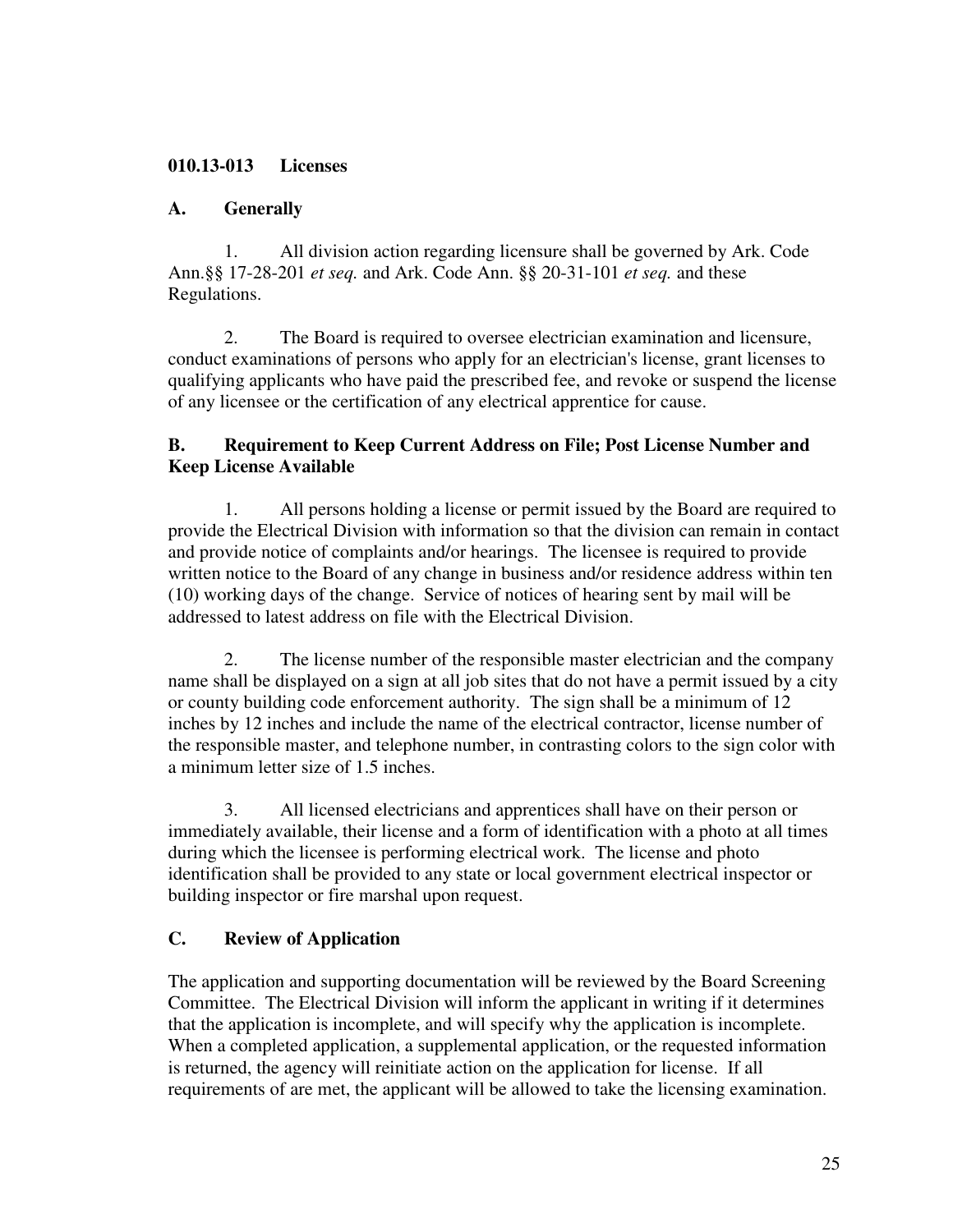### **D. Expiration, Reinstatement and Renewal**

 1. Licenses shall expire on the date indicated on the license. Licenses shall expire on the last day of the month, one year following the date of issue. Such licenses may be renewed as provided herein. All licenses originally issued prior to the adoption of this rule shall continue to expire as indicated on the license.

 2. Licenses may be renewed for one (1) year in the last year of an NEC cycle, two (2) years in the second year of an NEC cycle, or three (3) years in the first year of an NEC cycle upon a payment of fifty dollars (\$50.00) per year for a master electrician's license; fifty dollars (\$50.00) per year for a residential master electrician's license; twenty-five dollars (\$25.00) per year for a journeyman electrician's license; twenty-five dollars (\$25.00) per year for a residential journeyman electrician's license; twenty-five (\$25.00) per year for an air conditioning electrician's license; and twenty-five dollars (\$25.00) per year for an industrial maintenance electrician's license.

 3. A license may be renewed within six (6) months of the expiration date by paying the renewal fees stated in Regulation 010.13-013(D)(2).

 4. A license may be renewed after six (6) months from the expiration date, by paying the renewal fee stated in Regulation 010.13-013(0)(2) plus a penalty of ten dollars(\$10.00) for journeyman electrician, residential journeyman electrician, air conditioning electrician, or industrial maintenance electrician, and twenty dollars (\$20.00) for master electrician or residential master electrician.

 5. If any license is not renewed within a year after the expiration of such license, the licensee shall be required to take another examination as authorized by the Board. If any grandfather license is not renewed within a year after the expiration of such license, the licensee shall be required to take an examination as authorized by the Board. An applicant shall not be required to take an examination if the applicant meets the requirements for reciprocity to Rule 010.13-016.

6. Reinstatement

 a. Notwithstanding any rule to the contrary, an individual may seek reinstatement under this subsection, provided the applicant for reinstatement demonstrates that he or she:

- i. was previously licensed by the Board at any time;
- ii. was licensed in good standing at the time of licensing;

 iii. did not have his or her license revoked for: an act of bad faith or a violation of law, rule or ethics;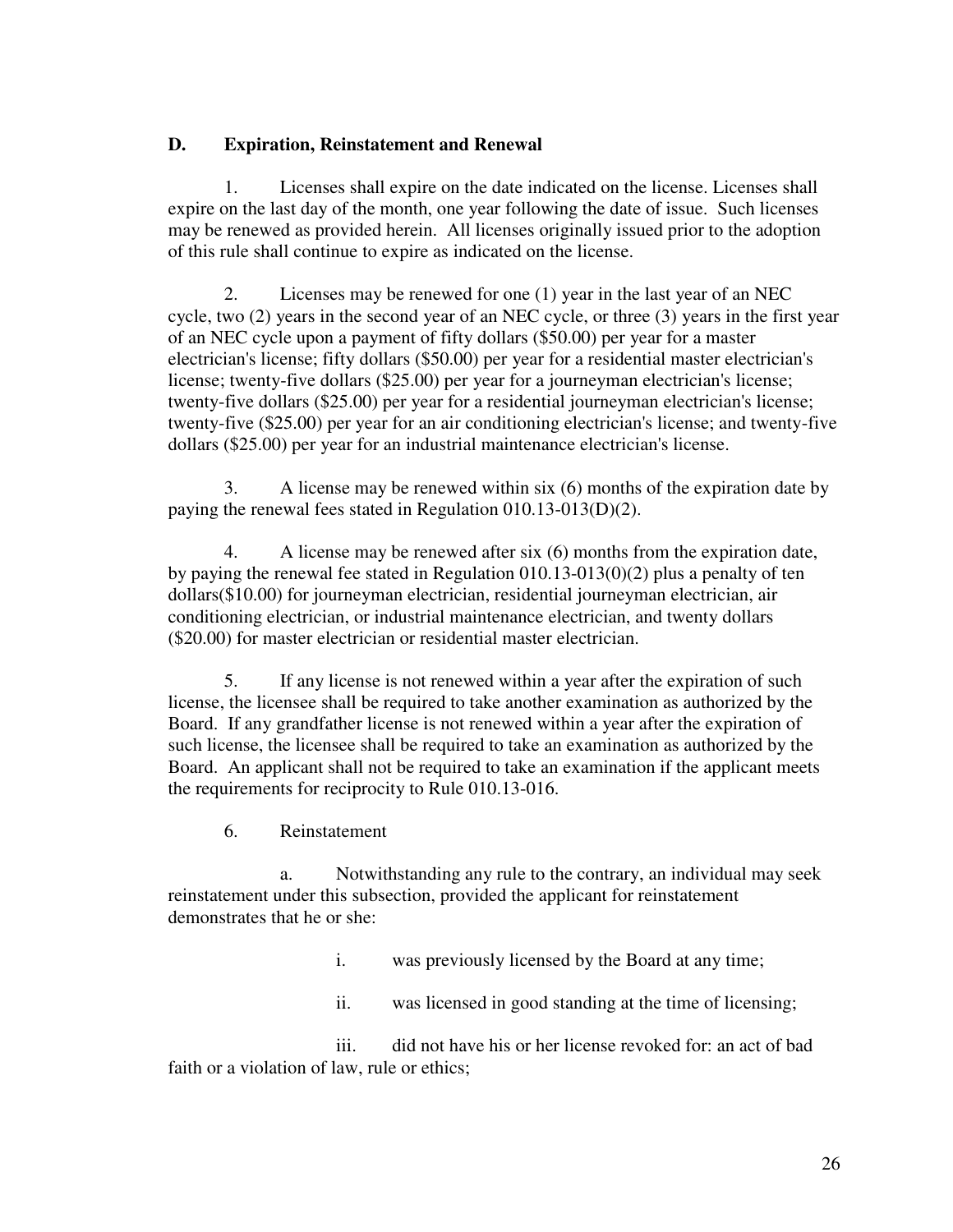iv. is not holding a suspended or probationary license in a

sister state; and

 v. passes a licensing examination if the applicant's license has been expired for more than one (1) year.

 b. Apprenticeship training is not required of applicants for reinstatement who are qualified pursuant to Rule  $010.13-013(D)(6)(a)$  above.

 c. Continuing education requirements apply to a reinstated licensee in the same manner as other licensees.

 d. An applicant for reinstatement shall not be required to comply with the requirements of Rule  $(010.13-013(D)(6)(a))$  if the applicant meets the requirements for reciprocity pursuant to Rule 010.13-016.

 e. An application for reinstatement may be reviewed and approved for examination by the Department of Labor's Code Enforcement Manager in lieu of the Board's Screening Committee.

**E.** No person, firm, or corporation licensed under the provisions of Ark. Code Ann. § 17-28-l0l *et seq.,* shall alter, transfer, lend or rent his, her or its license.

**F.** If any applicant passing any class of examination does not obtain an initial license within one (1) year following the last day of the month in which the examination was taken, the applicant shall be required to take another examination as authorized by the Board before a license is issued. Grandfather applicants that have not obtained a license within one (1) year of approval shall be required to take an examination as authorized by the Board.

# **G. Electrical Contractors**

 An applicant for an electrical contractor's license shall submit to the Board the following:

1. an application on a form approved by the Board; and

 2. proof that the applicant is a licensed master electrician or employs a licensed master electrician; and

 3. if the applicant is not a master electrician, a statement from the master electrician, under oath, disclosing the master electrician's affiliation with any other electrical contractor and verifying that the master electrician is employed as the superintendent or manager of the applicant contractor.

# **H. Apprentices**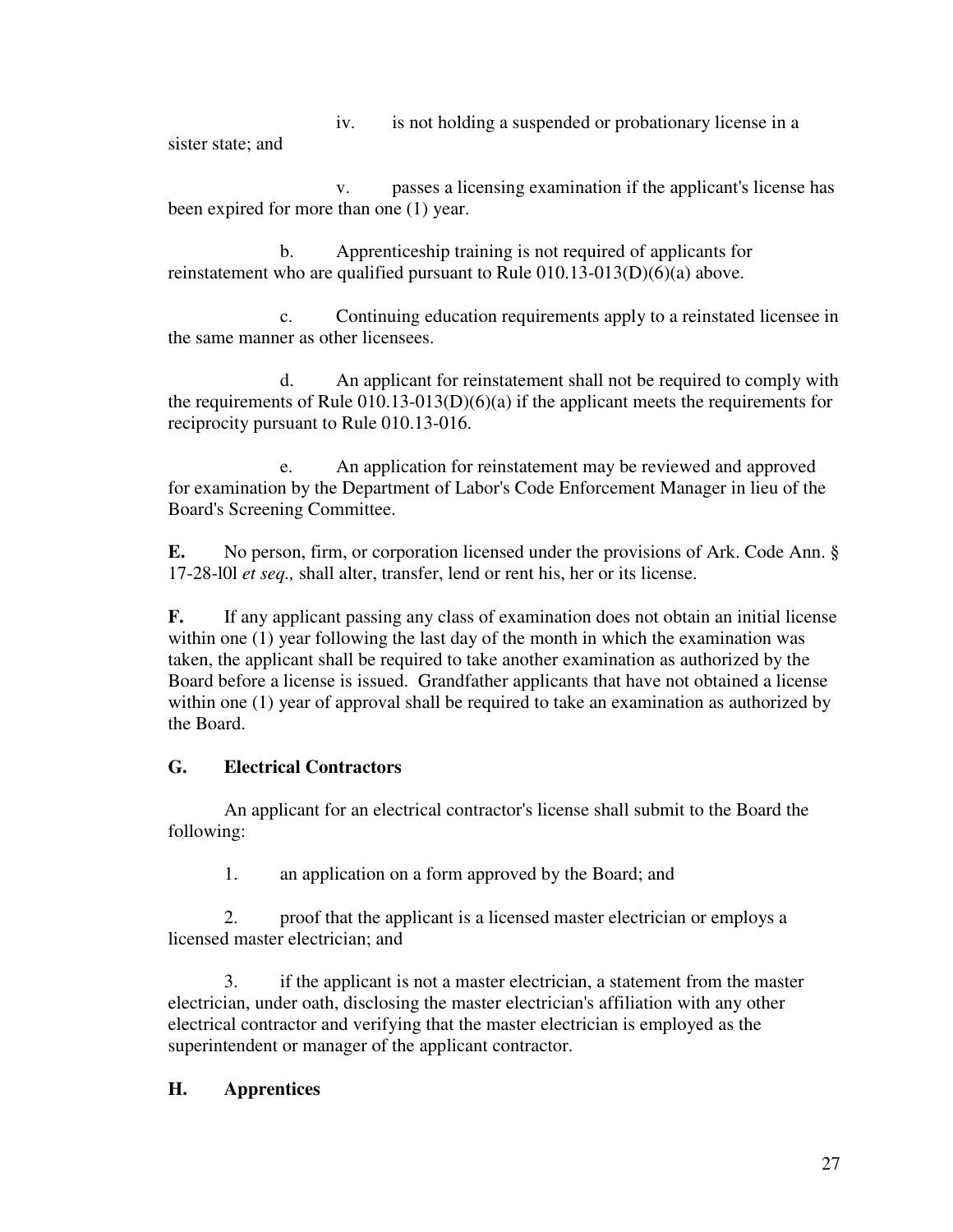1. Upon employing an electrical apprentice to work at the trade, the electrical contractor/master electrician shall within thirty (30) days register such apprentice with the Board, the Department of Career Education and the U.S. Department of Labor, Employment and Training Administration, Office of Apprenticeship (OAT). The apprentice must begin school no later than the first full semester following the date of hire. In the event that school begins more than ninety (90) days from the hire date, the employer shall, in the interim, provide the apprentice with technically related instruction pursuant to the guidelines of the U. S. Department of Labor, Employment and Training Administration, Office of Apprenticeship (OAT).

2. An applicant for registration as an electrical apprentice shall submit the following:

a. an application on a form approved by the Board;

b. a registration fee of ten dollars (\$10.00);

 c. satisfactory proof that the applicant is enrolled in and attending a school or training course for electrical apprentices certified by the OAT.

 3. Apprentice registration certificates shall be valid for one (1) year. They shall expire on the last day of the month, one (1) year from the date of issue.

 4. Apprentice registration certification may be renewed by payment of a ten dollar (\$10.00) renewal fee and submission of satisfactory proof of current enrollment in and attendance of a training program approved by the OAT.

 5. An apprentice who has successfully completed a certified school or training program and has been released for testing may continue to renew his or her apprentice registration card, if otherwise qualified, without enrolling in a school or training program. Such an apprentice may work as a fourth year apprentice for the purpose of Regulation 010.13-013(H)(6) for a period of six (6) months. If an apprentice has not passed the journeyman electrician examination within six (6) months of completing apprenticeship school, the apprentice shall be subject to the same supervision as a third year apprentice pursuant to Regulation 010.13-013(H)(6).

6. Ratios and Supervision

 a. No journeyman or master electrician shall employ or supervise electrical apprentices at a ratio greater than three (3) apprentices to one (1) journeyman or one (1) master electrician on a single electrical job.

 b. An apprentice electrician shall not engage in electrical work unless he or she is supervised by a master electrician or a journeyman electrician.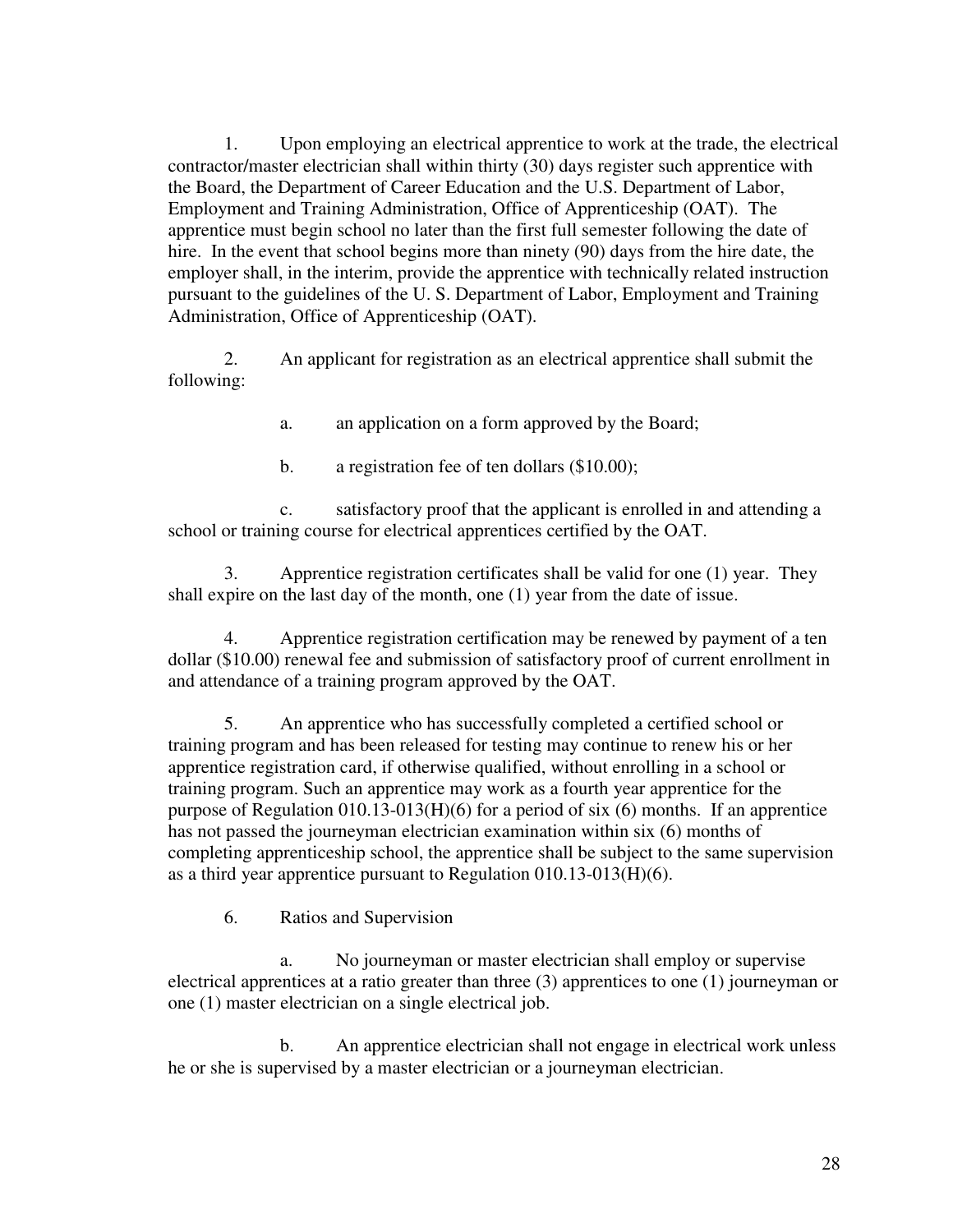c. Observation of apprentices' work. The supervising electrician shall observe the work of an apprentice electrician in person at regular and reasonable intervals. "Regular and reasonable intervals" shall mean a minimum of the following:

i. For work on 1-2 family dwellings:

 A. an apprentice in the first 90 days of employment shall be under the direct, immediate, and continuous supervision of the supervising master or journeyman; and

 B. an apprentice employed from the 91st day of employment through 2 years shall have his or her work observed by the supervising master or journeyman every 2-3 hours and before the work is operational, before it is considered complete, and before it is covered.

ii. or work on all projects other than 1-2 family dwellings:

 A. For a first year apprentice, the supervising electrician shall observe the apprentice's work on a direct and continuous basis;

 B. For a second year apprentice, the supervising electrician shall observe the apprentice's work every 30 minutes to 1 hour and before the electrical work is operational, before it is considered complete, and before it is covered;

 C. For a third year apprentice, the supervising electrician shall observe the apprentice's work every 2-3 hours and before the work is operational, before it is considered complete, and before it is covered; and

D. For a fourth year apprentice, the supervising electrician shall observe the apprentice's work before the work is operational, before it is considered complete, and before it is covered.

 d. Proximity to apprentices. The supervising electrician shall remain within reasonable proximity to an apprentice electrician while electrical work is being performed. The proximity of the supervising electrician to the apprentice electrician is reasonable if:

- i. The supervising electrician is:
	- A. within the line of sight of the apprentice electrician; or
	- B. at the same street address at which the apprentice

electrician is working; or

ii. The job site is not a single-family residence, requires a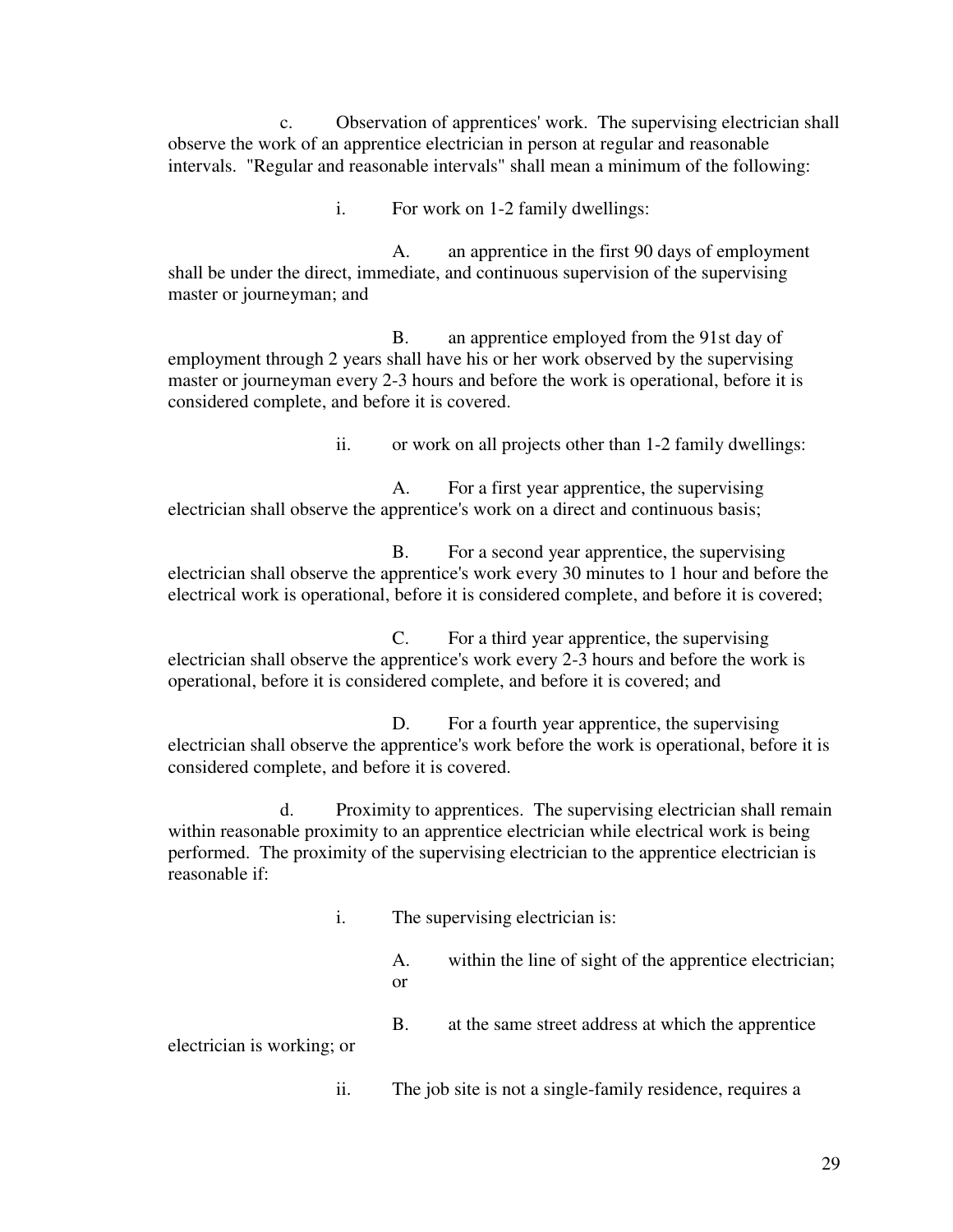contractor's license, and the supervising electrician is within the line of sight of the apprentice electrician.

 e. The responsible master electrician is responsible for all the electrical work performed by an apprentice. This means that it is the supervising electrician's initial responsibility and ultimately the responsible master's obligation to ensure that all electrical work performed by the apprentice is performed in compliance with the standards adopted by these rules.

7. Classroom Study

 By memorandum of understanding, the Department of Career Education Apprenticeship Office shall oversee related classroom study of apprentices.

 8. A certificate of registration may be revoked by the Board for cause. This includes, but is not limited to the following:

 a. Expulsion from or dropping from the training program approved by the OAT.

 b. Performing electrical work which is not performed under the supervision of a licensed master or journeyman electrician; or

 c. Performing electrical work outside the employment of the apprentice's mentoring or sponsoring electrician or electrical contractor.

 9. A licensed electrician shall verify the work hours of any apprentice who has been in his/her employ the previous four (4) years at the request of the Department of Labor; the Department of Career Education; the Office of Apprenticeship; and any local apprenticeship committee. Failure to comply with such a request may result in the assessment of civil money penalties and the revocation or suspension of a license.

### **I. Temporary licenses**

 1. The Board shall issue a temporary license as a master electrician or journeyman electrician for a period of six (6) months, upon submission by the applicant of the following:

 a. A temporary license fee in the amount of \$50 for a master electrician and \$25 for a journeyman electrician;

b. A completed application on a form provided by the Board; and

 c. Evidence that the applicant holds a current license of the same classification issued by another state or has otherwise met the experience qualifications established in Regulation 010.13-012(B) or (C).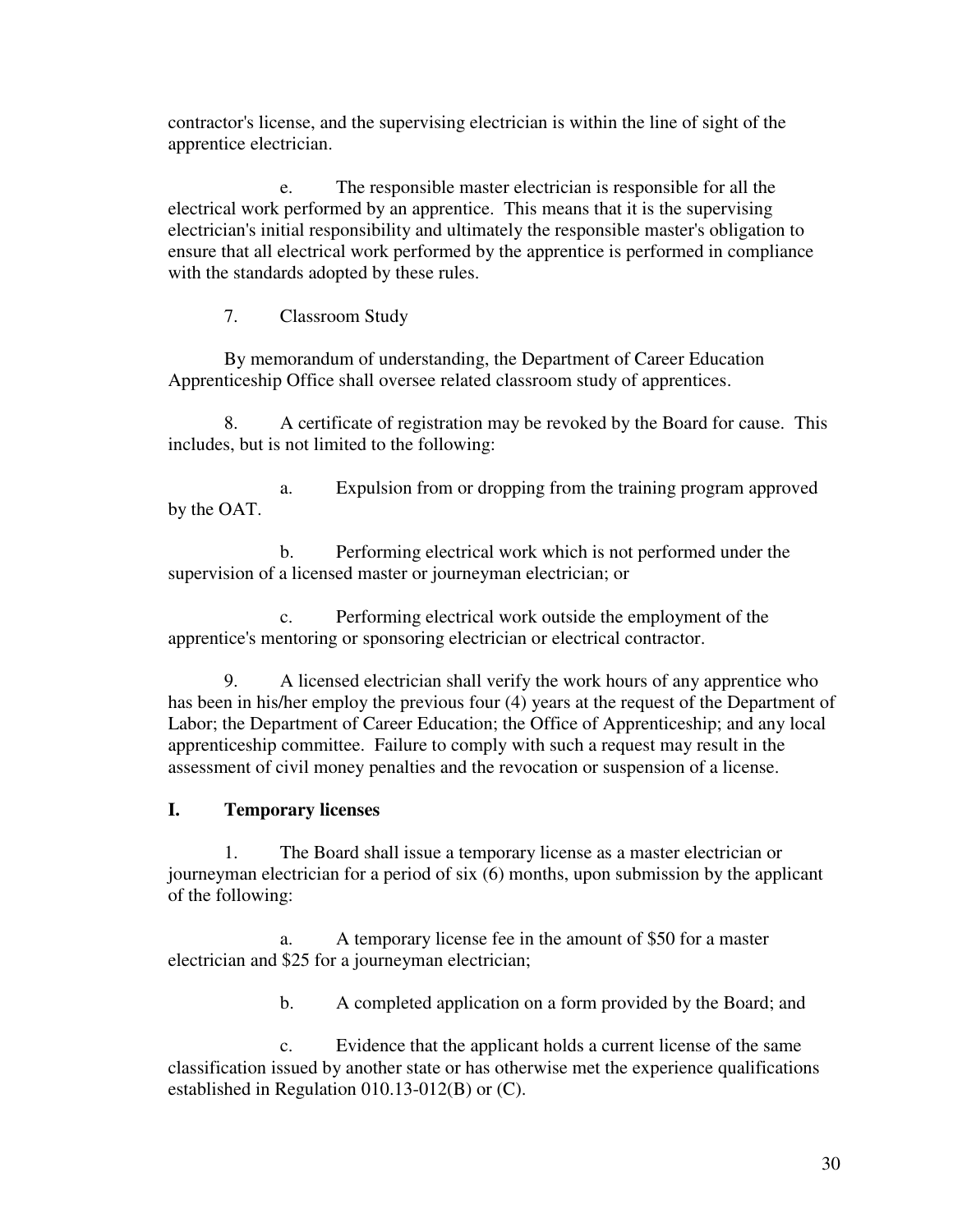2. A temporary license may be renewed one (1) time only for industrial projects, upon submission by the applicant of the items listed in Regulation 010.13-  $013(1)(a)$  above.

 3. In no event shall a renewed temporary license exceed a period of twelve (12) months from the date of original issue on the first temporary license.

 4. The Board may issue and renew a temporary license as a master electrician or journeyman electrician for regularly scheduled or emergency maintenance work or shut-downs of not longer than six (6) weeks on industry projects as defined by Ark. Code Ann. § 17-28-102(f).

### **010.13-014 Revocation, Suspension, Surrender and Denial of Licenses**

### **A. Authority of Board**

 The Board shall have the power to revoke or suspend any license or registration for cause. This includes, but is not limited to, the performance of electrical work which does not comply with the provisions of the National Electrical Code, as adopted by the Board.

#### **B. Automatic Suspension of Apprentice License/Registration**

An apprentice license shall be automatically suspended if the Electrical Division determines that the apprentice is not compliant with Regulation 010.13-013(H) of the Board. The Electrical Division shall notify the apprentice of this suspension and that a final revocation hearing has been scheduled before the Board. The automatic suspension shall continue until a final revocation hearing before the Board or until the apprentice proves compliance with Regulation 010.13-013(H) of the Board.

#### **C. Complaints Against Licensee**

 1. Any party who is wronged or damaged by an individual or company licensed by the Board in the performance of electrical work on his, her, or its property may make written notice of complaint to the Board. Such complaint shall state the actions of the license holder(s) causing damage to the complainant. Damage or wrongful action which may be investigated includes, but is not limited to the following:

a. property damage;

 b. electrical work that does not comply with the minimum standards for such work established by Regulation 010.13-008;

c. threats of bodily harm made by a licensee; and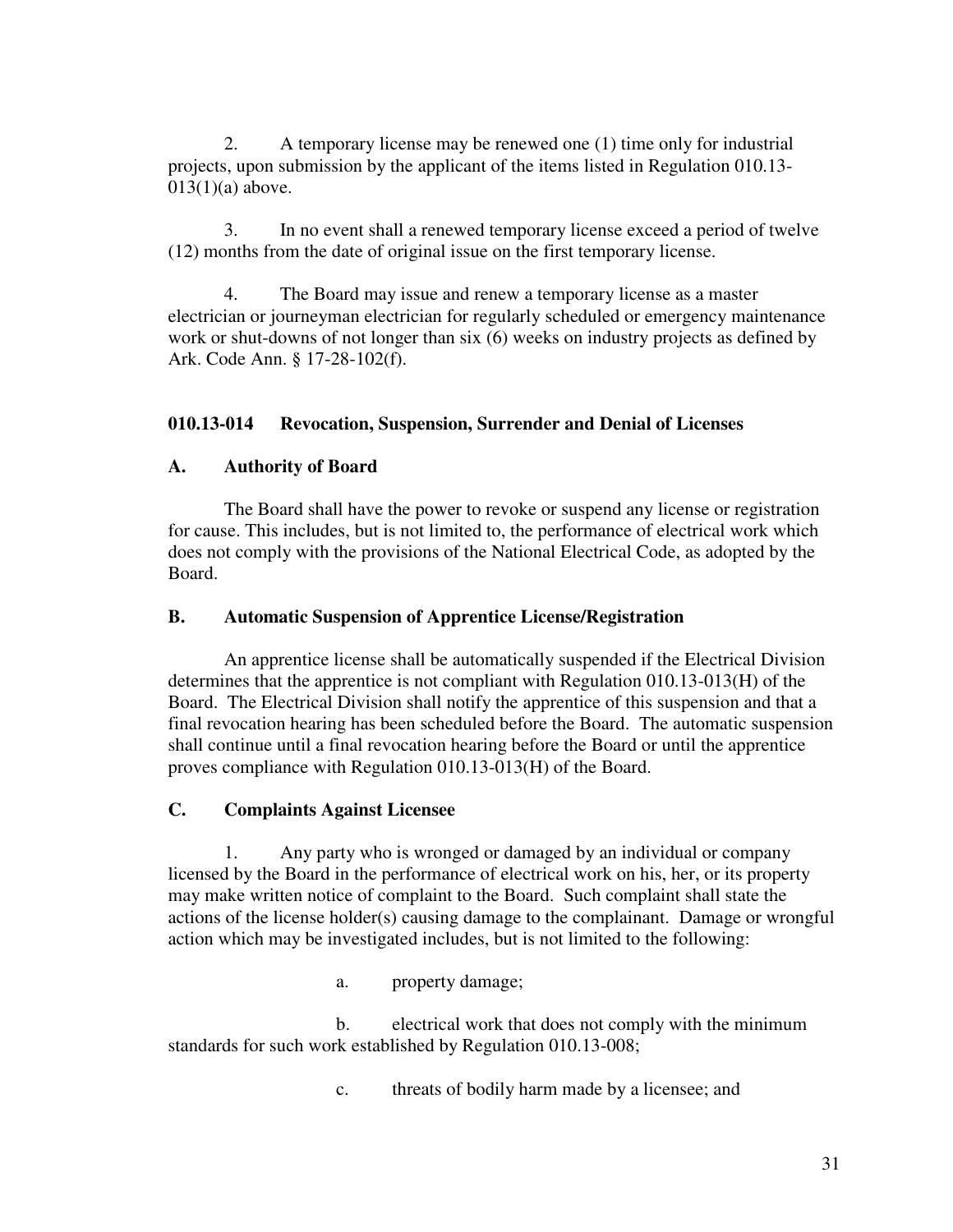d. accepting payment for electrical work or supplies that is not performed or provided.

 2. Upon receipt of a written complaint made against any party holding a license issued by the Board, the Arkansas Department of Labor Electrical Division staff may investigate said complaint to ascertain information relating to the complaint. The Board may on its own motion cause a staff investigation of any licensee's compliance with the provisions of the act or the regulations of the Board.

 3. After investigation, the Arkansas Department of Labor Electrical Division staff shall determine if the allegations against any licensee are sufficient to warrant a revocation/suspension hearing. If such allegations are sufficient to warrant a hearing, staff shall recommend to the Board that a revocation/suspension hearing take place.

 4. Any licensee shall be provided at least twenty (20) days notice of any revocation or suspension hearing. Such notice may be provided by certified mail to the last address provided to the Board by the licensee. Notice shall contain a statement of the allegations and conform to the requirements of the Administrative Procedures Act, Ark. Code Ann. 25-15-201 et seq. and these Regulations.

 5. The Arkansas Department of Labor may impose a civil money penalty subject to appeal to the Board pursuant to Rule 010.13-015.

# **D. Emergency Action**

 1. If the Board finds that the public health, safety, or welfare imperatively requires emergency action and incorporates that finding in its order, the Board can summarily suspend, limit, or restrict a license. The notice requirement in 010.13-007(G) does not apply and must not be construed to prevent a hearing at the earliest time practicable.

2. Emergency Order:

 An emergency adjudicative order must contain findings that the public health, safety, and welfare imperatively require emergency action to be taken by the division. The written order must include notification of the date on which division proceedings are scheduled for completion.

 Written Notice. The written emergency adjudicative order will be immediately delivered to persons who are required to comply with the order. One or more of the following procedures will be used:

- a. Personal delivery;
- b. Certified mail, return receipt requested, to the last address on file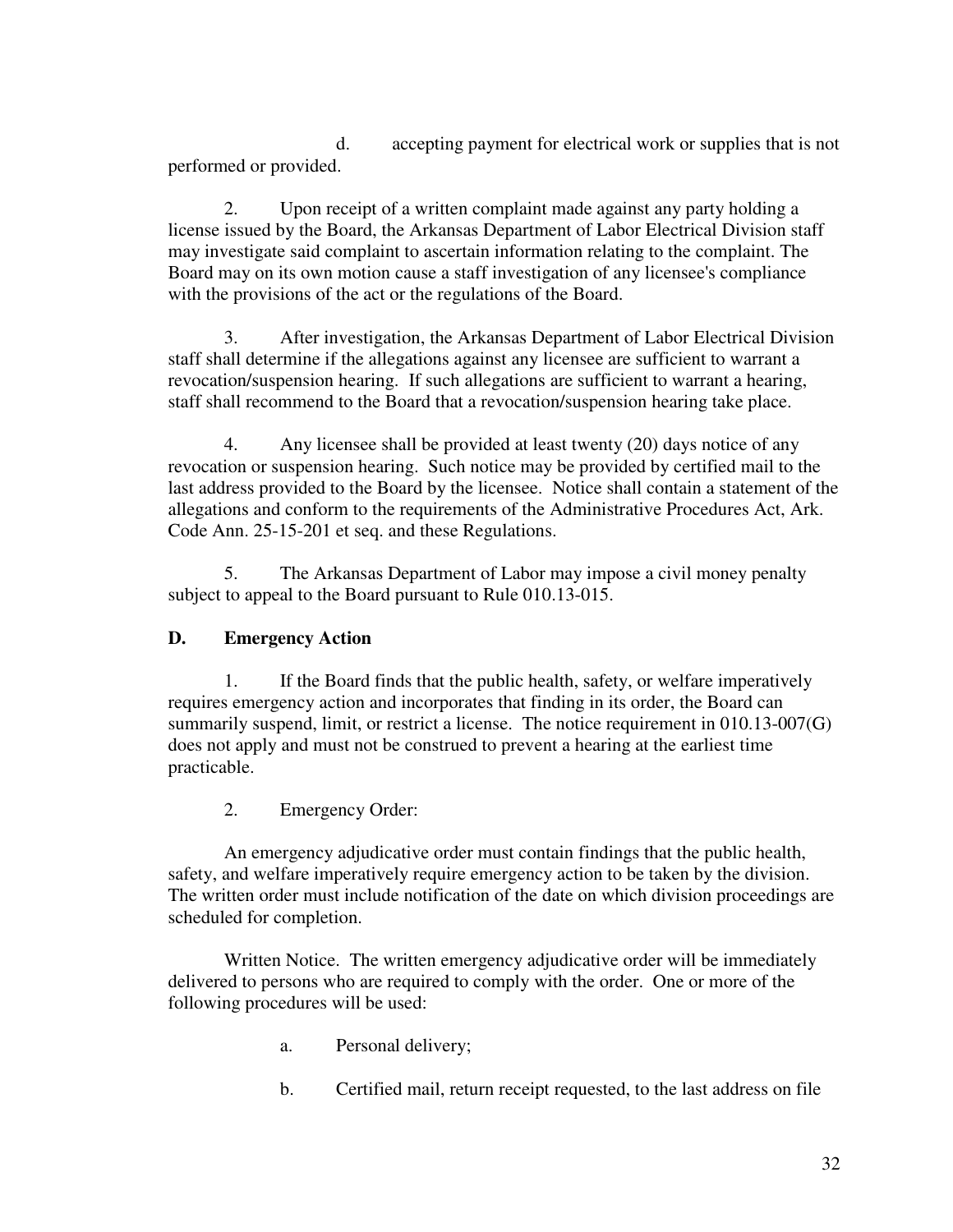with the division:

c. First class mail to the last address on file with the division;

 d. Fax. Fax may be used as the sole method of delivery if the person required to comply with the order has filed a written request that division orders be sent by fax and has provided a fax number for that purpose.

 e. Oral notice. Unless the written emergency order is served by personal delivery on the same day that the order issues, the division shall make reasonable immediate efforts to contact by telephone the persons who are required to comply with the order.

 3. Unless otherwise provided by law, within ten (10) days after emergency action taken pursuant to paragraph  $(D)(I)$  of this rule, the Electrical Division must initiate a formal suspension or revocation proceeding.

### **E. Denial of License-Right to Appeal**

 Any applicant who is denied a license or who is approved for examination for a class of license lower than the class of license sought, shall be notified of such action by mail at the address provided by the applicant. The applicant shall have twenty (20) days from the date of the notice to appeal the denial, or the approval for examination for a lower class license, to the full board. The applicant shall be provided at least twenty (20) days notice of the hearing before the full Board. Such notice will be provided by regular mail to the address on the application.

### **F. Notice and Burden of Proof**

 1. Prior to the entry of a final order to suspend, revoke, annul, or withdraw a license, or to impose other sanctions upon a licensee, the Electrical Division will serve the licensee a notice of hearing in the manner set out in A.C.A. § 25-15-208 and Rule 010.13-007(G).

 2. The division has the burden of proving the alleged facts and violations of law stated in the notice.

### **G. Voluntary Surrender of License**

 The licensee, in lieu of formal disciplinary proceedings, may offer to surrender his or her license, subject to the division's determination to accept the proffered surrender, rather than conducting a formal disciplinary proceeding.

### **H. Duty of Sanctioned Licensee**

In every case in which a license is revoked, suspended, or surrendered, the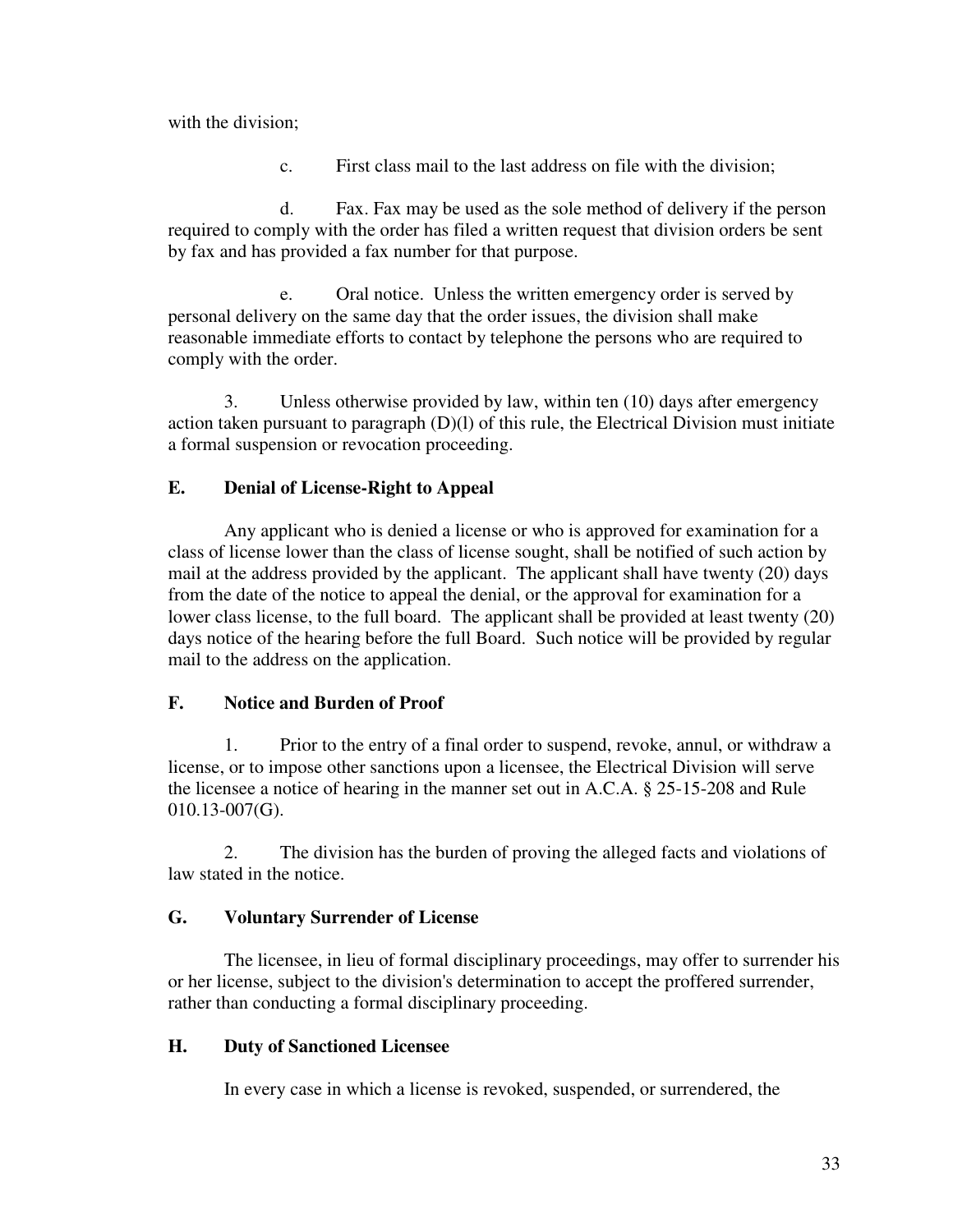licensee shall, within thirty (30) days of the revocation, suspension, or surrender, do the following:

1. Return his or her license to the Electrical Division's office;

 2. Notify all of his or her clients or employer in writing that his or her license has been revoked, suspended, or surrendered;

 3. Notify all clients or his or her employer to make arrangements for other services, calling attention to any urgency in seeking the substitution of another licensee;

 4. Deliver to all clients or employer any papers or property to which they are entitled, or notify the client or employer of a suitable time and place where the papers and other property may be obtained, calling attention to any urgency for obtaining the papers or other property;

5. Refund any part of the fees paid in advance that have not been earned;

6. Keep and maintain a record of the steps taken to accomplish the foregoing;

 7. File with the Electrical Division a list of all other state, federal, and administrative jurisdictions by which he or she is licensed. Upon such filing, the division will notify those entitled of the revocation, suspension, or surrender; and

 8. The sanctioned licensee shall, within thirty (30) days of revocation, suspension, or surrender of the license, file an affidavit with the agency that he or she has fully complied with the provisions of the order and completely performed the foregoing or provide a full explanation of the reasons for his or her non-compliance. Such affidavit shall also set forth the address where communications may thereafter be directed to the respondent.

# **I. Reinstatement After Suspension**

 1. An order suspending a license may provide that a person desiring reinstatement may file with the Board a verified petition requesting reinstatement.

2. The petition for reinstatement must set out the following:

 a. That the individual has fully and promptly complied with the requirements of section 010.13-014(H) of these rules pertaining to the duty of a sanctioned licensee;

 b. That the individual has refrained from practicing in this occupation or business during the period of suspension;

 c. That the individual's license fee is current or has been tendered to the division; and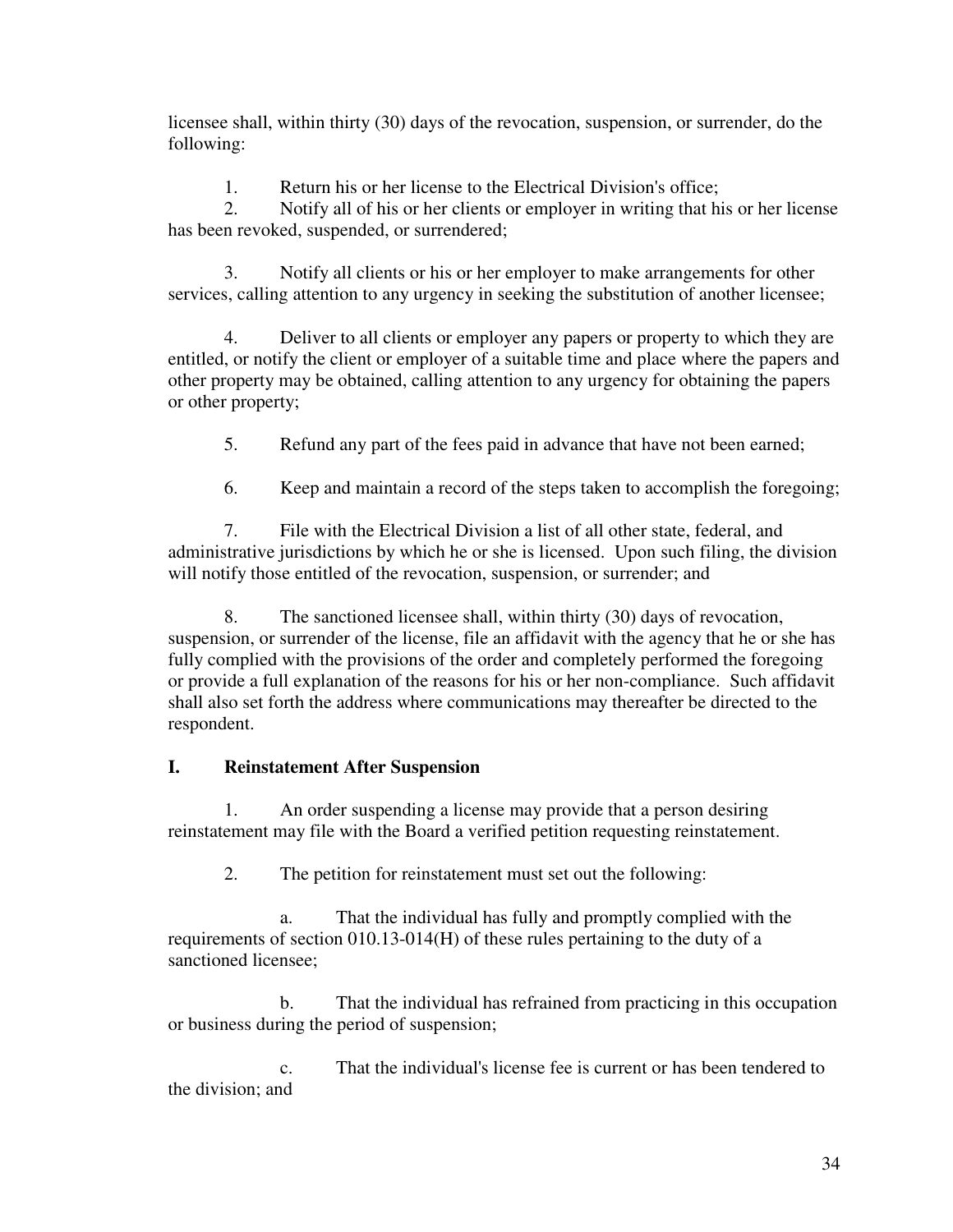d. That the individual has fully complied with any requirements imposed as conditions for reinstatement.

 3. Any knowing misstatement of fact may constitute grounds for denial or revocation of reinstatement.

 4. Failure to comply with the provisions of sections 010.13-014(H)7 and (H)8 of this Rule precludes consideration for reinstatement.

 5. No individual will be reinstated unless the Board approves reinstatement upon a recommendation from the Board by a majority vote.

# **J. Re-Licensure for Revoked or Surrendered License**

 1. No individual who has had his or her license revoked or who has surrendered his or her license will be licensed, except on petition made to the Board. The application for re-licensure is not allowed until at least two (2) years after the revocation or surrender of the license took effect.

 2. The applicant bears the burden of proof that he or she is rehabilitated following the revocation or surrender of his license, that he can engage in the conduct authorized by the license without undue risk to the public health, safety, and welfare, and he is otherwise qualified for the license.

 3. The Board may impose any appropriate conditions or limitations on a license to protect the public health, safety and welfare.

 4. The Board may require that the person seeking re-licensure take the licensing exam.

 5. The applicant must comply with the same terms as provide in paragraph (I) of this Rule for reinstatement following a suspension.

# **010.13-015 Civil Money Penalties**

### **A. Civil Penalties, Generally.**

 1. Any person, firm, or corporation that violates provisions of Ark. Code Ann. §§ 17-28-101 through -310 or Ark. Code Ann. §§ 20-31-101 through 20-31-105; or any rule, regulation, or order promulgated by the Board; or any condition of a license, certificate, or registration issued by the Board shall be subject to a civil penalty that shall not exceed the following:

a. Two hundred fifty dollars (\$250.00) for a first offense;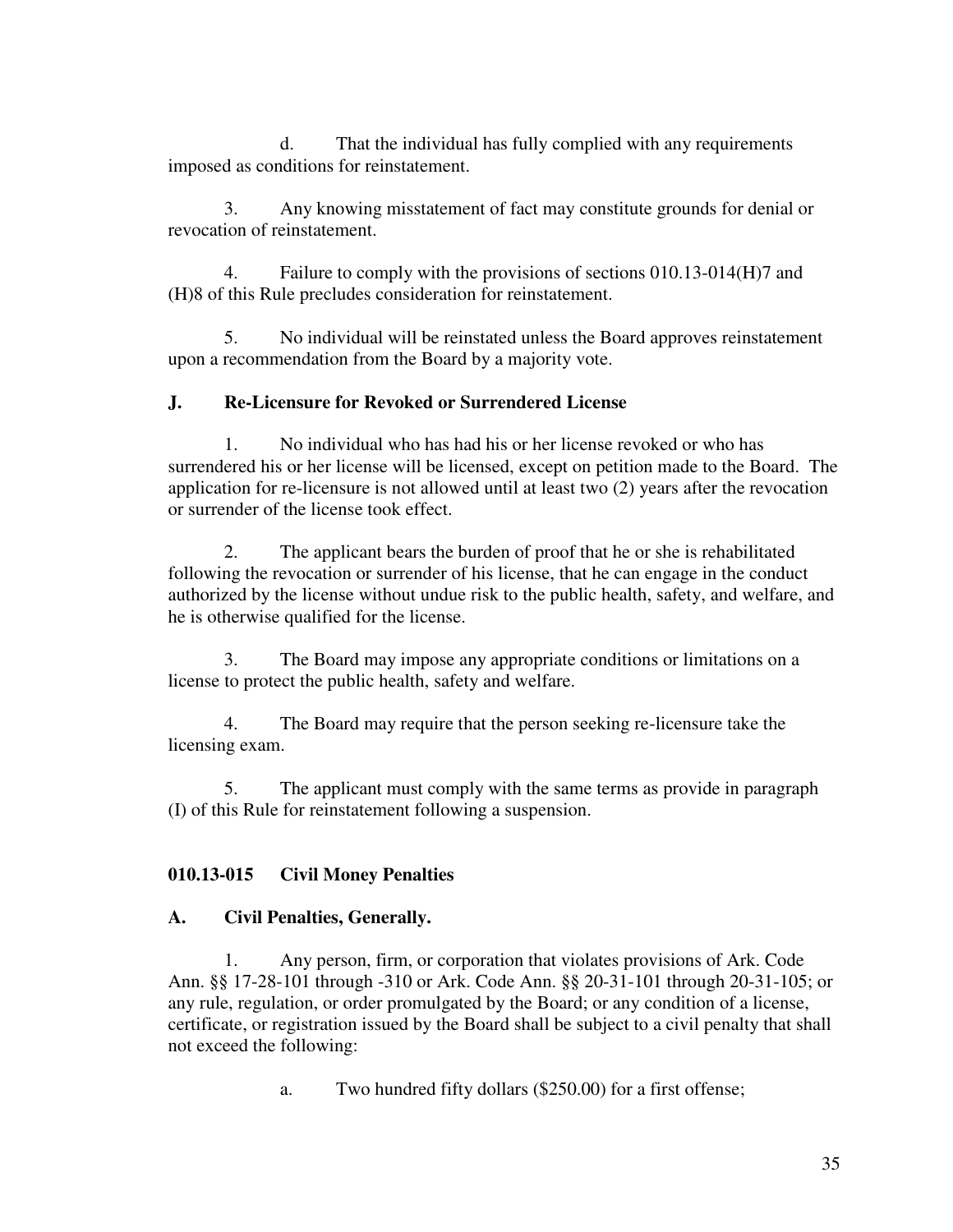- b. Seven hundred fifty dollars (\$750.00) for a second offense;
- c. One thousand dollars (\$1000.00) for a third offense.
- 2. Each day of a continuing violation shall constitute a separate offense.

 3. Assessment of a civil penalty shall be made no later than two (2) years from the date of the occurrence of the violation.

 4. The amount of civil penalties will be determined in accordance with Regulation 010.13-015(C) and (D).

 5. Nothing in these Regulations shall abridge the authority of the Board to revoke or suspend any license for cause. A licensee may be assessed a civil money penalty and have his or her license suspended or revoked for the same offense.

### **B. Notice of Civil Money Penalty Assessment**

 1. In civil penalty cases, the staff of the Electrical Division of the Arkansas Department of Labor shall notify the person, firm, or corporation charged with the violation by regular mail (at the last known address on file with the division, if the individual is licensed) of the following:

- a. the type of violation( s);
- b. the date(s) of the violation(s);
- c. the amount of the civil penalty for the violation( s);

 d. the civil penalty determination issued by the Electrical Division staff shall be final, unless within twenty (20) days after receipt of this notice, the person, firm, or corporation notifies the Director in writing that the person, firm, or corporation contests the penalty; and

 e. the procedure for contesting a civil penalty as provided in Regulation 010.13·015(E).

 2. If the person, firm, corporation, partnership, or association charged with the violation has not filed written notice with the Director that the charged party contests the civil penalty within twenty (20) days after receiving notice in accordance with Regulation 010.13-015(B)(1), the penalty assessment by the Electrical Division staff shall become the final determination of the Director.

 3. Notice of the civil penalty may also be delivered in the same manner as summons in civil cases or by hand-delivered citation by an electrical inspector of the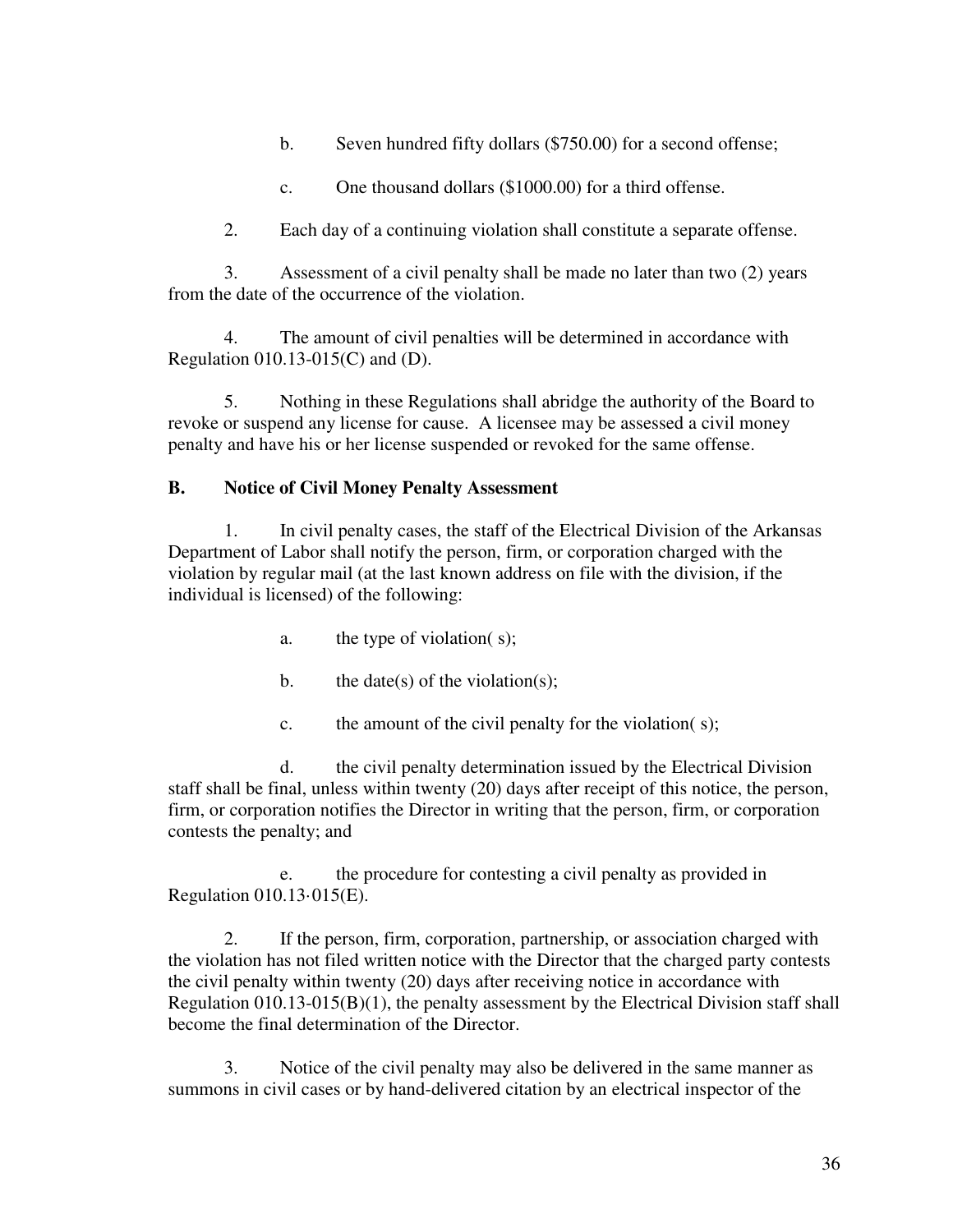Arkansas Department of Labor.

### **C. Civil Penalty Assessment**

 1. If upon inspection or investigation, the Arkansas Department of Labor finds that a person, firm, or corporation has violated any of the provisions of Ark. Code Ann. §§ 17-28-101 through -310 or Ark. Code Ann. §§ 20-31-101 through -105; or any rule, regulation, or order promulgated by the Board; or any condition of a license, certificate, or registration issued by the Board, such person, firm or corporation shall be subject to a civil penalty that shall not exceed the following:

a. Two hundred fifty dollars (\$250.00) for a first offense;

b. Seven hundred fifty dollars (\$750.00) for a second offense; and

c. One thousand dollars (\$1000.00) for a third offense.

 2. The amount of a civil penalty will be based on the Violation Fine Schedule in Regulation 010.13-015(D).

 3. The Violation Fine Schedule is only a guideline to assist in consistent application of civil monetary penalties. The Board shall only be bound by the statutory fine scale described in Ark. Code Ann. § 17-28-309(b)(2).

 4. Upon appeal, the Board may exercise its discretion in determining the appropriate penalty according to the Violation Fine Schedule in Regulation 010.13-  $015(D)$ . In determining the amount of a civil monetary penalty, the Board may consider:

 a. The degree and extent of harm to the public safety or to property, or the potential for harm;

b. The duration and gravity of the violation;

 c. Whether the violation was committed willfully or intentionally, or reflects a continuing pattern;

 d. Whether the violation involved elements of fraud or deception either to the public or to the Board, or both;

e. The violator's prior disciplinary record with the Board;

 f. Whether and to the extent which the violator profited by the violation.

 5. No civil penalty assessments older than two (2) years shall be used as the basis for a progressive discipline pursuant to the Violation Fine Schedule in Regulation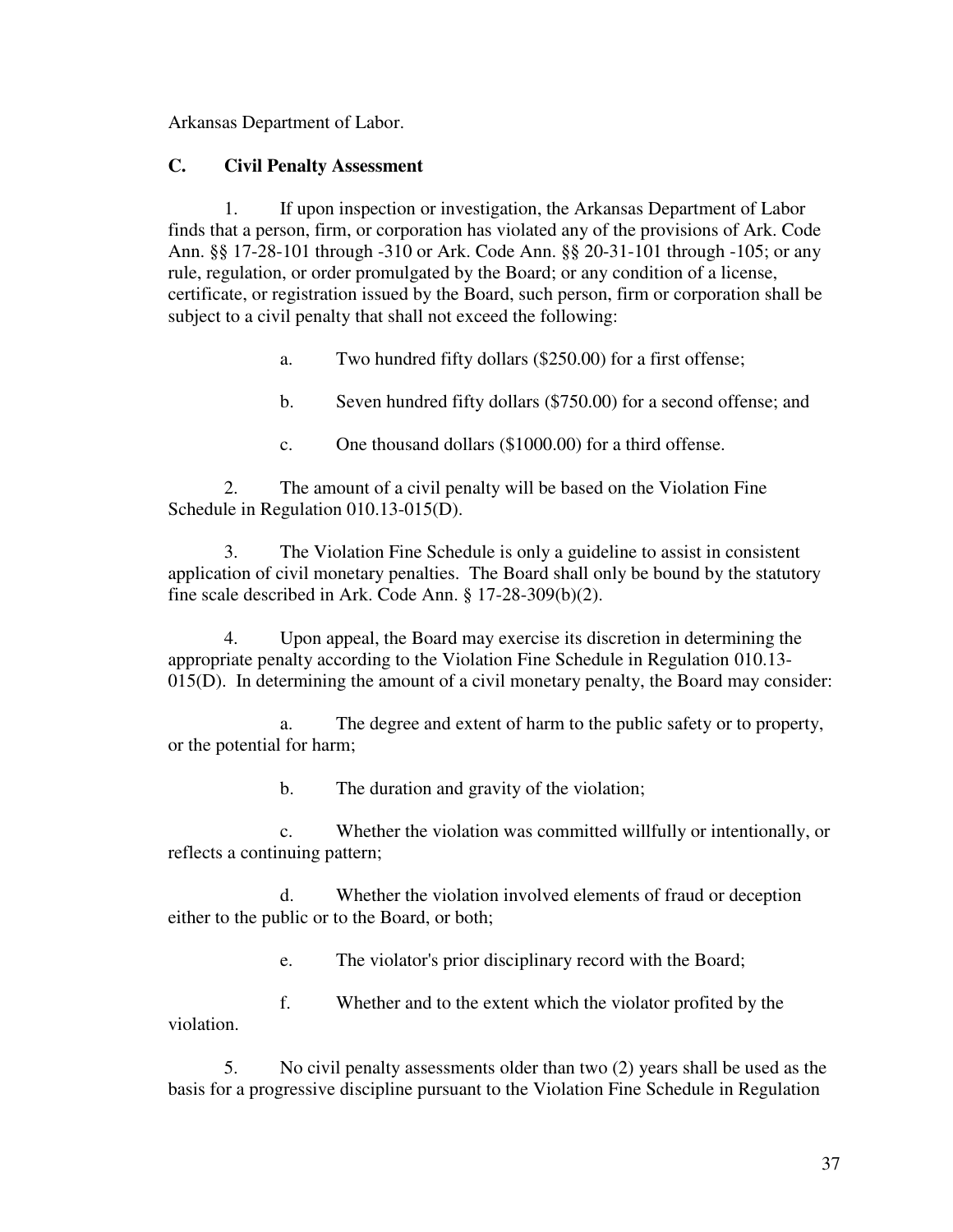010.13-015(D).

 6. No provision of this subsection shall abridge authority of the Board to evaluate all past civil money assessments by any person, firm, or corporation to revoke or suspend any license for any offense.

### **D. Violation Fine Schedule;**

 1. The Violation Fine Schedule is only a guideline to assist in consistent application of civil monetary penalties. The Board shall only be bound by the statutory fine scale described in Ark. Code Ann. § 17-28-309(b)(2).

 2. The aggravating and mitigating factors in Regulation 010.13-015(C)(4) may affect the final civil monetary penalty assessed.

 3. Nothing in these regulations shall abridge the authority of the Board to revoke or suspend any license for any offense.

| <b>VIOLATION</b>                                                       | <b>STATUTE OR</b><br><b>REGULATION</b><br><b>PROVISION</b> | $1^{ST}$ | $2^{\rm ND}$ | 3 <sup>RD</sup>                             |
|------------------------------------------------------------------------|------------------------------------------------------------|----------|--------------|---------------------------------------------|
| Failure to<br>possess<br>appropriate<br>license for<br>electrical work | 17-28-304                                                  | \$50     | \$100        | Discretionary<br>(up to \$1000)<br>per day) |
| Providing false<br>or misleading<br>advertising                        | 17-28-304                                                  | \$250    | \$500        | Discretionary<br>(up to \$1000)<br>per day) |
| Failure to correct<br>code violations<br>within a<br>reasonable time   | $20 - 31 - 105$                                            | \$250    | \$750        | Discretionary<br>(up to \$1000)<br>per day) |

### **FINE SCHEDULE**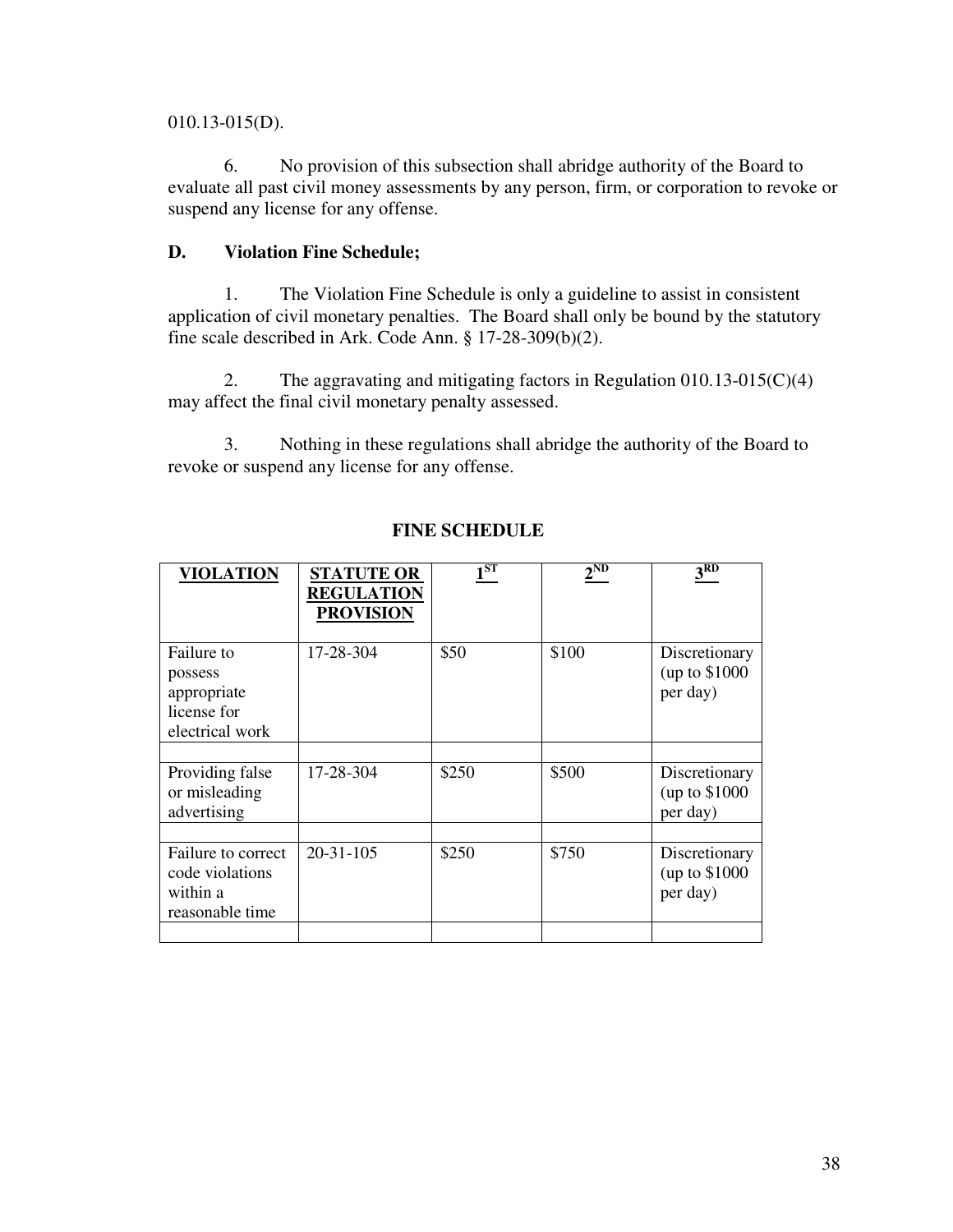| <b>VIOLATION</b>                                                                                                                                                                                                                                                                                                 | <b>STATUTE OR</b>                                                                                                                                 | $1^\mathrm{ST}$ | $2^{\rm ND}$ | $3^{RD}$                                    |
|------------------------------------------------------------------------------------------------------------------------------------------------------------------------------------------------------------------------------------------------------------------------------------------------------------------|---------------------------------------------------------------------------------------------------------------------------------------------------|-----------------|--------------|---------------------------------------------|
|                                                                                                                                                                                                                                                                                                                  | <b>REGULATION</b><br><b>PROVISION</b>                                                                                                             |                 |              |                                             |
|                                                                                                                                                                                                                                                                                                                  |                                                                                                                                                   |                 |              |                                             |
| Failure of a<br>licensee to<br>maintain<br>supervisory ratio<br>of one licensed<br>electrician to two<br>apprentices on a<br>construction<br>project at any<br>one time, or to<br>maintain an<br>overall<br>employment ratio<br>of one to one,<br>except as another<br>ratio may be<br>approved by<br><b>BAT</b> | Regulation<br>$010.13-$<br>013(H)(6)<br>(Violations of<br>this Regulation<br>shall be assessed<br>per apprentice<br>out of the<br>required ratio) | \$75            | \$150        | Discretionary<br>(up to \$1000)<br>per day) |
| Performing<br>electrical work<br>beyond the<br>authorization of<br>the electrical<br>license or<br>registration                                                                                                                                                                                                  | 17-28-101 &<br>Regulations<br>$010.13 -$<br>$009(A)(1-6)$                                                                                         | \$50            | \$100        | Discretionary<br>(up to \$1000)<br>per day) |
| Failure of<br>apprentice to<br>register with the<br><b>Arkansas</b><br>Department of<br>Labor                                                                                                                                                                                                                    | Regulation<br>$010.13 - 013$ (H)                                                                                                                  | \$10            | \$20         | Discretionary<br>(up to \$1000)<br>per day) |
|                                                                                                                                                                                                                                                                                                                  |                                                                                                                                                   |                 |              |                                             |
| Employment by<br>an electrical<br>contractor<br>licensed by the<br>Arkansas<br>Department of<br>Labor or by a<br>master electrician<br>of unlicensed or<br>unregistered<br>persons doing                                                                                                                         | Regulation<br>$010.13 - 017(F)$                                                                                                                   | \$250           | \$750        | Discretionary<br>(up to \$1000)<br>per day) |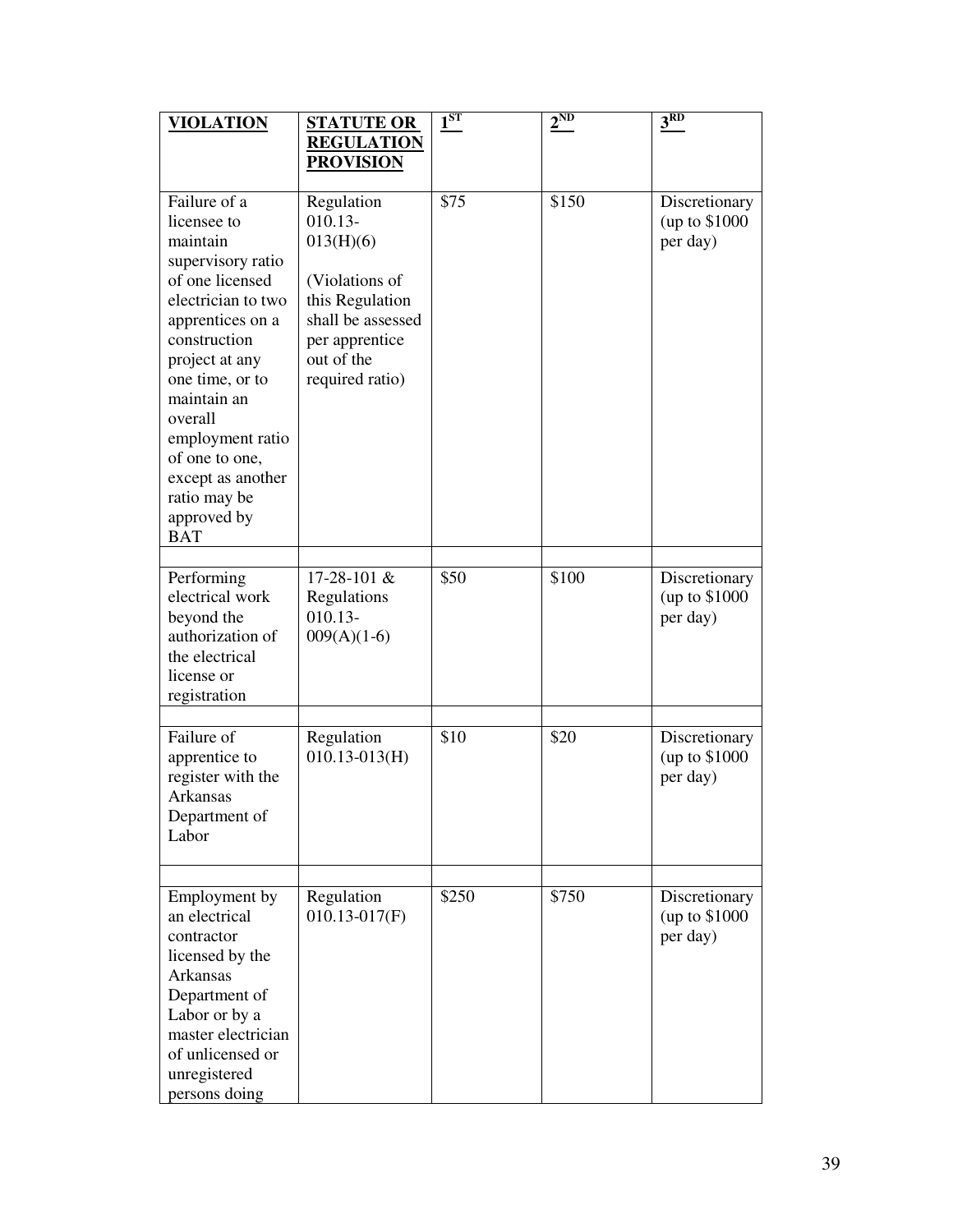| electrical work                                                                                                                        |                                                                                 |                                            |                                            |                                            |
|----------------------------------------------------------------------------------------------------------------------------------------|---------------------------------------------------------------------------------|--------------------------------------------|--------------------------------------------|--------------------------------------------|
|                                                                                                                                        |                                                                                 |                                            |                                            |                                            |
| VIOLATION                                                                                                                              | <b>STATUTE OR</b><br><b>REGULATION</b><br><b>PROVISION</b>                      | $1^{ST}$                                   | $2^{ND}$                                   | 3 <sup>RD</sup>                            |
| Deception<br>misrepresentation<br>or fraud in<br>obtaining or<br>attempting to<br>obtain a license<br>(includes loaning)<br>a license) | $17 - 28 - 303 \&$<br>Regulations<br>$010.13 - 014(A)$<br>and 010.13-<br>013(E) | \$250                                      | \$750                                      | Discretionary<br>(up to \$1000<br>per day) |
| <b>Other Violations</b>                                                                                                                |                                                                                 | Discretionary<br>(up to $$250$<br>per day) | Discretionary<br>(up to \$750)<br>per day) | Discretionary<br>(up to \$1000<br>per day) |

### **E. Contesting a Civil Penalt**y

and

 1. The person, firm, or corporation may contest the imposition of a civil penalty by filing a written request for a hearing with the Director, 10421 West Markham, Little Rock, Arkansas 72205. The written request must be made within twenty (20) days after receipt of notification of the civil penalty or the assessment will become final.

 2. A written request for a hearing shall be scheduled for a hearing before the Board.

 3. The person, firm, or corporation shall be provided at least twenty (20) day notice of the hearing. Such notice shall include:

a. a statement of the time, date, place, and nature of the hearing;

 b. A statement of the legal authority and jurisdiction under which the hearing is to be held;

c. A short and plain statement of the matters of fact and law asserted;

 d. A statement that the person, firm, or corporation may, upon written request, obtain the issuance of a subpoena by the Director for the attendance and testimony of witnesses and the production of documents.

 4. The Board shall, after consideration of the evidence, issue a decision and issue an order setting forth findings of fact and conclusions of law. Such decision shall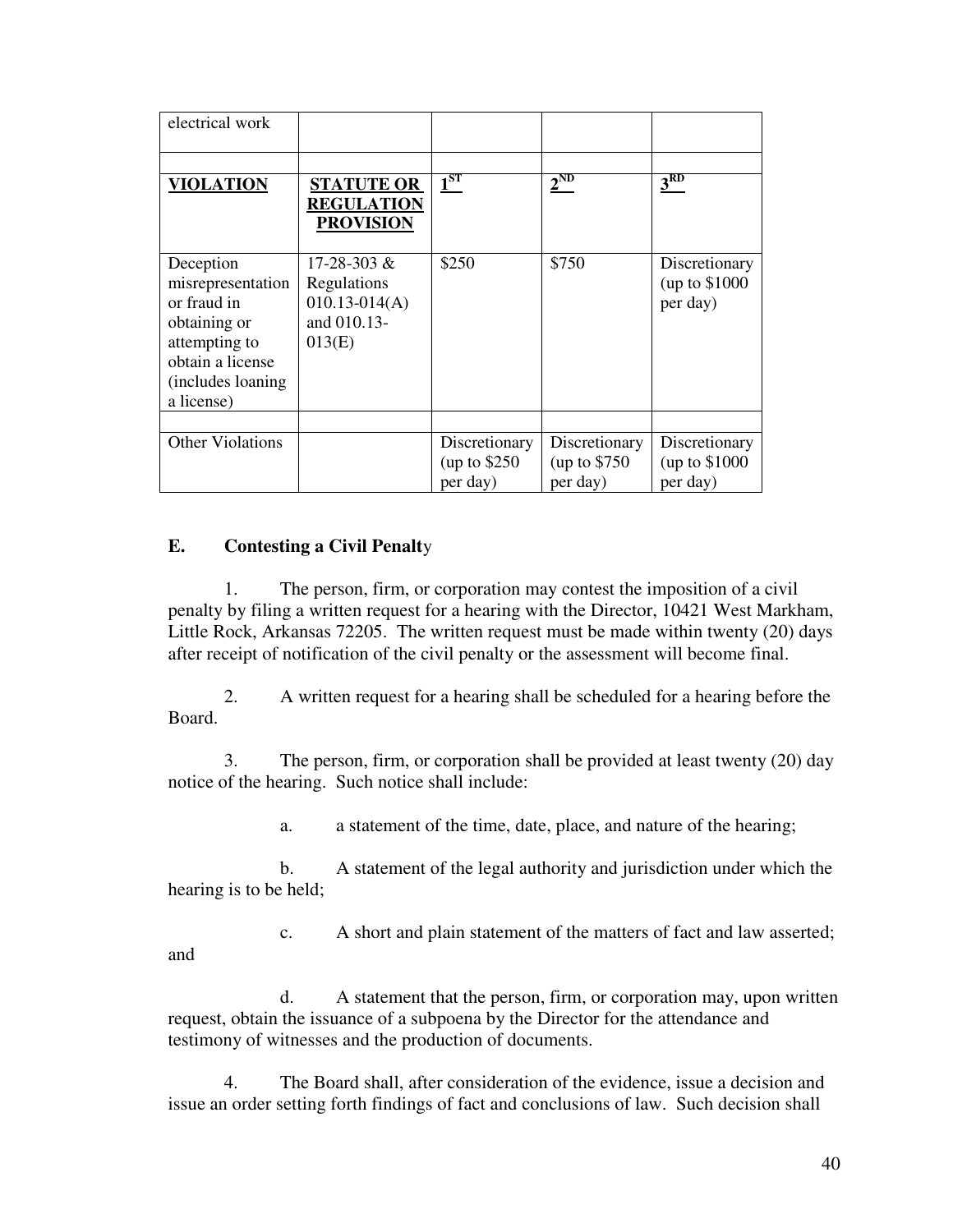become the final determination of the Board, unless judicial review is sought within thirty (30) days pursuant to the Administrative Procedures Act, Ark. Code Ann. § 25-15-212.

 5. If any person, firm, or corporation against whom a civil penalty has been imposed fails to pay the penalty within sixty (60) days of the final determination, the Director of the Arkansas Department of Labor may file an action in a court of competent jurisdiction to collect the civil penalty, without paying costs or giving bonds for costs.

# **F. Failure to pay civil monetary penalties**

 1. If any person, firm, or corporation against whom a civil penalty has been imposed fails to pay the penalty within sixty (60) days of the final determination, the Director of the Arkansas Department of Labor may file an action in a court of competent jurisdiction to collect the civil penalty, without paying costs or giving bonds for costs.

 2. Failure to pay assessed fines may result in the denial, revocation or suspension of any electrical license or certification.

# **010.13-016 Reciprocity**

 The Board may issue licenses to those applicants holding equivalent licenses in other states, upon payment of the required fees and submission of proof of license, provided an agreement has been reached with that state to recognize the electrical licenses held by Arkansas residents.

# **010.13-017 Non-licensed Persons Performing Electrical Work**

**A.** The Board staff shall, on behalf of the director, investigate complaints and allegations against any person or corporation not licensed by the Board for violation of Ark. Code Ann. §§ 17-28-101 *et seq*.; 20-31-101 *et seq*.; or the regulations of the Board adopted pursuant thereto.

**B.** After investigation, the director shall make an initial determination of whether there has occurred a violation of Ark. Code Ann. §§ 17-28-101 *et seq*.; 20-31-101 *et seq*.; or the regulations of the Board adopted pursuant thereto.

**C.** The director shall notify the person(s) or corporation(s) of his determination by certified mail to the last known address. This notice shall conform to the requirements of the Administrative Procedures Act, Ark. Code Ann. § 25-15-201 *et seq.* and shall specifically contain the following:

- 1. a statement of the allegations against the person or corporation;
- 2. a statement that the person or corporation is entitled to a hearing before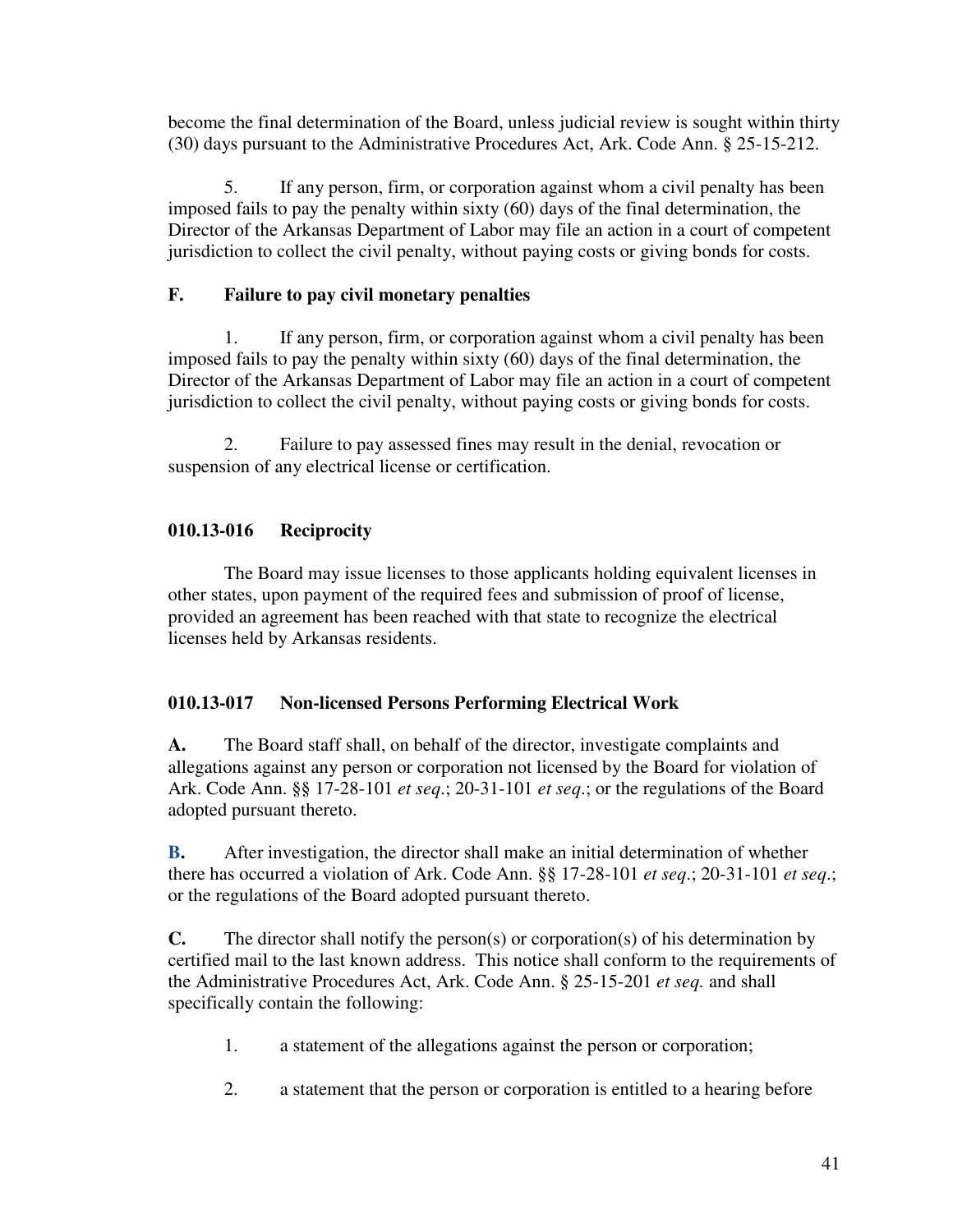the Board on the allegations, provided a written request for a hearing is received by the Board within twenty (20) days of receipt of the notice; and

 3. a statement that the person or corporation's failure to make a written denial of the allegations within twenty (20) days of receipt of the notice or the failure to appear at any scheduled hearing will result in the director seeking injunctive relief and/or filing a criminal complaint with the local prosecuting attorney.

**D.** Notice of any scheduled hearing shall be mailed at least twenty (20) days prior to the hearing date.

**E.** If the director finds that the public health, safety, or welfare imperatively requires emergency action, the director may petition a court of competent jurisdiction to enjoin or restrain any person or corporation from violating the provisions of Ark. Code Ann. §§ 17-28-101 *et seq.*; 20-31-101 *et seq.*; or the regulations of the Board adopted pursuant thereto, without providing notice and the opportunity for hearing.

**F.** No person licensed by this Board shall employ unlicensed persons or unregistered apprentices to perform electrical work without an exemption.

**G.** Any electrical work performed by a non-licensed person that does not comply with the minimum standards established by Regulation 010.13-008, may be required to be removed at the discretion of a state electrical inspector. The responsibility and costs for removal shall be that of the non-licensed person. In the event the non-licensed person is employed by a licensed electrician or an electrical contractor, the responsibility and costs for removal shall be that of the licensee or the responsible master electrician employed by the contractor.

# **010.13-018 Restricted Lifetime Master Electrician's License**

# **A. Qualifications**

To qualify for a restricted lifetime master electrician license, an applicant shall:

 1. have been a licensed master electrician licensed by the Board of Electrical Examiners for not less than twelve (12) years;

2. be at least sixty-five (65) years of age; and

 3. have a current license as a master electrician issued by the Board of Electrical Examiners at the time of application for a restricted lifetime master electrician license.

# **B. Application**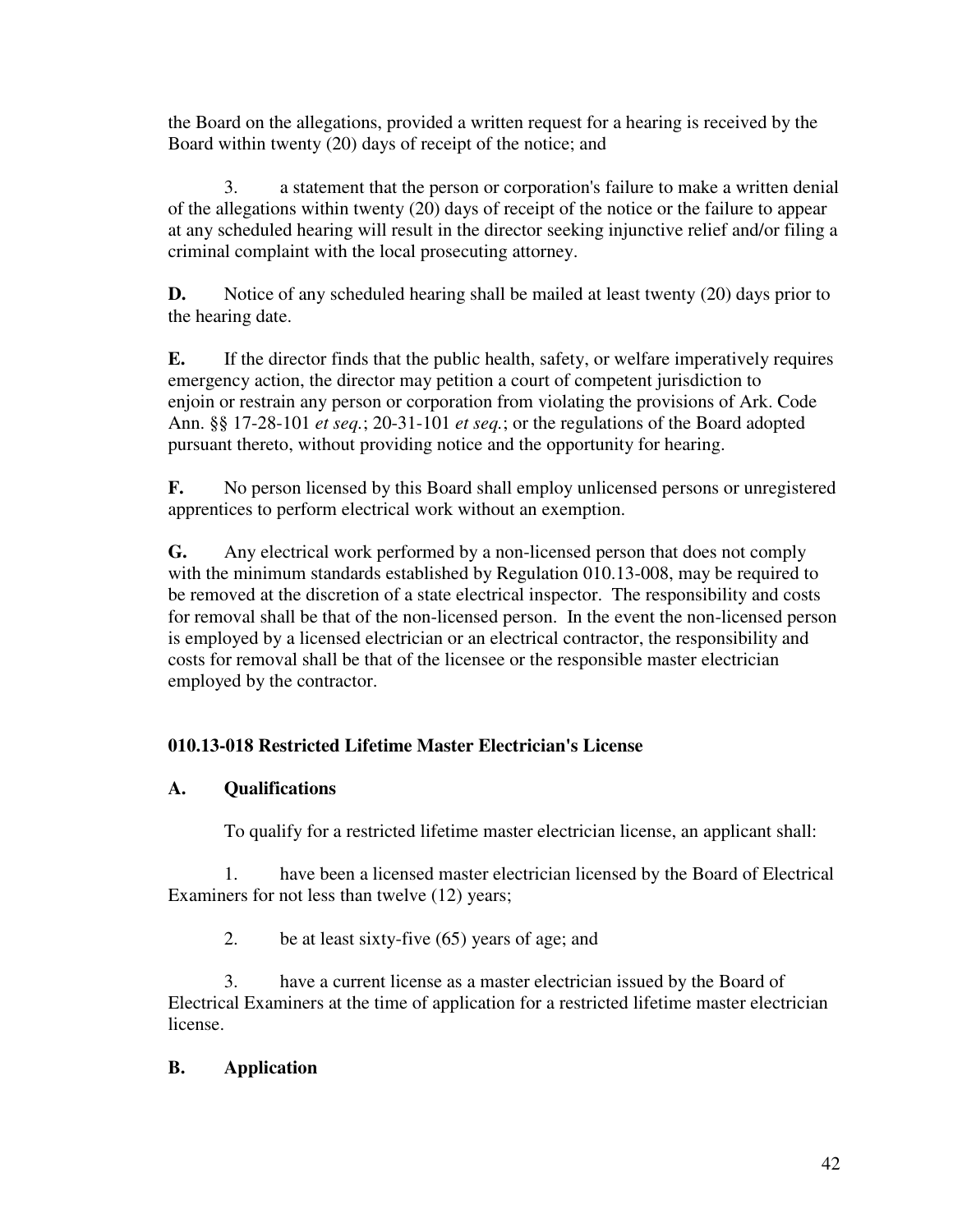1. Application for a restricted lifetime master electrician license shall be on a form approved by the Board.

 2. The applicant for a restricted lifetime master electrician license shall submit with the application satisfactory proof of age, which may include one of the following:

- a. a birth certificate;
- b. a passport or certificate of arrival in the United States;
- c. a state-issued driver's license or identification card;

 d. any document issued by the U.S. Military which includes a photograph or information including name, sex, date of birth, and other identifying information; or

e. any other document of similar reliability.

# **C. Restrictions**

A person holding a restricted lifetime master electrician license is authorized to perform any work authorized for a master electrician. Such license is non-transferable.

### **D. Fees**

The fee for issuance of a Restricted Lifetime Master Electrician license shall be fifty dollars (\$50.00).

### **E. Term of license**

The restricted lifetime master electrician license shall be valid for the lifetime of the holder of such license, unless the license is suspended or revoked by the Board for cause.

### **F. Revocation or suspension**

 1. The Board may revoke or suspend a restricted lifetime master electrician license for the same reasons and in the same manner as any other master electrician license. Grounds for suspension or revocation includes, but is not limited to, the performance or supervision of electrical work which does not comply with the provisions of the National Electrical Code, as adopted by the Board.

 2. Notice of any complaint, proceeding, or hearing shall be made to the holder of a restricted lifetime master electrician license to the last address on file with the Board.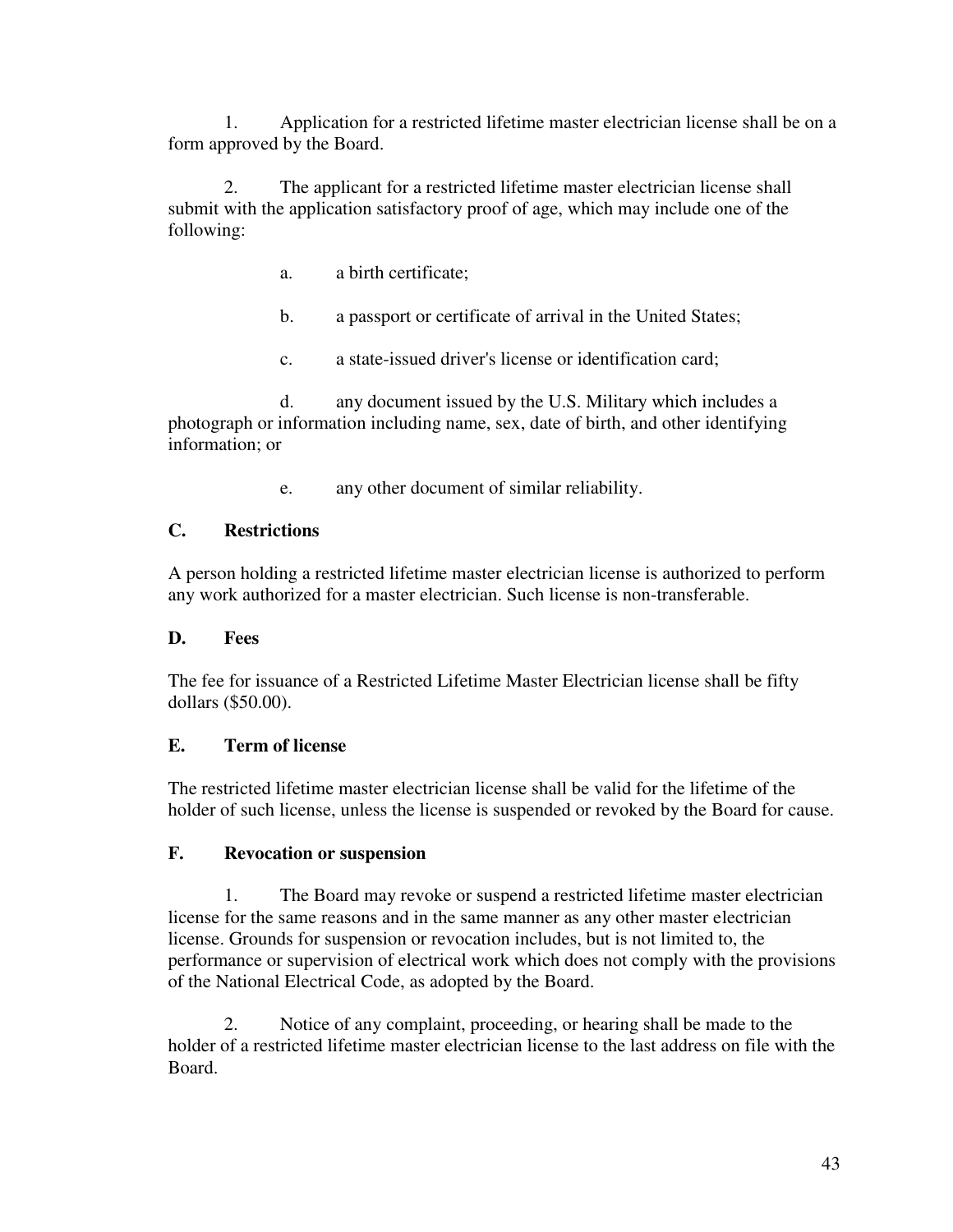3. Revocation or suspension proceedings shall be conducted in the same manner as provided for other licensed electricians by regulation of the Board. See Regulation 010.13-014. Revocation, Suspension, Surrender and Denial of Licenses.

# **G. Change of address**

 The holder of a restricted lifetime master electrician license shall notify the board of any change of address following issuance of the license.

# **010.13-019 Continuing Education**

**A.** No journeyman electrician license or master electrician license shall be renewed unless the licensee completes at least eight (8) hours of continuing education for each National Electrical Code (NEC) cycle. Continuing education shall consist of classroom or other Board approved instruction relating specifically to the National Electrical Code. The NEC cycle shall begin on January 1 of each year of NEC publication.

# **B. Approved Continuing Education Hours:**

 1. Continuing education hours required by these Regulations shall be obtained only in programs and courses approved by the Board.

 2. The Board shall examine and approve curricula from any entity that provides continuing education to determine whether it provides appropriate and adequate NEC instruction.

 3. Course curricula shall be presented to the Board for approval at least sixty (60) days prior to the date of the course. The curricula shall be presented on a form approved by the Board. Electrical Division staff may recommend course providers and curricula to the Board for approval. The Board may approve retroactive credit for courses completed during the current NEC cycle but before the effective date of these regulations.

 4. Upon completion of a Board approved course, the course provider shall complete an attendance roster form approved by the Board to confirm completion. The course provider shall submit this form to the Board and/or the Arkansas Department of Labor Electrical Division. The course provider's roster is the only document acceptable to confirm completion of course credit. Each course provider shall maintain this information not less than five (5) years from the course completion date.

- 5. The Arkansas Department of Labor Electrical Division shall:
	- a. maintain the attendance rosters submitted by course providers; and
	- b. maintain a list of Board approved courses.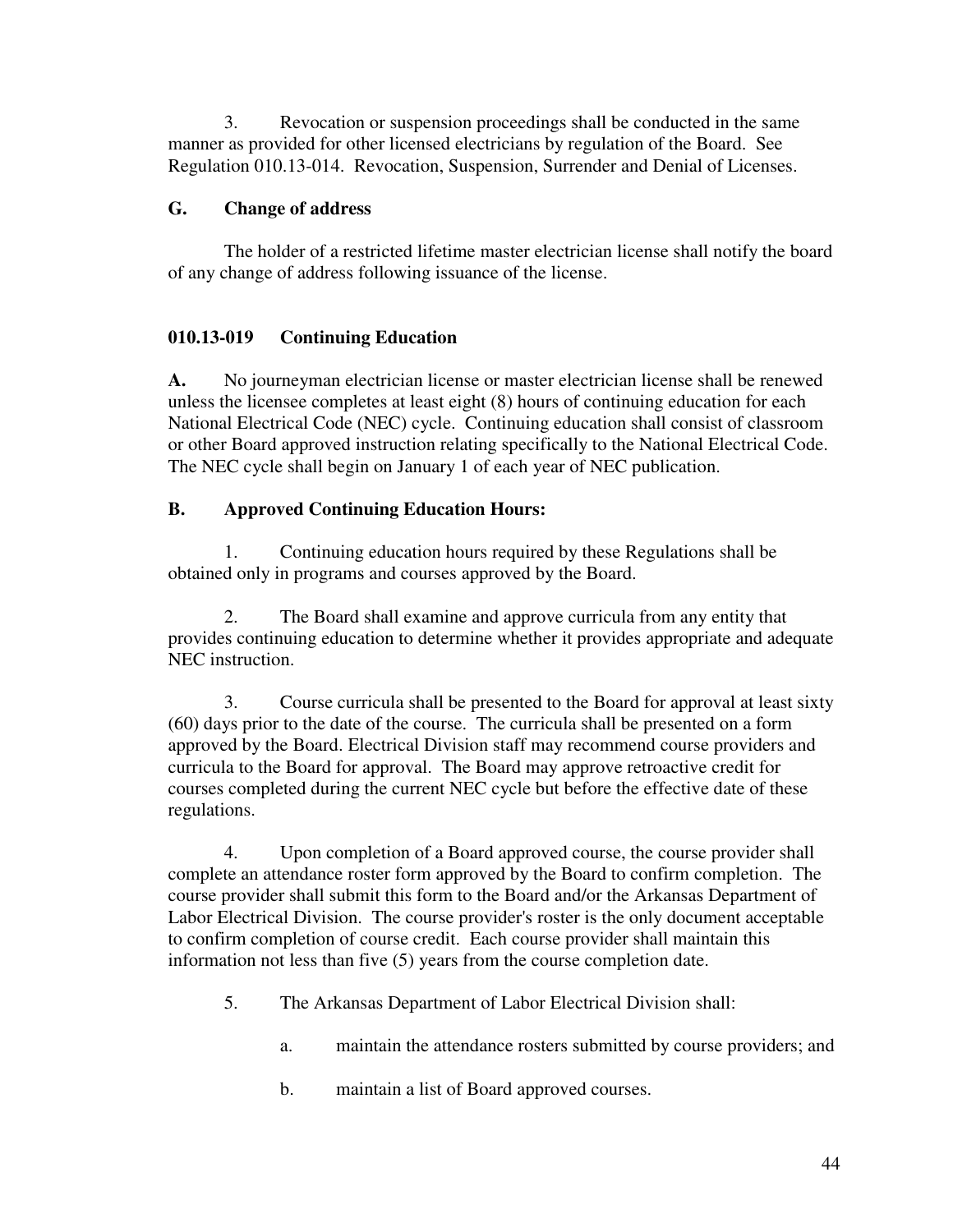C. No apprentice that completes an apprenticeship program and passes the journeyman exam shall be required to obtain additional continuing education hours during that NEC cycle.

# **D. Failure to complete continuing education hours**

 1. If any licensee fails to complete the required continuing education hours before the end of each NEC cycle, the licensee may obtain the required continuing education hours within ninety (90) days without being subject to examination requirements or civil penalties for performing unlicensed electrical work. All other civil penalties shall apply.

 2. If the licensee fails to obtain the required hours within this ninety (90) day period, the licensee shall be required to take another examination.

**E.** Notwithstanding the provisions of 010.13-019(D)(2) above, the required continuing education hours for the 2005 NEC cycle may be obtained no later than December 31, 2008, without the licensee being required to take another examination. A licensee may be subject to civil penalties for performing unlicensed electrical work and may be subject to an examination requirement pursuant to Ark. Code Ann. § 17-28-  $301(b)(5)$ .

# **010.13-020 Code Enforcement**

**A.** An electrical inspector of the department may require electrical work to be exposed for inspection, including the removal of sheetrock or other finish material applied to walls, floors or ceilings in the following circumstances:

 1. The electrical work had not been subject to inspection by a city or county code enforcement authority; and

 2. The state inspector has evidence of serious violations of the standards established by Regulation 010.13-008 in the visible electrical work. "Serious violations" include the following:

- a. open conductors or unapproved raceways;
- b. open splices not in approved boxes;
- c. cables not protected from physical damage;

 d. unapproved wiring, such as telephone or thermostat wire for 120 volt receptacles; and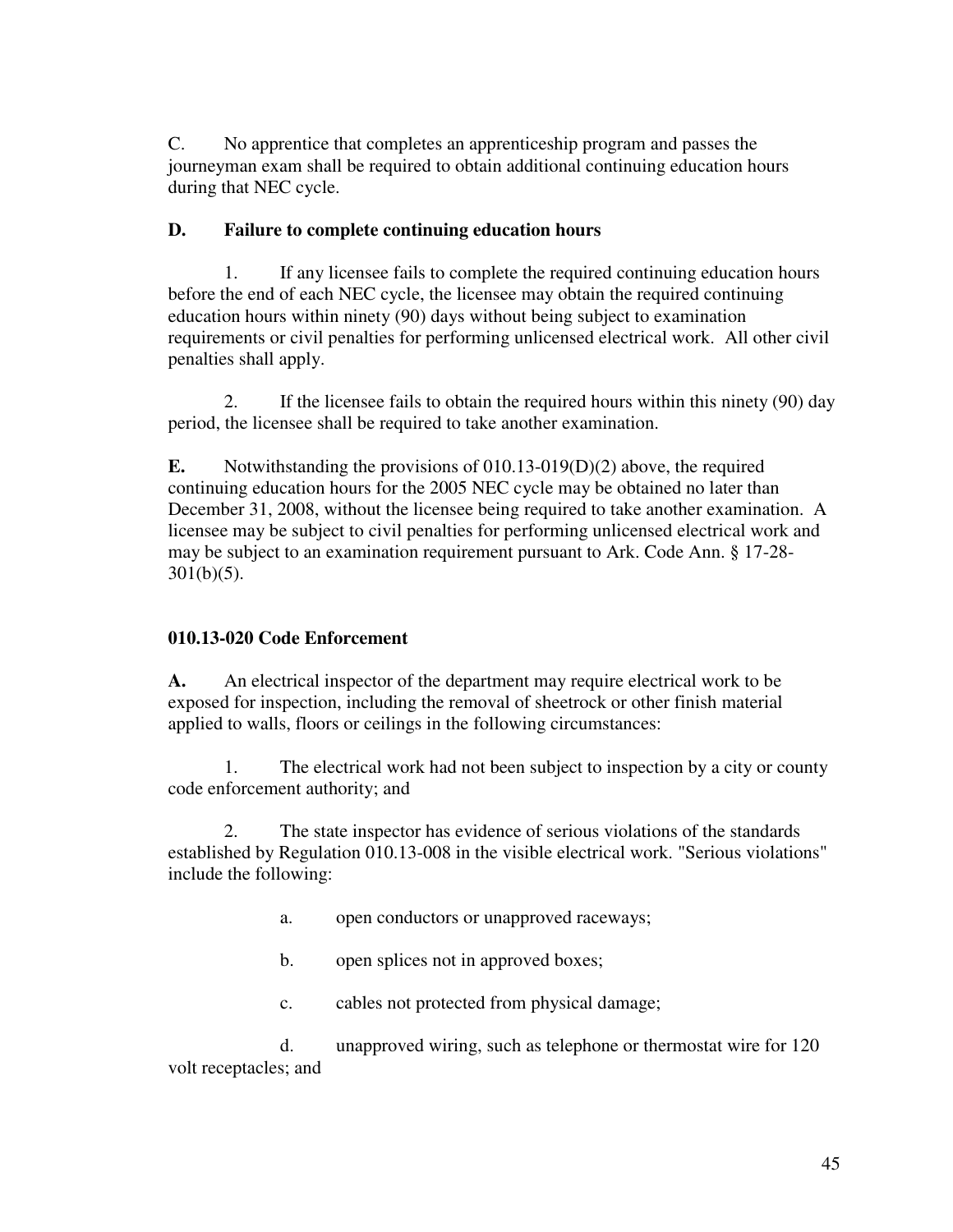e. Romex cable run in air plenums in walls.

**B.** Any property damage caused in order to expose electrical work for inspection or in order to correct violations of the minimum standards established by Regulation 010.13.008, shall be repaired by the responsible electrician so that the property is in the same or equivalent status as before the correction or exposure.

**C.** Disconnecting devices or equipment is not an acceptable method of correcting violations to the minimum standards established by Regulation 010.13.008.

# **010.13-021. Electrical Inspectors**

# **A. Definition**

 1. "Electrical Inspector" means any individual who is limited by license classification to inspecting the electrical work of others for code compliance or verifying mandatory licensing or permitting requirements as an employee of, or on behalf of, the State of Arkansas or any political subdivision of the state.

 2. "Political subdivision of the state" means any state or local governmental entity including without limitation, any state agency, board, commission, state supported institution of higher education, city, county, township, or municipal corporation and any other body corporate and politic that is responsible for government activities in a geographical area smaller than that of the state.

# **B. License Requirement**

 No person shall perform work as an electrical inspector for the state or any political subdivision of the state without a license issued by the Board of Electrical Examiners of the State of Arkansas.

# **C. Application and Qualifications**

 1. A person shall apply for licensure as an electrical inspector on a form approved by the Board of Electrical Examiners within thirty (30) days of employment or appointment as an electrical inspector.

 2. Any person employed or appointed as an electrical inspector by the state or a political subdivision of the state on the effective date of these regulations, shall apply for licensure no later than April 1, 2014.

 3. Any person employed or appointed as an electrical inspector by the state or a political subdivision of the state on the effective date of these regulations shall be qualified, without additional proof of experience, for licensure as an electrical inspector and shall submit proof of the following with the application: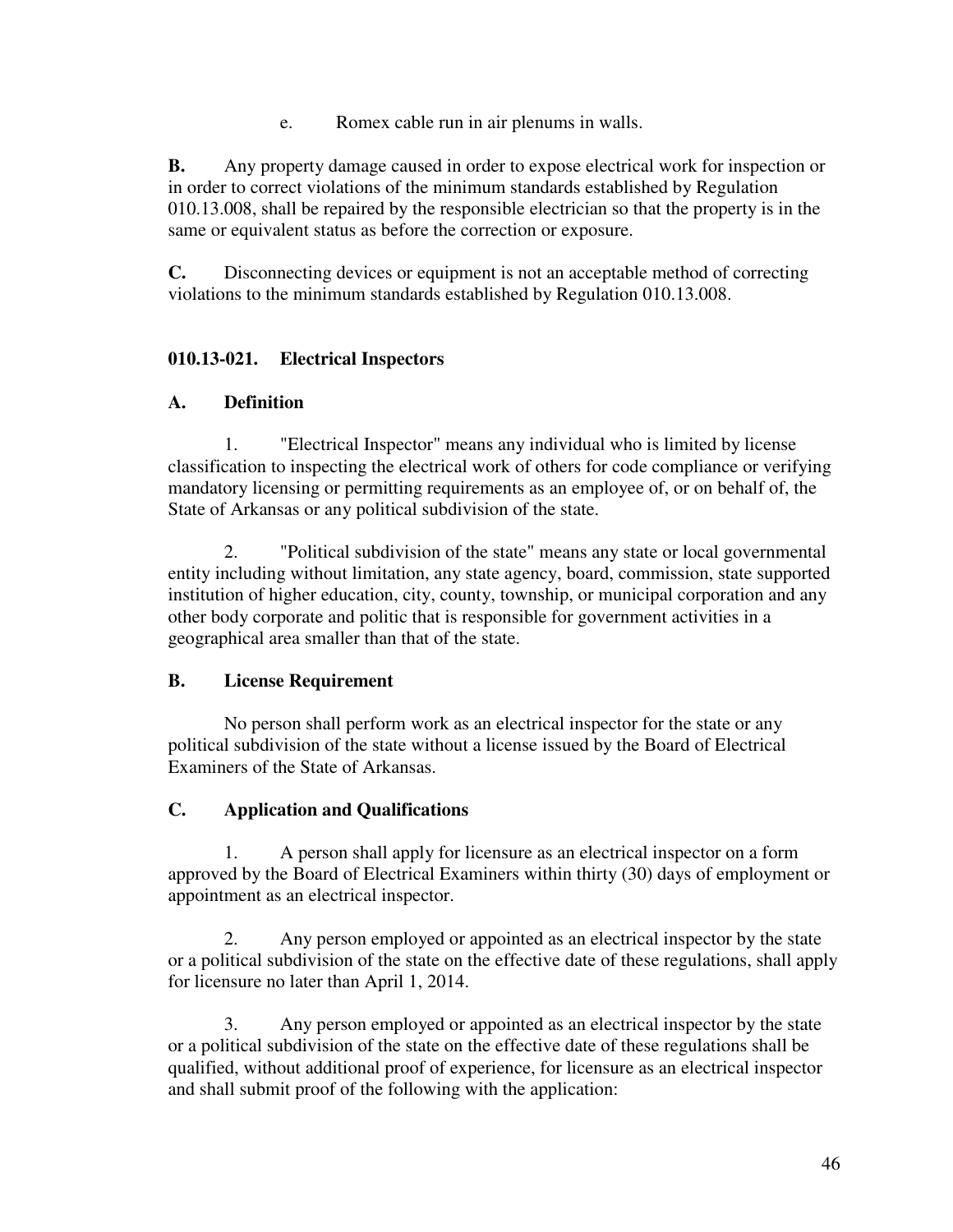a. proof of current employment or appointment as an electrical inspector by the state or a political subdivision of the state;

 b. proof of employment or appointment as an electrical inspector by the state or a political subdivision of the state on the effective date of these regulations; and

c. a license fee of \$50.00.

 4. Any person not employed or appointed as an electrical inspector by the state or a political subdivision of the state on the effective date of these regulations shall submit the following with the application:

 a. proof of current employment or appointment as an electrical inspector with the state or any political subdivision of the state;

- b. a license fee of \$50.00; and
- c. proof of work experience as follows:

 (i) licensure by the Board of Electrical Examiners of the State of Arkansas as a master electrician or a journeyman electrician, or by the State of Arkansas as an electrical engineer;

 (ii) four ( 4) years of experience working with the materials and methods used in the installation of electrical equipment and facilities; or

 (iii) a combination of training and experience as the Board may approve as being equivalent to that as specified in (i) through (ii) above. In such an event, the Board may impose training requirements in addition to the annual continuing education requirements of Section E., as a condition of obtaining or maintaining licensure as an electrical inspector.

5. Any person licensed pursuant to  $010.13-021(C)(3)$  above must maintain continuous employment as an electrical inspector by the state or a political subdivision of the state, or be required to submit proof of work experience as required by 010.13-  $021(C)(4)$  upon renewal.

#### **D. Renewal of License**

- 1. All electrical inspector licenses shall expire January 1 of each year.
- 2. Application for renewal of an electrical inspector license shall include:
	- a. proof of continued employment or appointment as an electrical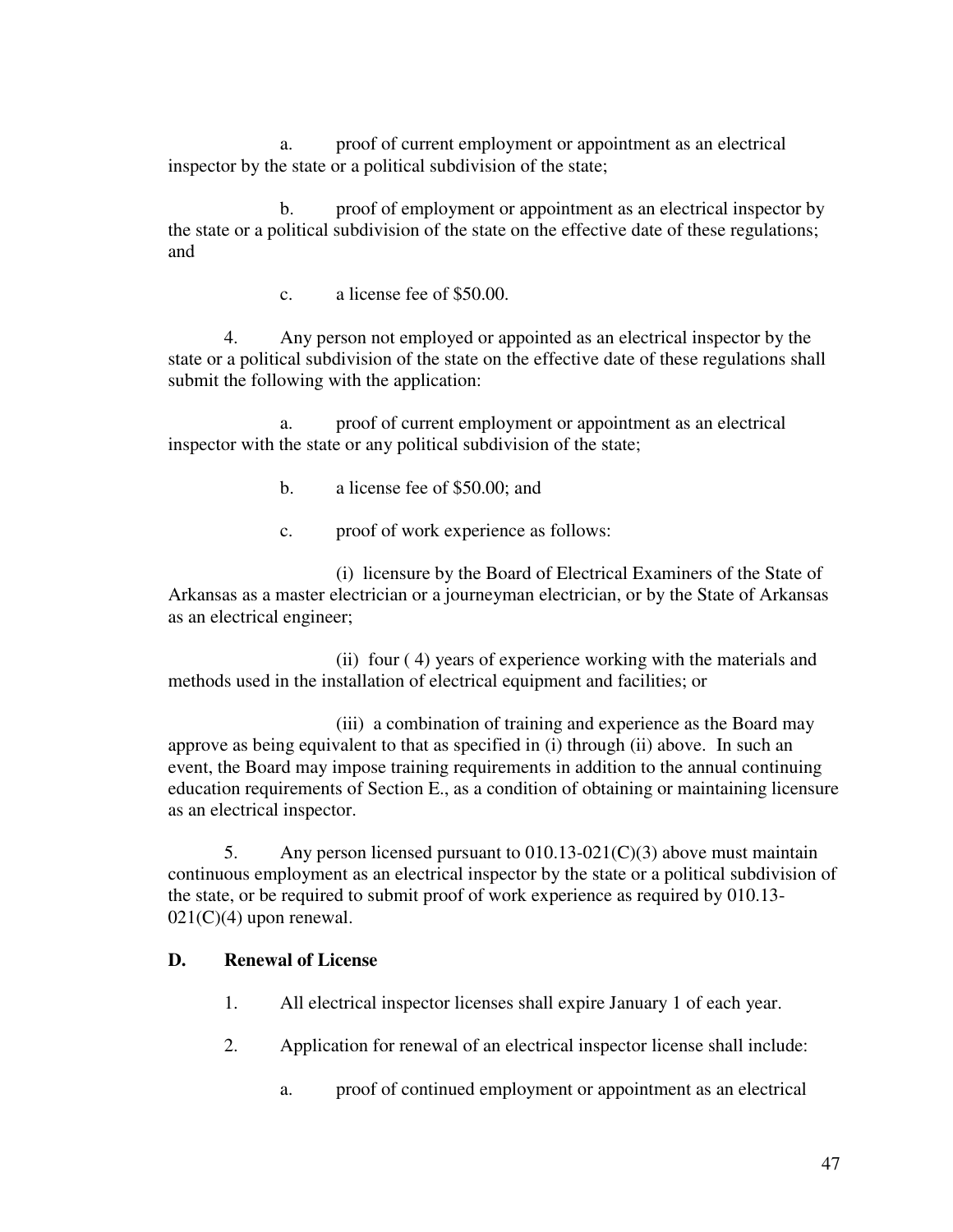inspector with the state or any political subdivision of the state;

 b. proof of sixteen (16) hours of continuing education as approved by the Board of Electrical Examiners; and

c. payment of an annual license fee of \$50.00.

 3. Any outstanding civil money penalty must be paid before a license may be renewed.

# **E. Continuing Education**

 1. An electrical inspector shall complete sixteen (16) hours of continuing education each calendar year. Proof of this continuing education is required for license renewal, regardless of the date of original licensure.

 2. Beginning January 2014, during the first year of each 3-year publication cycle of the National Electrical Code, annual continuing education training shall consist of:

 a. 8 hours on the changes contained in the National Electrical Code as currently adopted or pending adoption by the Board of Electrical Examiners; and

 b. 8 hours of training sponsored by the Arkansas Department of Labor.

 3. During the second and third year of each 3-year publication cycle of the National Electrical Code, annual continuing education training shall consist of:

 a. 8 hours of training sponsored by the Arkansas Department of Labor; and

 b. 8 hours of training sponsored by the Arkansas Department of Labor or a nationally recognized inspector organization as approved by the Board.

 4. The costs of training provided by the Arkansas Department of Labor shall be \$50 per 8-hour session.

 5. Instructors shall get continuing education credit for teaching a class on an hour- for-hour basis.

# **F. Revocation, Suspension, Surrender and Denial of License**

The Board has the authority to revoke or suspend an electrical inspector's license for just cause subject to hearing before the Board pursuant to the Arkansas Administrative Procedures Act, Ark. Code Ann. § 25-15-201 *et seq*. Additional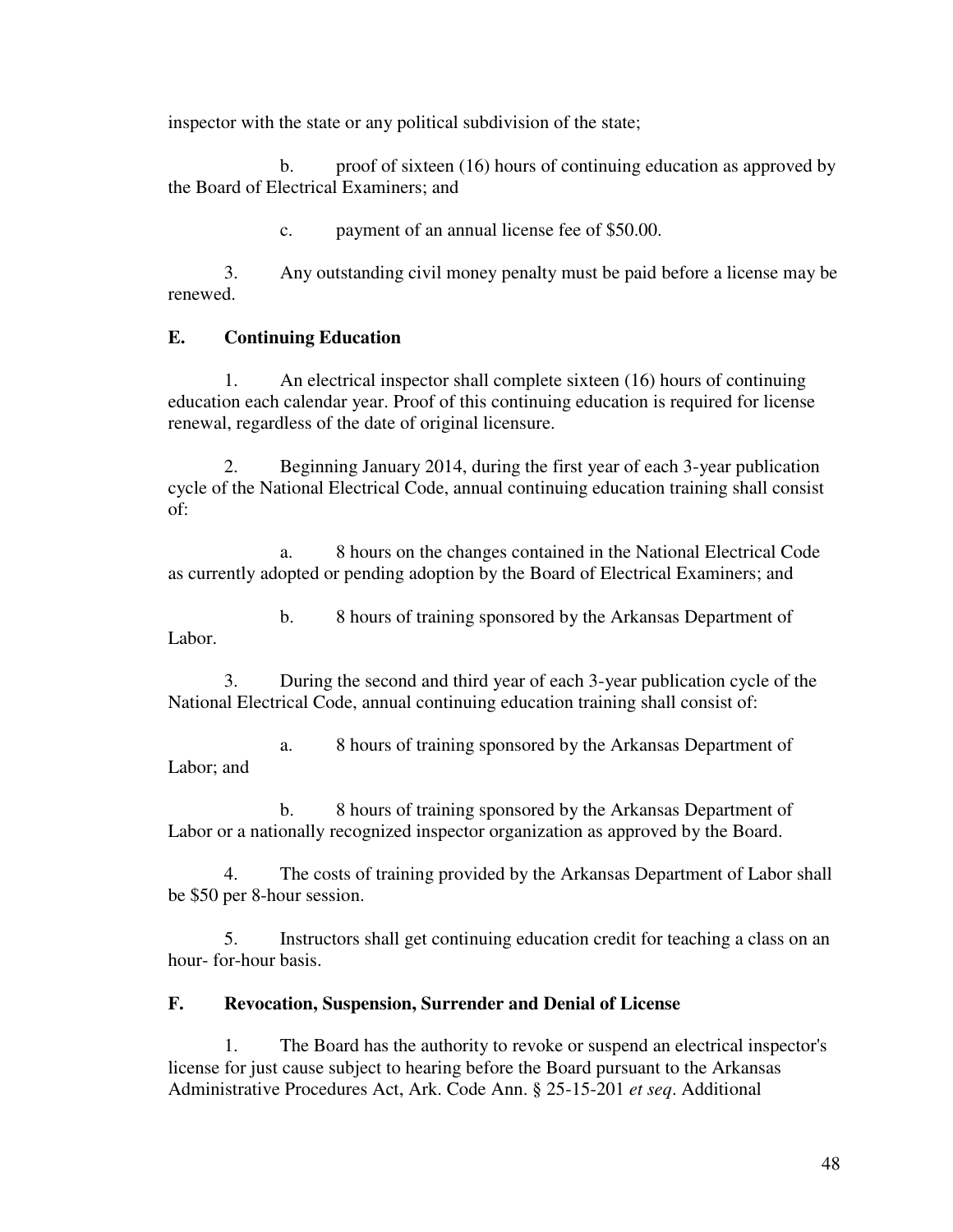procedures are contained in Regulation 010.13-014, herein.

2. Just cause shall include, but not be limited to the following:

 a. willful failure to inspect to the standards of the State Electrical Code as adopted by the Board of Electrical Examiners;

b. violating a provision of Ark. Code Ann. 17-55-101 *et seq*.;

 c. violating any statutory provision relating to electricians, if the inspector is also a licensed electrician or electrical apprentice;

 d. violating a rule, regulation or order issued or promulgated by the Board; or

e. violating a condition of a license issued by the Board.

### **G. Civil Money Penalties**

 1. A civil penalty may be assessed against an electrical inspector by the Department of Labor and subject to appeal and hearing before the Board pursuant to the Administrative Procedures Act, Ark. Code Ann.§ 25-15-201 *et seq*., if it is determined that the electrical inspector has violated:

a. a provision of Ark. Code Ann.§ 17-55-101 *et seq*.;

- b. a rule, regulation or order issued or promulgated by the Board; or
- c. a condition of a license issued by the Board.

 2. The provisions and procedures contained in Rule 010.13-105 herein apply to civil money penalties assessed against electrical inspectors.

### **H. Prohibited Conduct**

 1. Licensure as an electrical inspector does not qualify or authorize a person to act as an electrician.

 2. An electrical inspector shall not inspect electrical work that he/she installed or supervised.

 3. An electrical inspector shall perform electrical inspections only within the political subdivision in which he/she is employed. An electrical inspector may be employed by multiple political subdivisions and may perform electrical inspection in each.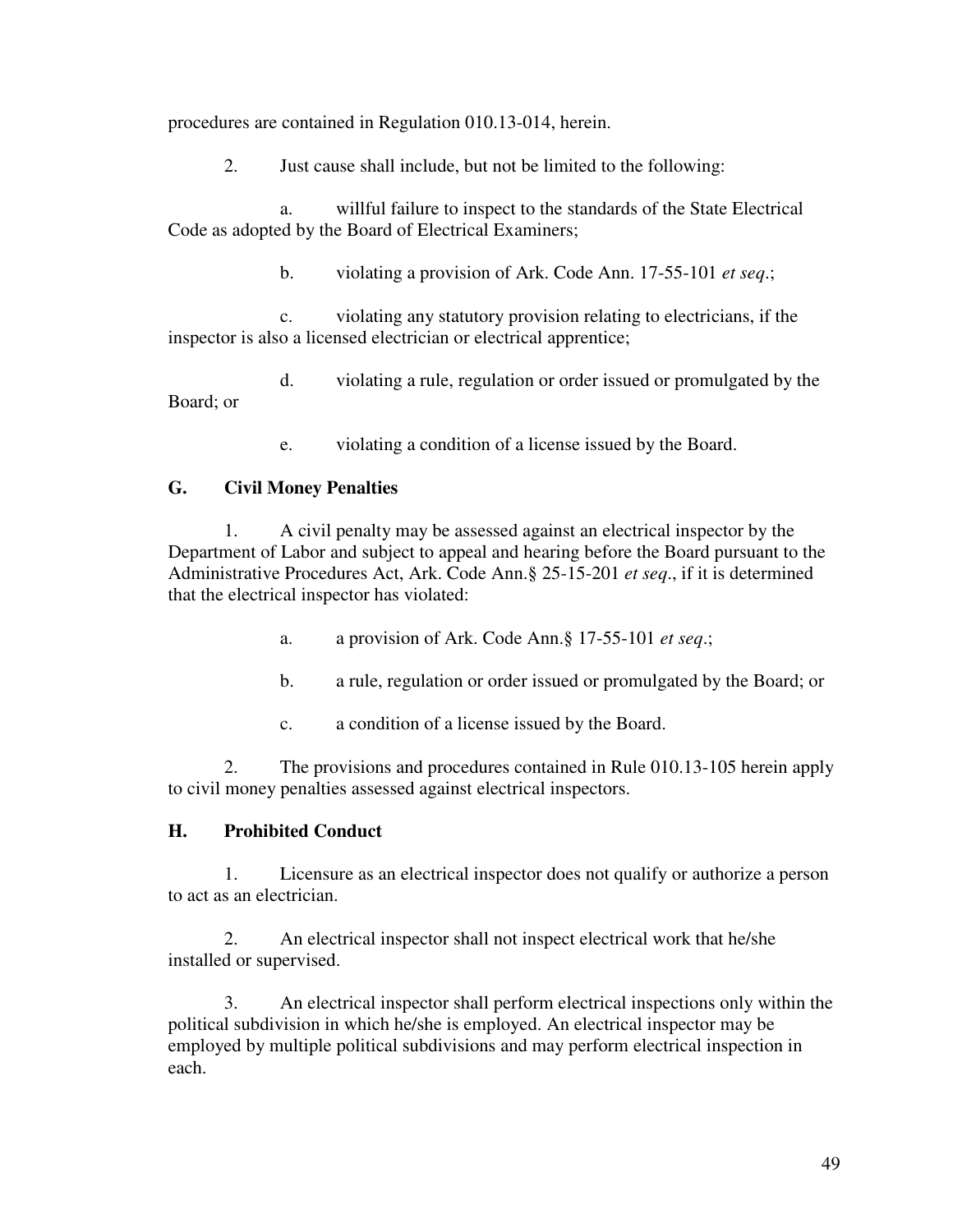### **I. Other Provisions**

 1. A person licensed as a master or journeyman electrician who is also employed as a licensed electrical inspector shall be exempt from:

 a. license renewal fees for the master or journeyman electrician license pursuant to Regulation 010.13-013(D), provided the person holds a current electrical inspector license; and

 b. continuing education requirements for the master or journeyman license pursuant to Regulation 010.13-019, provided the continuing education requirements for an electrical inspector pursuant to Regulation 010.13-021 (E), are met.

 2. Nothing in this regulation shall be construed to require a person to hold a license to perform electrical work on their own primary residence except as otherwise required by state law, rules, or local ordinances.

 3. An electrical inspector employed by the Arkansas Department of Labor may perform electrical inspections anywhere within the State of Arkansas.

 4. Nothing in this regulation shall be construed to prohibit a person licensed as an electrical inspector or an electrician from performing work free of charge on his or her own properties, properties of family members, or for a non-profit charity if the person holds the requisite license for the work performed free of charge.

# **010.13-022 Active duty service members, returning military veterans, and spouses**

**A.** As used in this rule, "returning military veteran" means a former member of the United States Armed Forces who was discharged from active duty under circumstances other than dishonorable.

# **B. Temporary License**

 1. An individual who is the holder in good standing of a substantially equivalent license in another state, shall be issued a temporary license of the same class while completing the application process for full licensure, provided the individual is one of the following:

 a. an active duty military service member stationed in the State of Arkansas;

 b. a returning military veteran applying within one (1) year of his or her discharge from active duty; or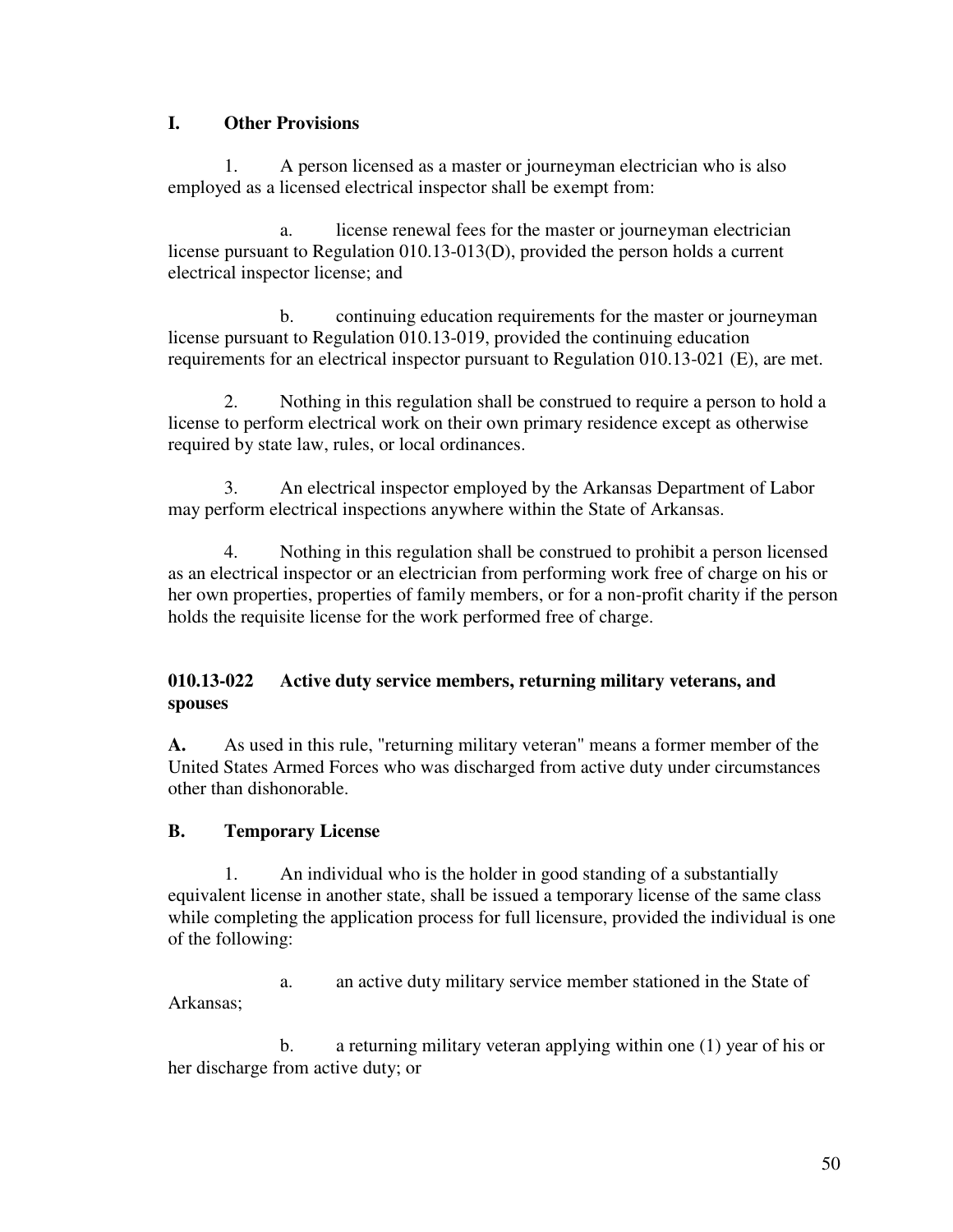c. the spouse of a person under subdivisions  $(B)(l)(a)$  and  $(B)(l)(b)$  of this rule.

 2. A temporary license under this rule shall expire on its face in six (6) months, although it is subject to renewal until a final administrative decision on full licensure is made.

 3. If a full license is granted and the license fee paid, the license shall expire on the last day of the month, one (1) year following the date of the original temporary license.

**C.** The Department of Labor's Code Enforcement Manager shall review the application for full licensure of any individual listed under subdivisions  $(B)(l)(a)$ ; (B)(l)(b); and (B)(l)(c) of this rule in lieu of the Board's Screening Committee in order to expedite the process. The decision of the Code Enforcement Manager is subject to review by the full Board upon written request by the applicant.

**D.** When considering an application for full licensure for an active duty military service member stationed in the State of Arkansas or a returning military veteran applying within one (1) year of his or her discharge from active duty, the Code Enforcement Manager or Board shall:

 1. consider whether or not the applicant's military training and experience is substantially similar to the experience and education required by Rule 010. 13-012 for the class of license being sought; and

 2. accept the applicant's military training and experience in lieu of the training experience and education required by Rule 010.13-012 if the Board determines the military training and experience is a satisfactory substitute for the training and experience required by Rule 010.13-012.

**E.** A license held by an active duty military service member deployed outside the State of Arkansas or his or her spouse shall not expire until one hundred eighty (180) days following the active duty military service member's or spouse's return from active deployment. The licensee must submit proof of deployment and deployment dates.

# **F. Continuing education**

 1. An active duty military service member deployed outside the State of Arkansas or his or her spouse shall have an additional one hundred eighty (180) days to obtain the eight (8) hours of continuing education required by Rule 010.13-019, dating from:

a. the three (3) years provided by Rule 010.13-019; or

b. the date of return to active duty, whichever is longer. For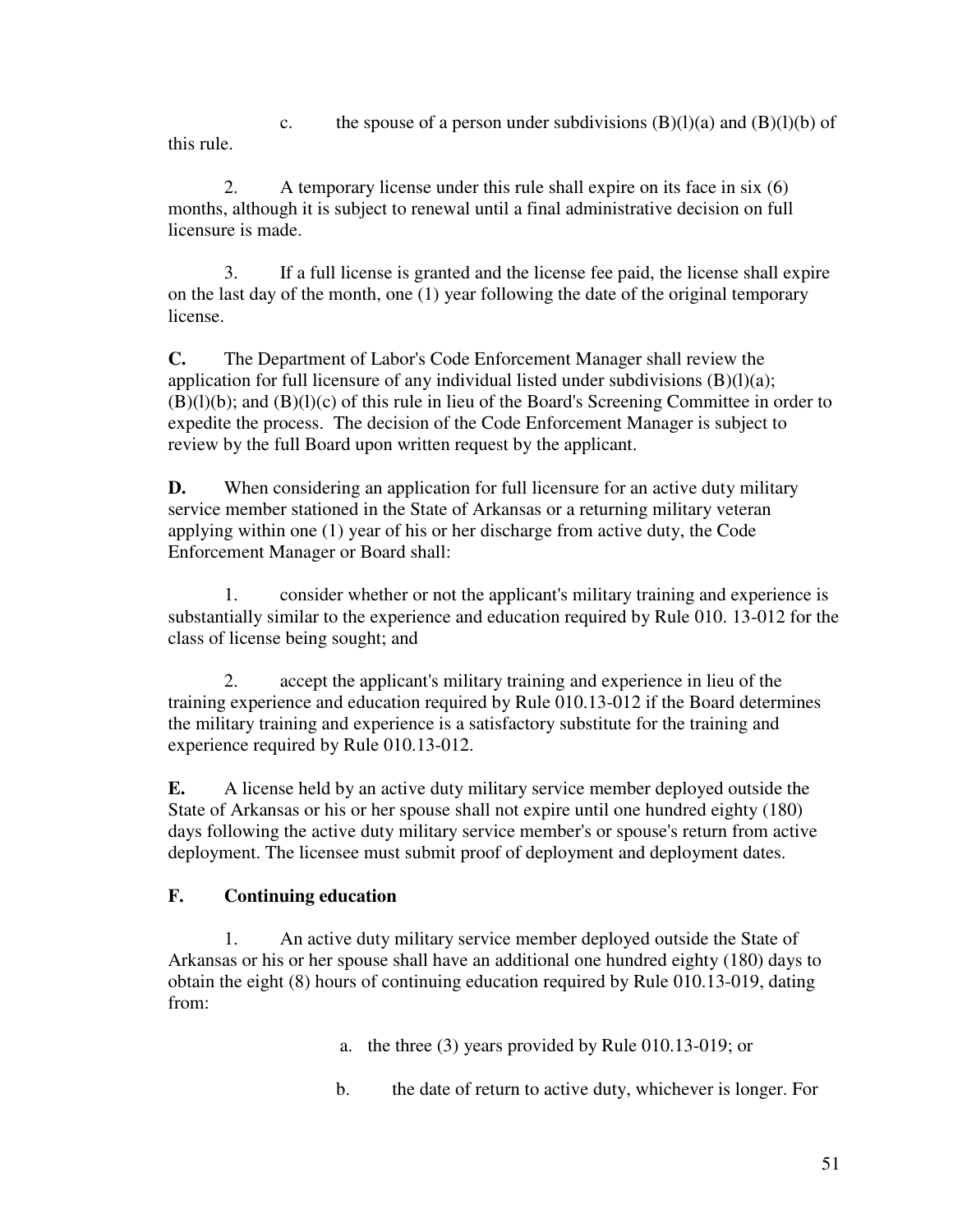this option the licensee must submit proof of deployment and deployment dates.

 2. A returning military veteran discharged from active duty or his or her spouse shall have an additional one hundred eighty (180) days to obtain the eight (8) hours of continuing education required by Rule 010.13-019, dating from:

- a. the three (3) years provided by Rule 010.13-019; or
- b. the expiration of one (1) year from the date of discharge, whichever is longer. For this option, the licensee must submit proof of the discharge date.

### **010.13-023 Effective Date, Repealer and History.**

- A. Effective June 1, 2008 all previous regulations promulgated by the Board are hereby repealed.
- B. The effective date of these regulations is June 1, 2008.
- C. History

 1. The Board of Electrical Examiners first promulgated regulations effective September 12, 1979. These regulations were amended effective October 15, 1987.

 2. All previous rules and regulations of the Board were repealed and new rules and regulations were adopted effective January 1, 1992. These regulations were amended effective January 19, 1993; September 29, 1993; January 15, 1996; June 1, 1999; and July 1, 1999

 3. All previous rules and regulations of the Board were repealed and new rules and regulations were adopted effective September 1, 1999. These regulations were amended effective August 20, 2001; January 1, 2002; April 1, 2002; April 1, 2004; November 1, 2004; October 1, 2005; and June 1, 2006.

 4. All previous rules and regulations of the Board of Electrical Examiners were repealed and new rules and regulations were adopted effective June 1, 2008. [Note: Rule 010.13-019 was amended effective September 1, 2008 by adding subsection (E)].

 5. Regulations 010.13-009, 010.13-011, and 010.13-012 pertaining to Specialist Sign Electricians and examination fees were amended by emergency regulation effective July 31, 2009. These changes were adopted as permanent regulations effective February 1, 2010. Regulation 010.13-012(H)(5) was also added by the permanent regulation.

6. Effective September 15, 2011 the following Rules were amended: Rule